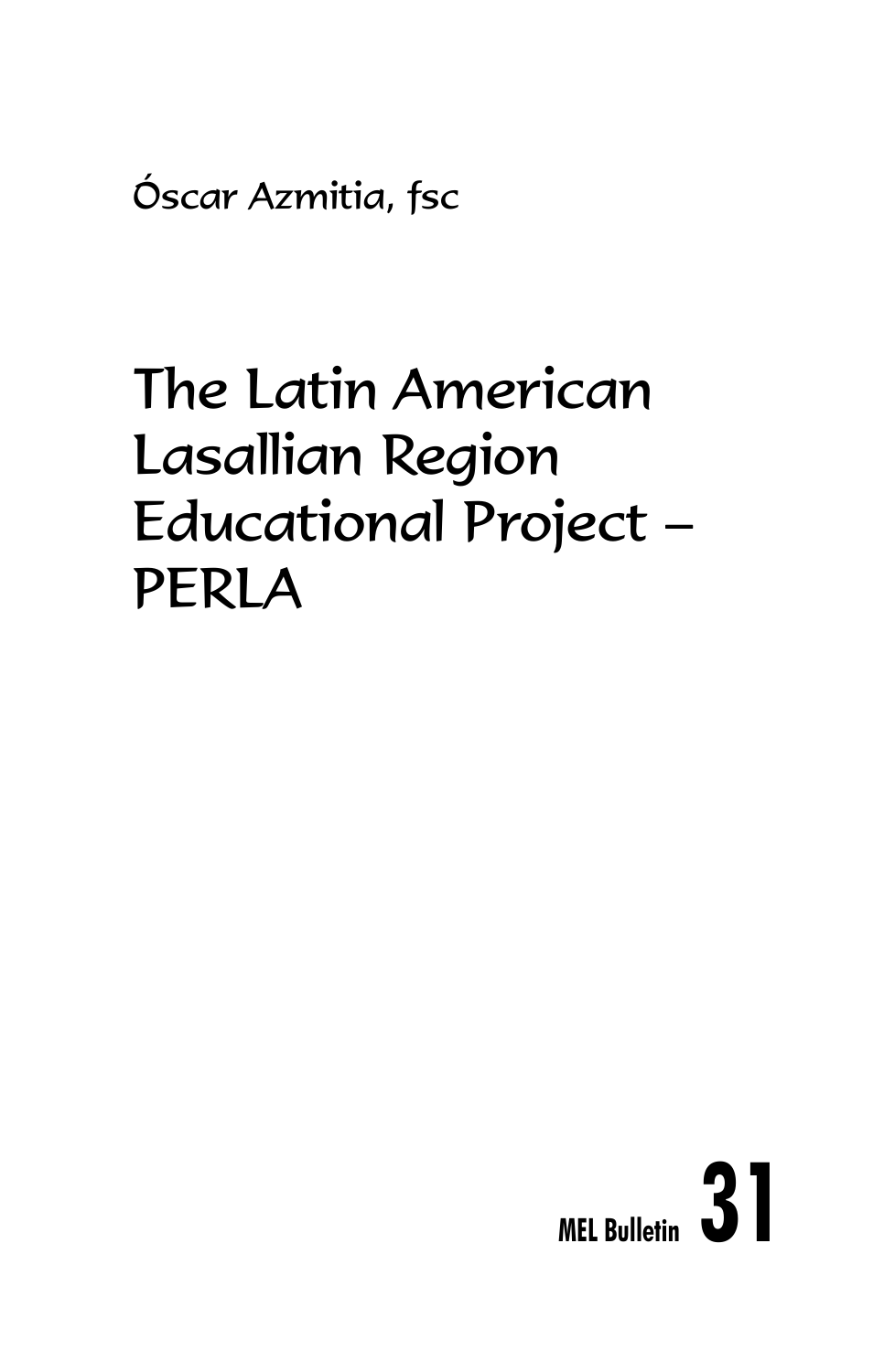Brothers of the Christian Schools Via Aurelia 476 00165 Rome, Italy

October 2006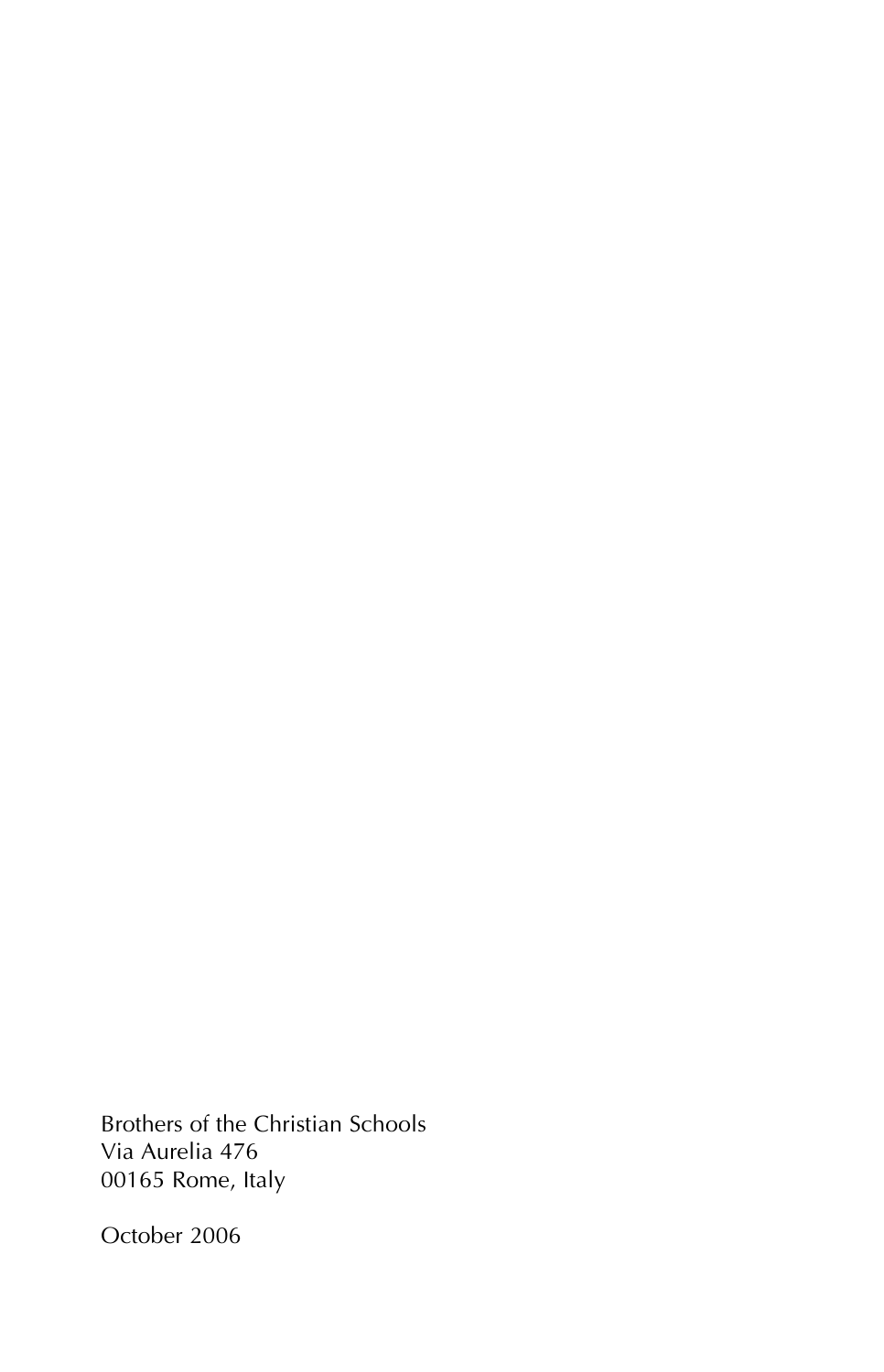# Foreword

The acronym P.E.R.L.A. stands for Lasallian Regional Education Project for Latin America. It so happens that in Spanish there exists a word with the same letters 'perla' which is normally associated with jewelry. Perhaps unconsciously, when PERLA - that is the project in question - is referred to in both written and spoken Spanish, the feminine form of the definite article 'la' is generally used. And we are dealing with a pearl, a jewel, a project which will be talked about a lot and will be a point of reference for many years to come.

Starting out from the context, from reality, appears obvious but is not always evident. The reader of this booklet will admit after reading the first part - which deals with the contextualization or the background - that on few occasions will he have come across such a deep, global, detailed and documented analysis, ahead of any plan. Far from remaining overwhelmed or defenseless in the face of a reality which seems condemned to not being able to pick itself up, the people who forged this project (they themselves tell us that it is more a dream than a project), displaying a prophetic ardour, committing themselves and committing thousands of Lasallians, "from the bottom to the top and from the top to the bottom", have laid the foundations for the Lasallians charism to continue to be more alive than ever.

There follows an extensive second part, as necessary as the first, in which means of dealing with the most urgent educational needs of Latin America are studied, meditated upon and proposed. These urgent needs are rather like hospital emergencies since they require quick, precise, accurate intervention, since after a diagnosis like the initial one, the seconds lost could be disastrous. Throughout this part what impresses more than the identification of needs are the means used to deal with them, since a project has of necessity to be practical. Combining democratization of knowledge, access to new technologies, respect for the environment and human rights within the framework of the omnipresent "quality", must be the means for responding efficaciously to such needs.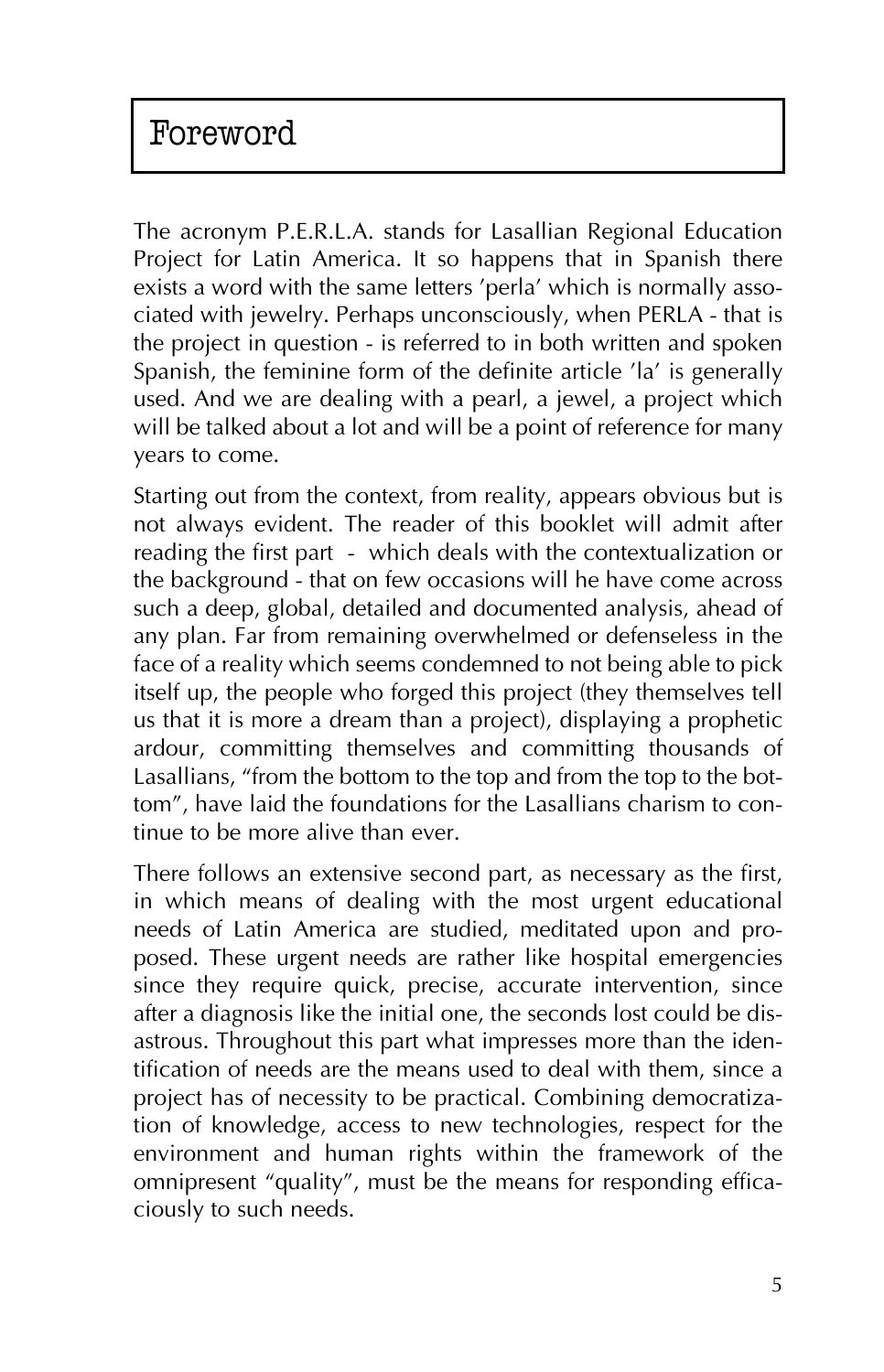In the rest of the booklet the plan is made concrete. I have no intention here of unveiling it, or even of pointing out its elements. The reader, after his calm immersion in the reading, will be thankful that he was not conditioned or made predisposed to a kind of prior interpretation, much less having it pointed out in advance where the treasure is to be found.

If, for whatever reasons, you cannot get round to reading the booklet, or you cannot finish it, you will still need to know some of the great values of this formidable adventure:

- the target is and always will be the poor,
- we are dealing with an instrument which responds to the demands of the present Association,
- it implies a personal and community commitment,
- it animates and welcomes the culture of "islands of creativity",
- it presupposes a collaboration and an interdependence of all the Districts of Latin America,
- it is a plan which is always being enriched since it is always open,
- it is aimed equally at all levels of education.

The personal benefit from the booklet is increased by numerous contributions, often in the form of quotations coming from the Lasallian, Church, literary and political worlds.

These will doubtless be an added incentive to a well-deserved reading of this booklet.

Br. Alfonso Novillo.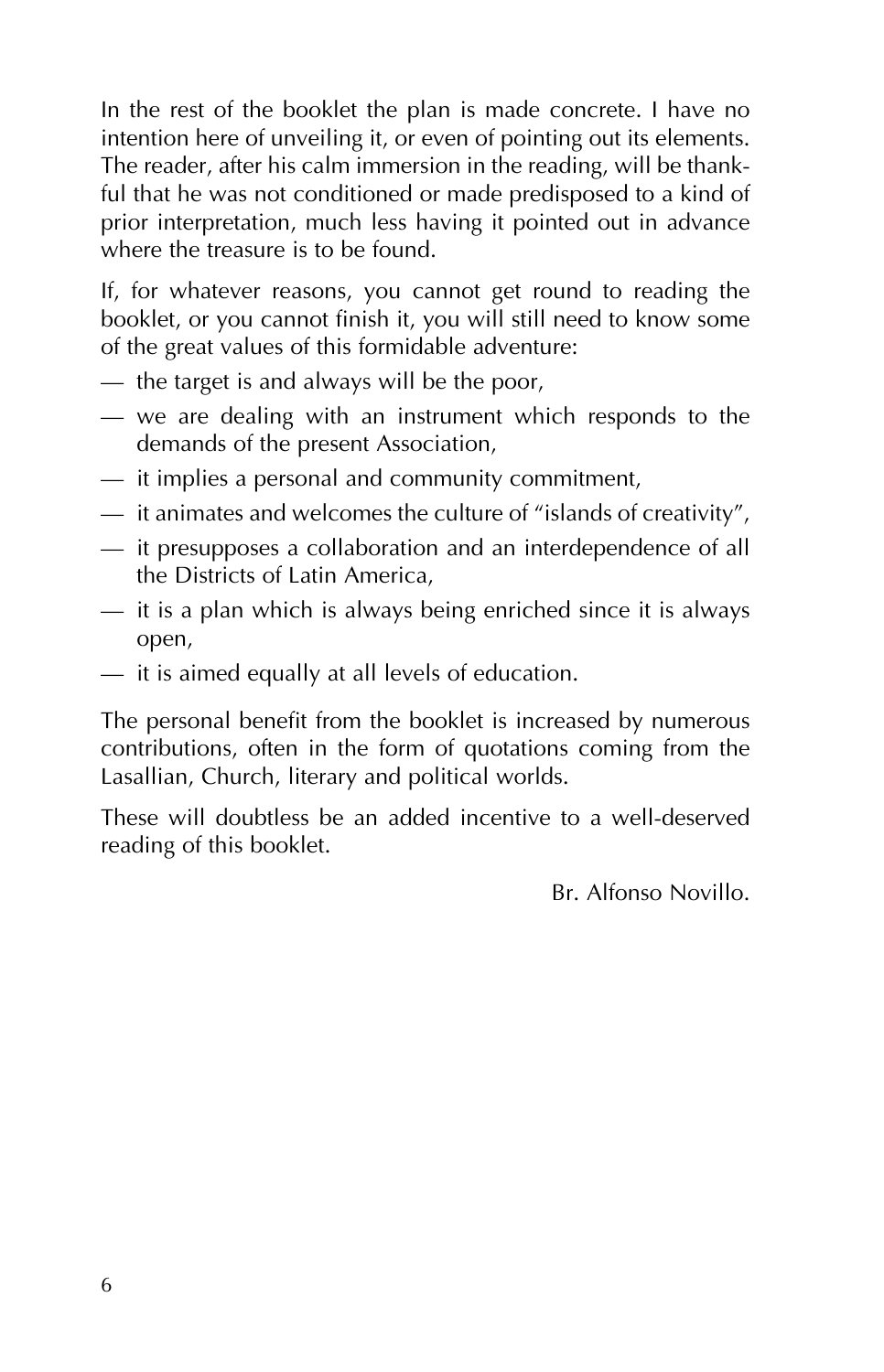

*"From town to town and from city to city, we were witnesses of the most extreme poverty: towns made of black mud, on black land, with children covered with sludge; men and women with faces burned by cold, where tears have been frozen for centuries, to the point that you cannot tell if they are made of salt or of stone... Music from serenaders who describe the terrible, timeless, godless, sunless solitude without corn. Only mud and wind."*

Oswaldo Guayasamín.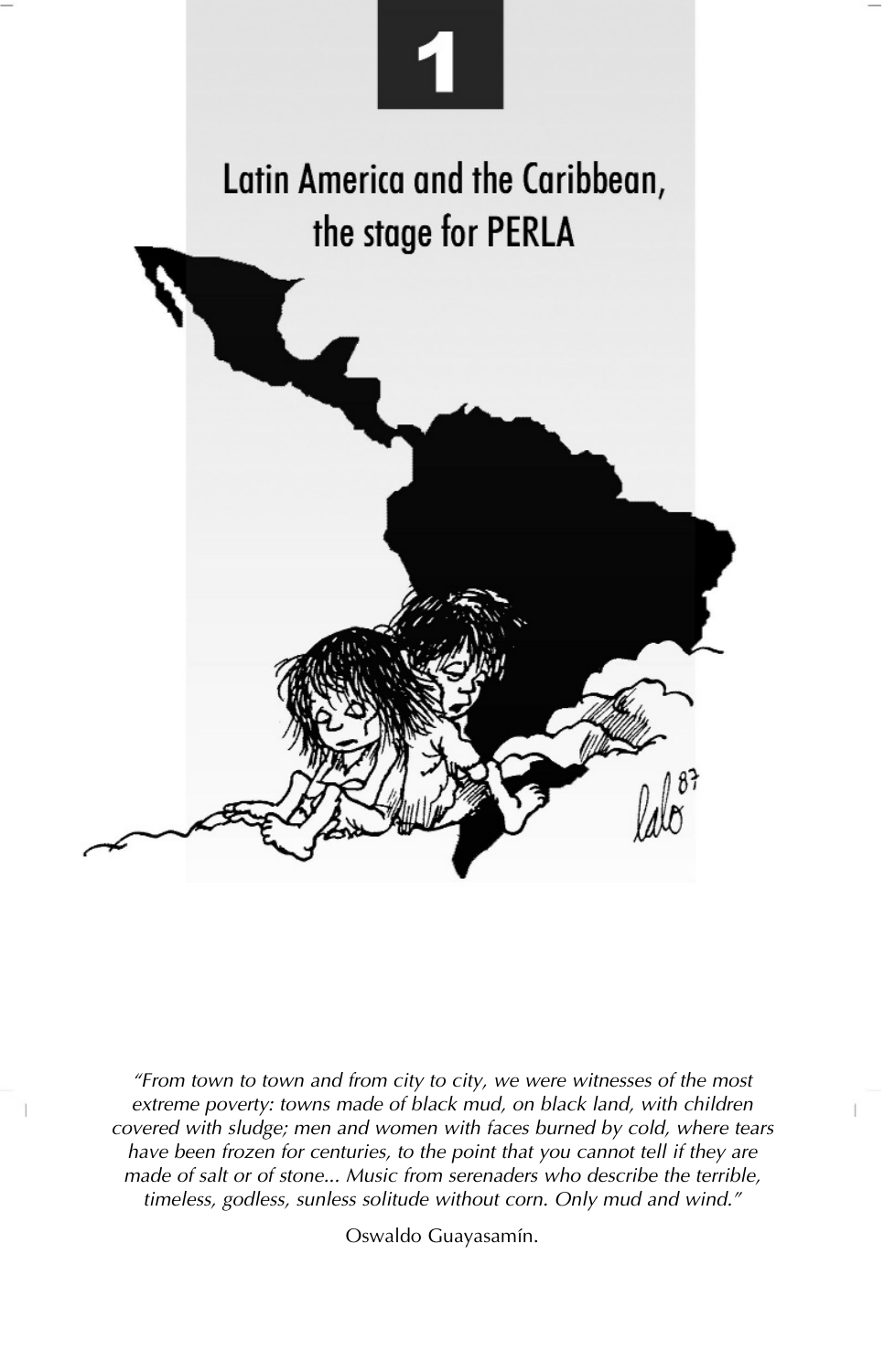# Latin America, a multicultural textile...

The conquest of indigenous peoples was one of the fundamental events of the previous millennium and there are those who want to rewrite it at the dawn of the new millennium. It turns out that there was not just one history, but many histories; not just one culture, but many.

Latin America is diverse. This enormous diversity should be seen more as a treasure than as a problem or difficulty. This has not always been the case in history since the original peoples have been discriminated against and excluded from access to the fruits of goods and social services and, in addition, they have been denied the right to live in the framework of the principles that come from their own culture.

More than 500 years of Eucharist and scarcity... more than 500 years of exclusion.

The future of Latin America and the Caribbean depends in large measure on the establishment of justice, fairness, and on new inter-cultural relationships that will ensure respect for differences. But none of these requirements will spring up by spontaneous generation. They must be constructed.

*"I have the right to equality when difference is internalized within myself. But I have the right to difference when equality does not characterize me."* This sentence from Boaventura Sousa de Santos wisely expresses the path that will include the new inter-cultural relationships in the Region.

*"I do not want my house to be walled in on all four sides, nor to have my veins blocked off. I want cultures from all lands to circulate around my house as freely as possible. But I refuse to be pulled down by any one of them."* Gandhi.

#### Latin America and the Caribbean in the New Context of Globalization.

*"Latin America is the Region of open veins. From the discovery to our own days, everything has undergone transmutation to European capital, or later to North American capital, and as such it has been accumulated and it accumulates in far away centers of*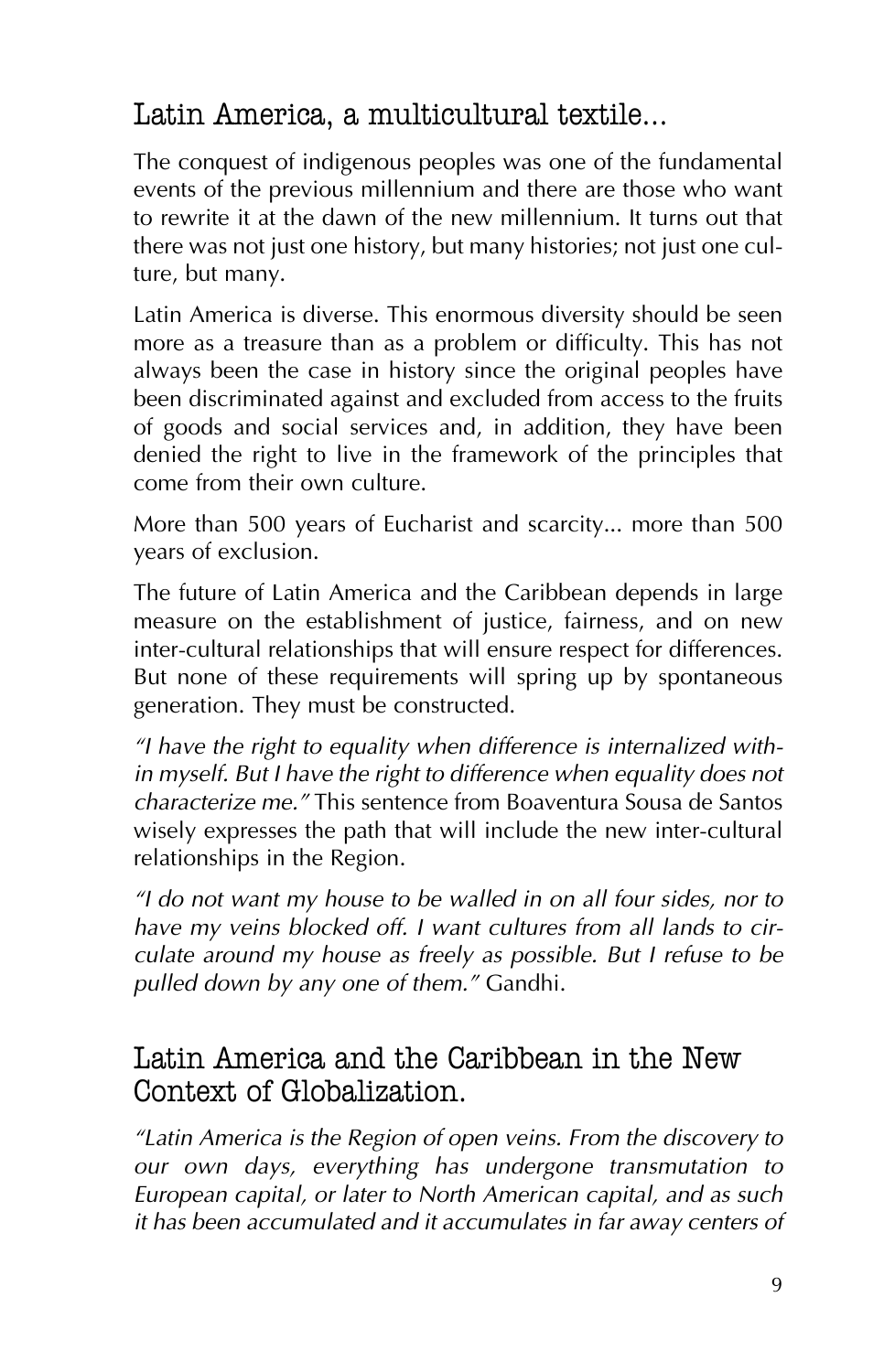*power. Everything: the earth, its fruits and its richness in minerals, men, and their capacity for work and for consumption, natural resources and human resources. The method of production and class structure in each place have been determined, successively, from the outside, by their incorporation into the universal mechanism of capitalism."* Eduardo Galeano.

In the second half of the decade of the 1980s, profound processes of transformation were taking place at the world level:

- Changes in the prevailing economy: a fuel crisis, the fall of the dollar and of North American productivity, the beginning of the emergence of the European block, the reorientation of financial policies, from the capitalism of the welfare state to the neoliberal free market.
- The fall of the socialist block headed by the Soviet Union, which caused many to question the unipolar world and even the "false" death of ideologies.

In recent years, Latin America and the Caribbean have confronted a group of clearly neoliberal changes that began at the end of the decade of the 1980s, as well as the unparalleled debt crisis and structural problems rooted in their history.

In a new context of a worldwide economy and the phenomenon of globalization, negative growth and the stagnation of productivity have been frustrating during the last two decades - only three countries achieved equal or higher averages in those areas in comparison with the three previous decades and with the debt crisis. At the same time the instability of financial growth and the successive financial crises demonstrated the accentuation of some of its causes and affected even more the unequal distribution of income and resources that characterize the region, which overall shows long-term deterioration, as part of a trend which is apparently a global one.

Globalization has, on the one hand, a contradictory and ambivalent character that appears as a threat and a promise, no doubt, opening important fields for social and political action. Up until now, harsh reality shows us that the threat has materialized and no date for the completion of the promise has been set.

As part of such a process, we are also seeing the emergence of a new transnational social plot in which domestic and internation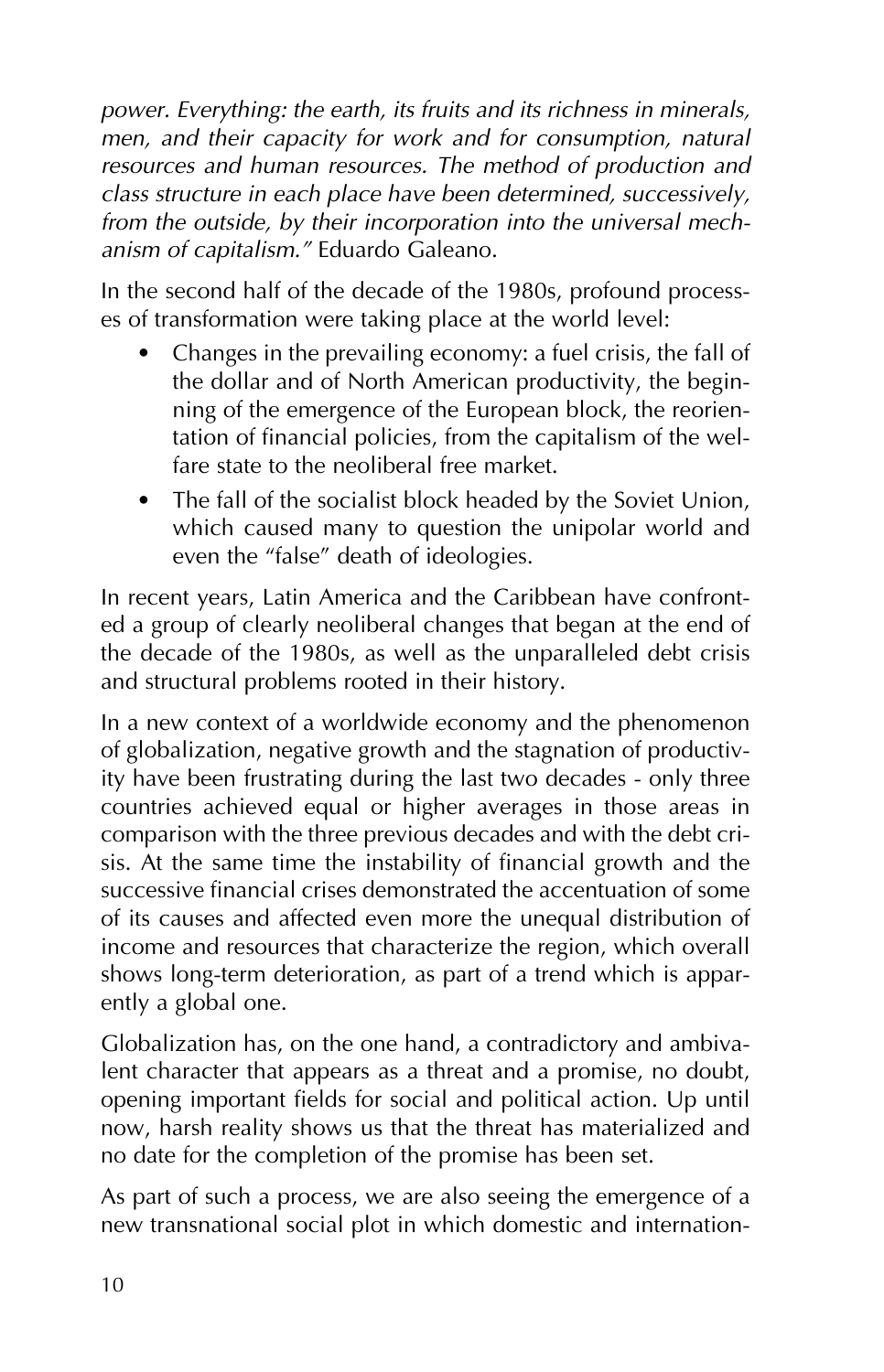al dynamics on global topics are found and demands that are part of a new order that is appearing.

### Latin America, an impoverished continent...

After almost two decades of policies of structural adjustment and stabilization, from the empire of the so-called Washington Consensus, it is clear that the situation in the region continues to be dramatic. In many cases the situation has deteriorated, as can be seen by the following indicators:

- The rate of growth for the regional GDP (gross domestic product) fell over the course of the last three years according to CEPAL (Financial Commission for Latin America) and is well below 2.7% annually, the amount necessary to reduce by 50% the number of persons who live on one dollar per day.
- The level of unemployment increased in the 1990s, reaching 10.7% in the region in 2004.
- If households in poverty fell by 2% during the past decade, Latin America and the Caribbean have 174 million poor people and 78 million who are classified as extremely poor.1 There were 40 million and 20 million more, respectively, than in the decade of the 1980s.

Latin America has become impoverished by gigantic steps.

# A Region with Problems of Employment...

The growth of the informal urban area, now common knowledge since we know that one third of the working population of the region is self-employed - three times as many as the countries of the OECD - has transformed this area in recent years into the primary generator of jobs. For example, it is said that in Peru between 1995 and 1997, 800,000 jobs were created as opposed to 500,000 that were produced by the formal sector. This situation

<sup>&</sup>lt;sup>1</sup> Here the most conservative estimates are used. These come from the World Bank. CEPAL speaks about 240 million who are poor and about 90 million who are destitute; there are various reports that would place this figure at 300 million. For further information, see Wodon Quentin T. (editor), *Poverty and Policy in Latin America and the Caribbean*, World Bank draft, February 15, 2000.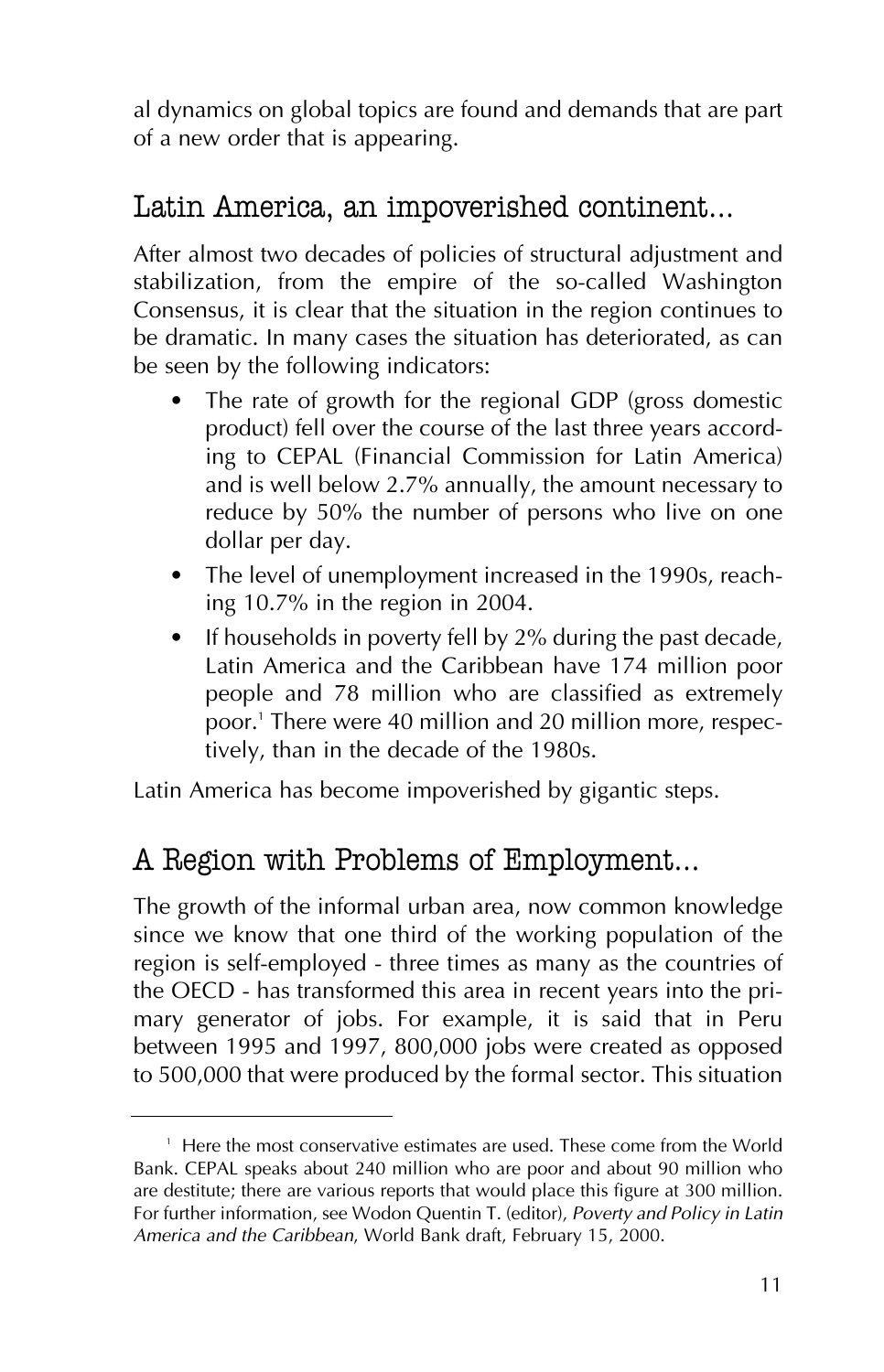is quite serious, because as has been demonstrated both by CEPAL and by OIT (International Labor Organization), in the long term, informality is a generator of poverty, because among other reasons, it is concentrated in areas of low productivity.

Emigration for financial reasons is seen as an alternative to job seeking. On the average, nine Hondurans each hour emigrate to the United States in search of better living conditions. Countries such as Ecuador, Peru, Guatemala, El Salvador, and Nicaragua exist practically due to family remittances, which has acted as a shock-absorbing mattress for the crisis. According to official statistics, in Guatemala alone, in 2003, family remittances accounted for 7.8 million dollars per day - much more than what was produced by coffee sales or by tourism.

*"The poor, the really poor, are those who have no time to waste. The poor, the really poor, are those who have no silence, nor can they buy it.*

*The poor, the really poor, are those who have legs that have forgotten how to walk, as the wings of chickens have forgotten how to fly.*

*The poor, the really poor, are those who eat garbage and who pay for it as if it were food.*

*The poor, the really poor, are those who have the right to breathe filth, as if it were air, without paying anything for it.*

*The poor, the really poor, are those who have no more freedom than the freedom to choose between one or another television channel.*

*The poor, the really poor, are those who live passionate dramas with machines.*

*The poor, the really poor, are those who are always many, and who are always alone.*

*The poor, the really poor, are those who do not know that they are poor."* Eduardo Galeano.

#### The most unequal region on the planet $^\mathrm{s}$ .

It is striking that, although the GDP of the majority of countries in the Latin American region has been growing little by little, espe-

<sup>&</sup>lt;sup>2</sup> Cf. Carlos Gómez, 2003.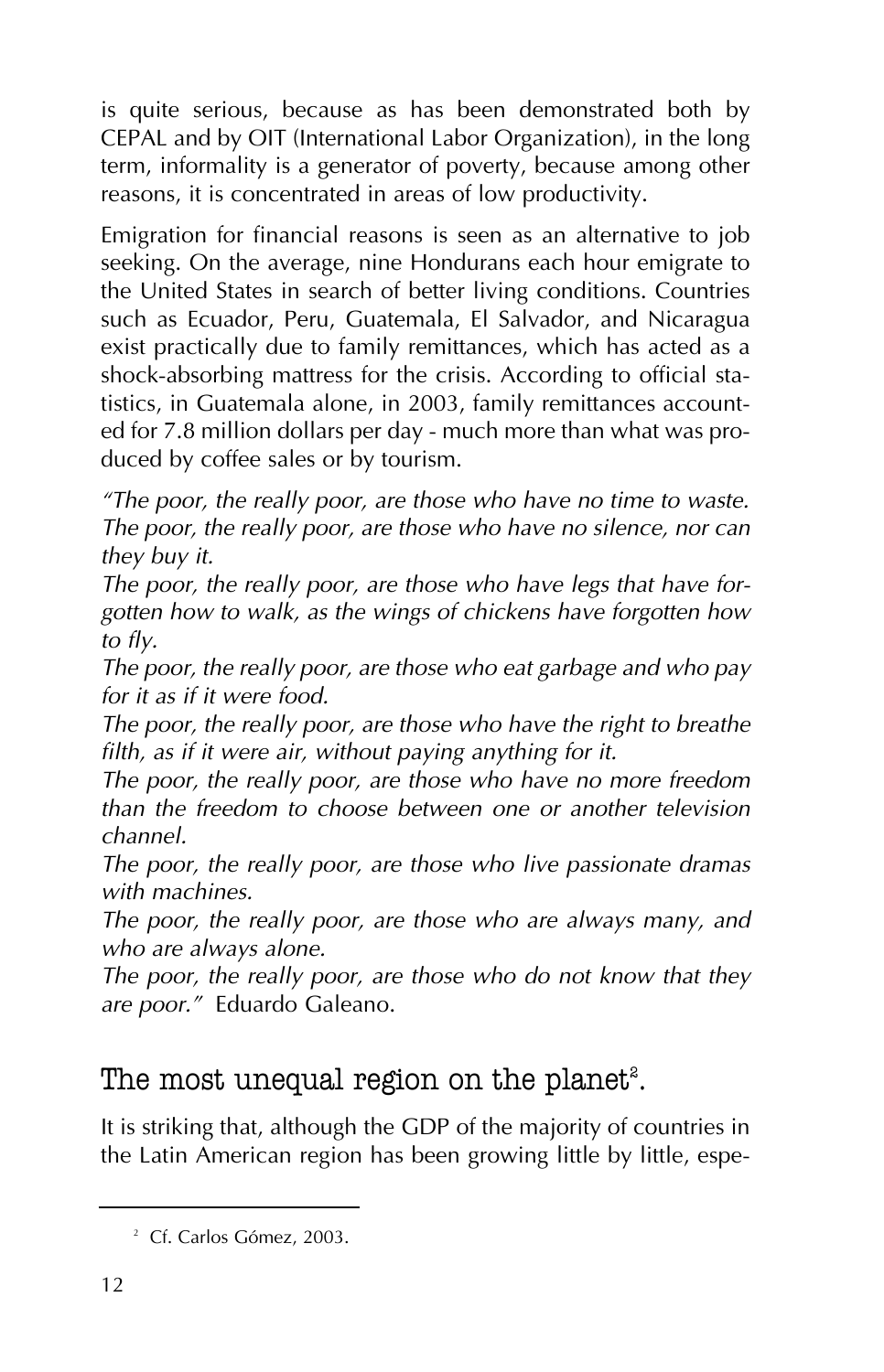cially in the decade of the 1990s (after the negative growth of the decade of the 1980s, known as the "lost decade," the Gini index $^{\rm 3}$ , which measures the degree of goods distribution, in other words the equality or inequality within a society, indicates those societies that are more unequal). That is to say, the GDP has grown and along with it, the excluding, generative policies of injustice and inequality. It reaffirms, therefore, what for their part the Catholic Bishops affirmed in Puebla: *"Our countries produce rich people who become ever richer at the cost of poor people who become ever poorer."*

Growth of the GDP without improvement in the Gini index would mean that there is greater wealth on the continent but that wealth is concentrated in fewer hands and there is unequal distribution. Even though the situation is similar across the world, even in northern or developed countries, in the south the situation is becoming extremely difficult, in view of the number of persons who live below the level of absolute poverty, which in Latin American and the Caribbean has reached an average of 50 per cent.

In one sense, we could say that the globalization of the economy, so praised and defended by neo-liberals, has only managed to globalize poverty but in no way has it brought about eagerly awaited progress and just distribution of wealth. This promise was defended zealously when the first measures of a free market economy were implemented. Indiscriminate privatization and even rejection on the part of the state to subsidize the very poor have created a new social category: the excluded.

Inequality in the distribution of income, in itself the greatest on the planet, has increased even more; measured by the Gini rate, it went from 0.54 in 1986 to 0.57 in 1997 and it continues to increase.

This phenomenon reminds us that the fundamental problem of the region is not poverty but inequality and exclusion which are products of misguided policies and from a position of dependence that the region occupies - and has for centuries - on the world scale.

<sup>&</sup>lt;sup>3</sup> The Gini index is on a scale from 0 to 1. A society with an index of 0 is totally egalitarian, that is to say, with homogeneous distribution of goods. A society with an index of 1, means that it is totally unequal. Obviously, no nation has an index of 0 or 1, but one that approached 1 would mean a nation that had greater incidence of injustice, and one that approached 0 would mean a nation that had more levels of equality.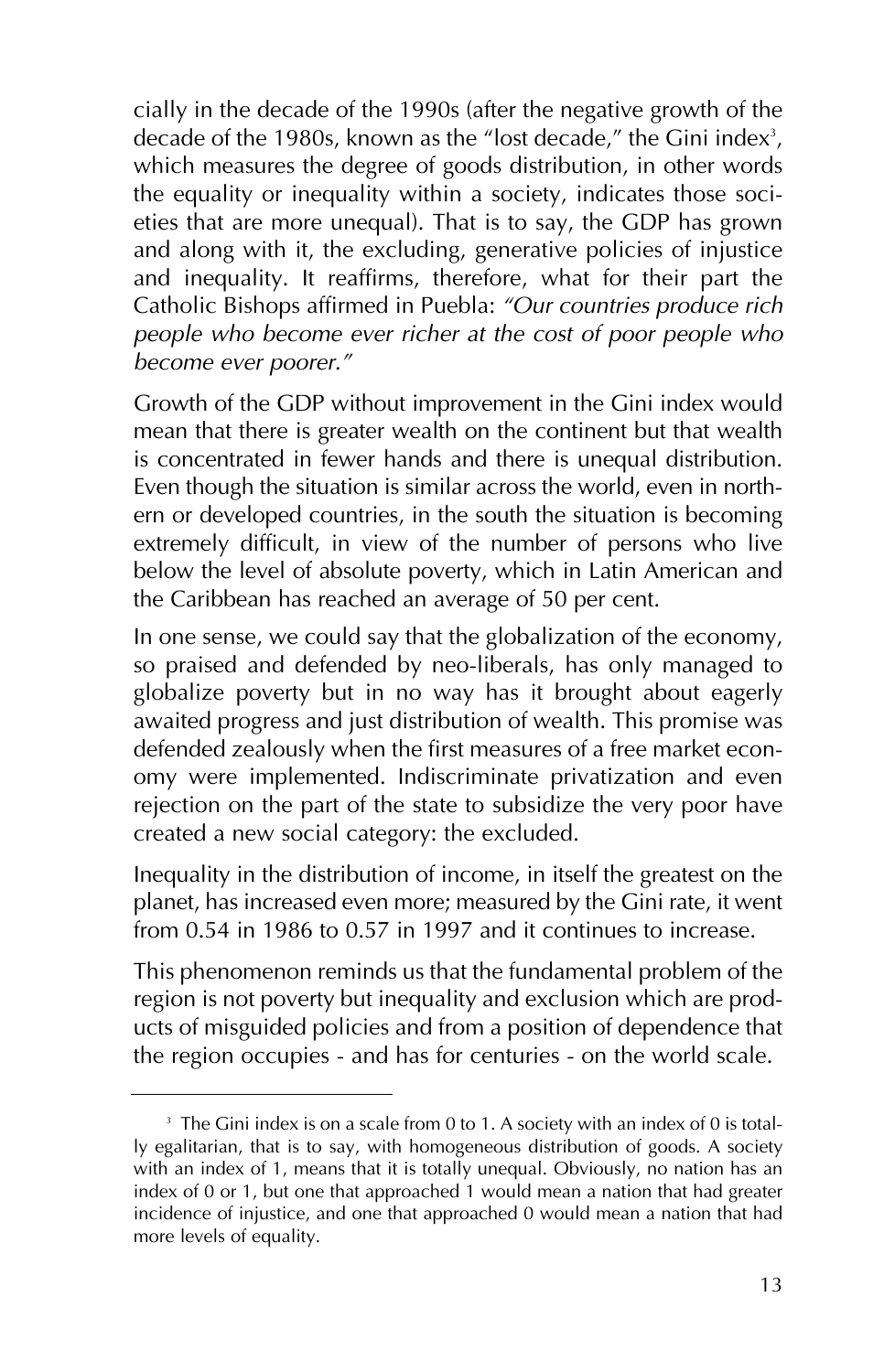Even in economies that have a greater rate of growth - such as Chile which appears as the paradigmatic model - inequality has gone from 0.44 to 0.58 in the period mentioned above.<sup>4</sup>

The elevated levels of poverty in the region and the increase of inequality make systems of political election more and more precarious and empty of content, giving further proof of the debilitation of the model for development and integration of globalization encouraged by multilateral agreements.

If it is true that some moderate advances have been made in the correction of fiscal inequality, in lowering inflation and in the acceleration of the growth of exports as evidenced by a study of the period mentioned, the overall perspective of the region has not improved. It is more and more clear that the cost of these relative gains in macro-indicators falls on the shoulders of the weakest and most vulnerable areas in the region.

As has been recorded in a recent report of the UNPD (United Nations Program for Development), at the same time there seems to have strengthened electoral democracy (periodic and free elections, political freedom, freedom of expression and its spreading relative to democratic systems), and poverty (43.9% of the regional population with income below the poverty level) and the highest incidence of inequality on the planet (0.552 on the Gini scale). The region is framed, then, within a decidedly sinister triangle.

Paradoxically, then, the enormous technological advance that humanity is experiencing and access to new and abundant resources in our region, rather than an opportunity for equity, solidarity, and justice, could become a greater sentence for exclusion and exploitation for the vast majority of our population and a factor that drives even deeper the already deep erosion of the very bases of poor social unity that exists in the region.

<sup>&</sup>lt;sup>4</sup> It is clear today for many economists that one cannot put forward economic development as a condition to reduce poverty. This is due to the fact that there does not exist a financial theory of distribution, which is the combined effect of financial strategies and public policy aimed especially towards that end. Not all growth generates the distribution of wealth; variables that have a bearing on this relationship are also of a political nature. For further information on this matter, see Fleury, Sonia: *Política social, exclusión y equidad en América Latina en los 90*, in Nueva Sociedad, No. 156, Caracas, July-August 1998.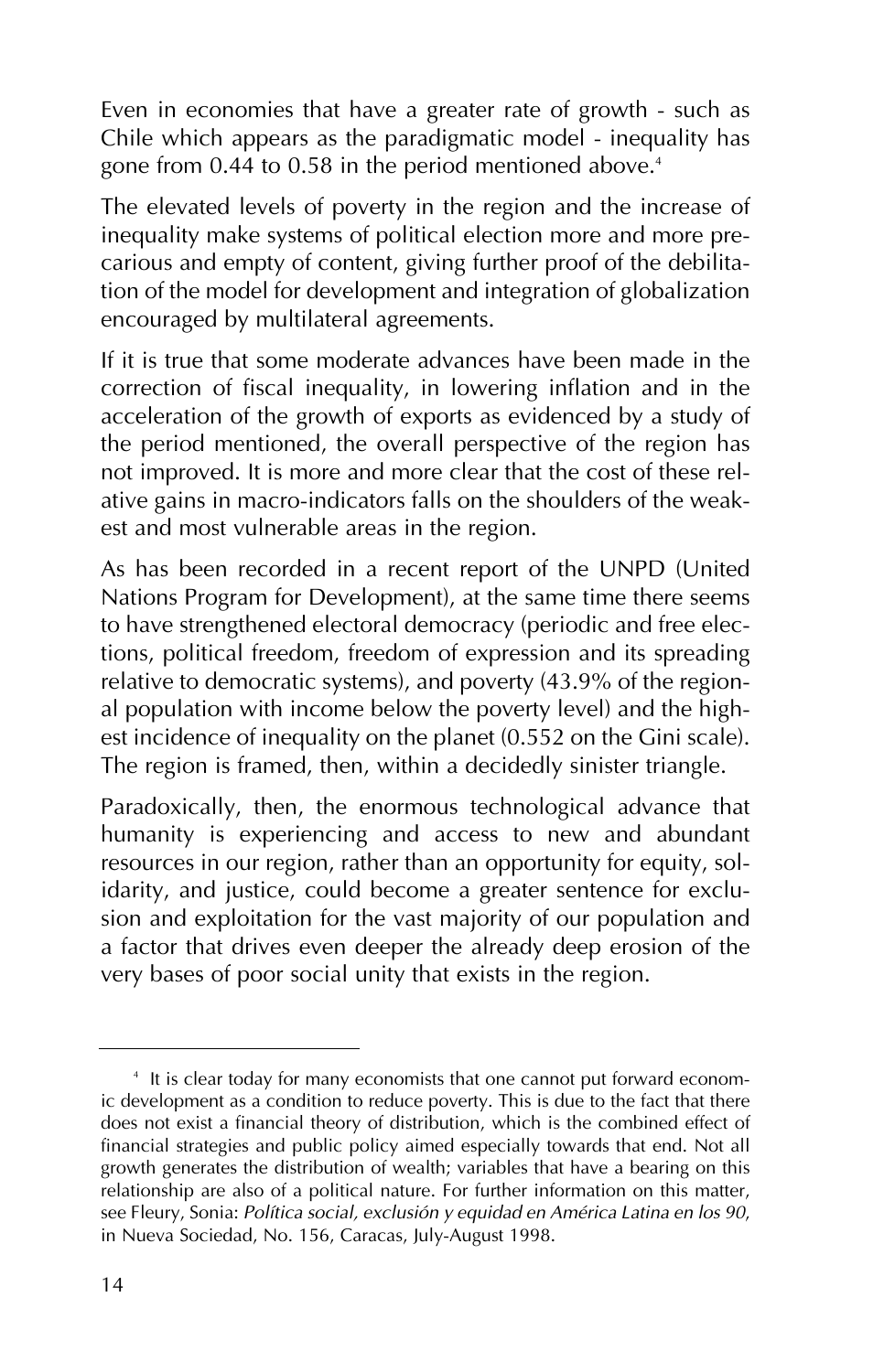This leads, unfortunately, to the fact that each day there will be a greater number of male and female citizens who question the value of the democratic model and associate it with greater poverty, greater corruption, greater demagogy and injustice. Even the number of persons who yearn for the years of military rule and authoritarian power is growing.

The so-called Latin American "democracy" is edging towards a North American model, which consists of the possibility of choosing between the right and the extreme right.

#### Some are more equal than others...

Inequality can be shown by the following facts:

In rural areas, which have the greatest concentration of poor persons, they are routinely excluded from owning land, from obtaining technical assistance, from access to just markets, and from obtaining credit. In Ecuador, 1.6% of the ranches in the mountains occupy 42.9% of the land; in El Salvador, 87% of the farmers occupy 25% of farmland whereas 3% of the landowners control 44% of the land, and this shows a trend that the World Bank itself affirms throughout the Region.

Conditions of exploitation and exclusion are not only continuing but are also getting worse. Along with these financial and working conditions - which are jointly understood as problems - social discrimination is being maintained (gender, age, ethnicity, socioeconomic level), as well as the absence of space for individual and collective expression and creation and a growing devaluation of local culture as it comes into contact with the phenomenon of globalization. Exclusion in the Region assumes the negation of its citizens, which is really more political than financial, and which is expressed by not belonging to a political party, or to a rightist community.<sup>5</sup>

<sup>&</sup>lt;sup>5</sup> As Santos recalls in a very sharp text, while inequality is a socio-economic phenomenon and Marx was a great theorist, exclusion is a cultural and social phenomenon of civilization. While the system of inequality paradoxically is consolidated in the essential character of equality, the system of exclusion is done within a system of differences. See Santos, Boaventura da Sousa: *A Contrucão multicultural da igualdade e da diferenca*, VII Brazilian Congress on Sociology, Rio de Janeiro, 1995.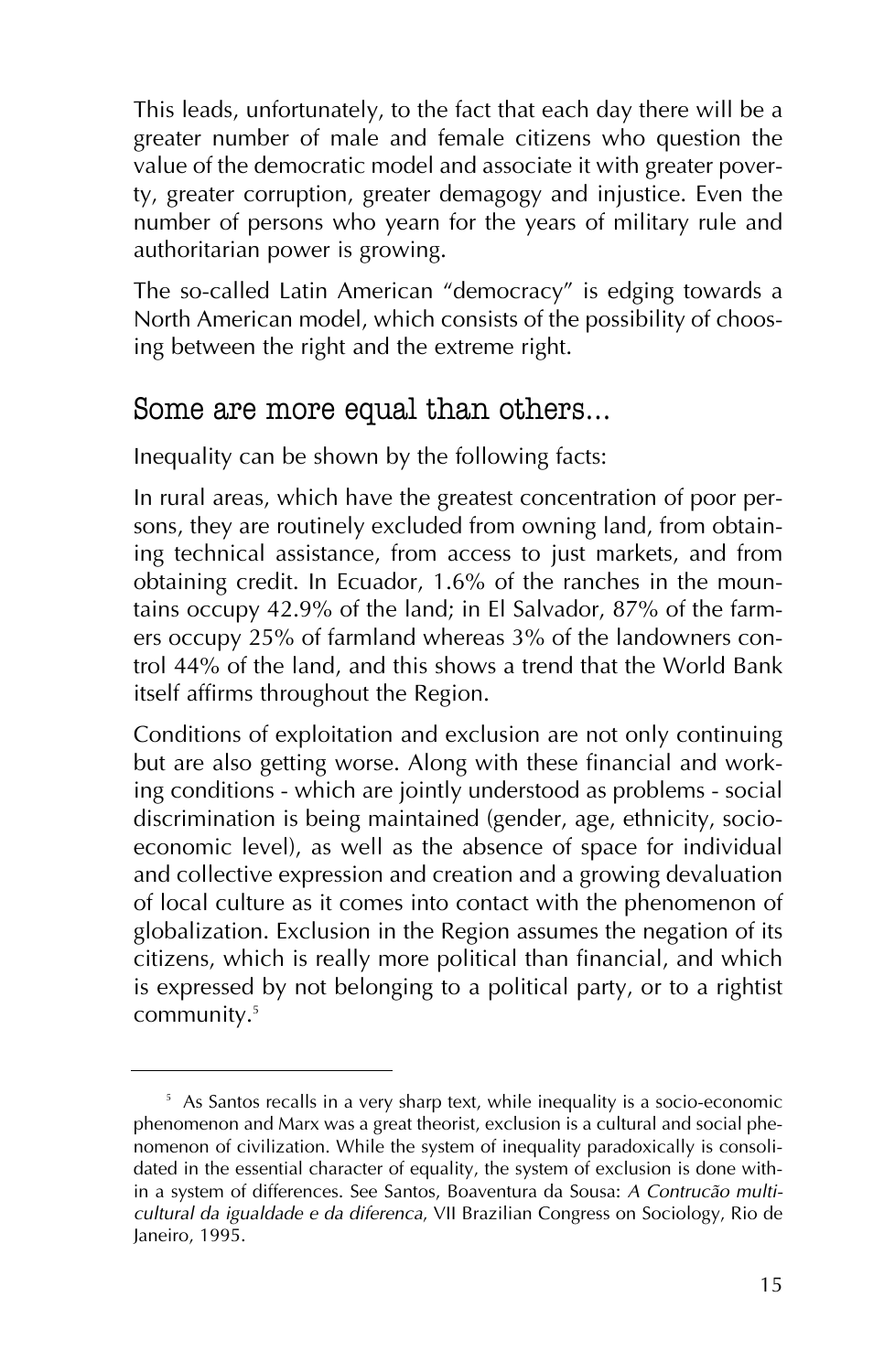On the other hand, in Latin American and the Caribbean, persons with disabilities account for 11.6% of the population, according to UNICEF, and 12.7%, according to IBD (International Bank for Development). Unemployment affects more than 98% of persons with disabilities, with consistent deterioration for living conditions of the entire family. Only 0.07% of the population of persons with disabilities of school age are cared for by the educational system. Some 99.03% are still to be discovered!

Persons with disabilities, by their very nature, require constant health care. Nevertheless, they are excluded from the system, which in general does not allow for the necessary specialized subsystems. This is an "invisible" area and, in general, it is absent in public policies. Area organizations, both for persons with disabilities as well as for those who care for them, are severely weakened.

#### Nations in Crisis...

Notwithstanding the growth of poverty and the explosive social reality from which most people in Latin America suffer, electoral democracy has been consolidated in the different countries as the only possible way to choose governments. This, per se, is translated as an advance, given the dictatorial regimes that led to free elections in most nations.

The transition to democracy has not been an easy process to go through. In fact, today we might say that democracy is threatened by its inability to solve the great problems of the region.

Transition opened the way to populist governments, and after this to neoliberal governments; as has been the case of Peru, Bolivia and Ecuador. However, the populist neoliberal binomial has not been easy to balance or even to overcome.

The despair of the majorities and the weakness of the parties to channel the protests and popular desires have been a fertile field for populist, tyrannical and even messianic proposals nourished by the many promises to a desperate people that, at the same time, create a new frustration of unsuspected consequences. This may seem, to a certain degree, the case of Venezuela. Or it can also be seen in experiences with proposals that were presented as social at the time, which soon gave way to the entrance of runaway neoliberalism as in the case of Peru.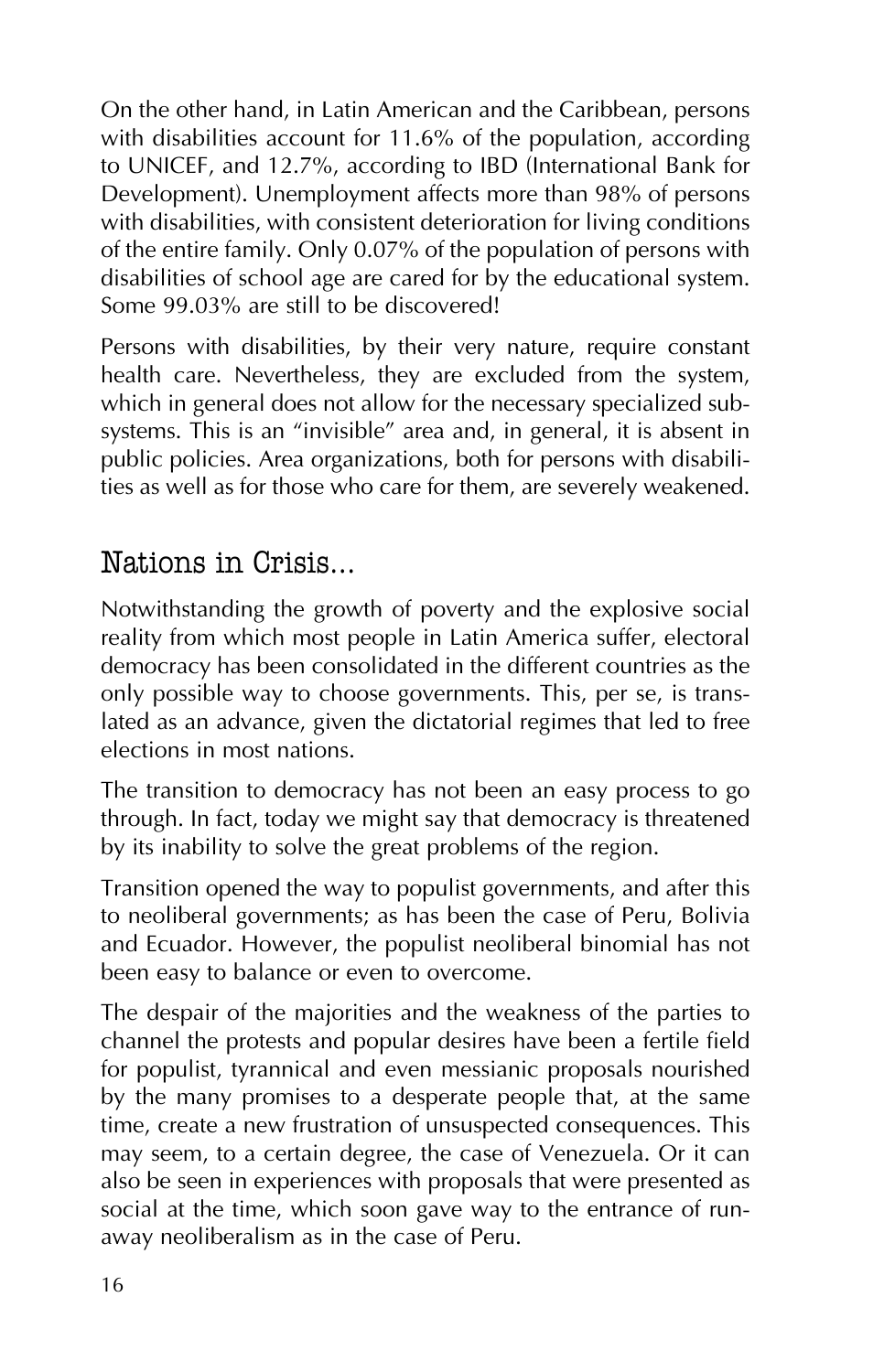Regarding Latin American States, the historical features that marked the relationship of the State and Society that explain the structural crisis of the former, - patrimonialism, authoritarianism, clientage, and exclusion - got worse due to globalization and, it still remains this way. The privatization of public lands, denial of citizenship, democracies lacking intensity and quality, and the fragility of our sovereignty - due to our dependence on financial capital and multilateral companies - gave as a result a State in "permanent crisis"6 and a constant weakening of the social ethics, together with the problems that all this entails, such as a growing index of corruption, insecurity and violence. Despite the fact that some regions have made an attempt to find their own way to social and sovereignty transformation, general conditions of the Latin American Continent are completely unfavorable.

On the other hand, social politics have become a fundamental tool for governments and international organisms in the struggle against poverty, having, a priori, very clear limits in defining the market as the fundamental economic level in the region.

The last elections on the Latin American Continent show a certain tendency to the left; toward governments with more of a social sense like those in Chile, Argentina, Brazil and Uruguay. However, contradictions of globalization, the dependant subordination to the US and the real power of the elites in these countries do not foretell the achievement of authentic democracy in the short term.

Even electoral democracy has been questioned by the current reality. As an effect from this, the population has lost faith and trust in political parties and their representatives. The abuse of demagogy, the failure to keep promises, the corruption and drug trafficking entrenchment in the States and the worsening of the situation have led millions to question the value of politics and politicians. In general, politicians and their parties are taken as scoundrels and because of this environment, there are even those in the population, who pushed to their limits with frustration, vote for those who "steal, but work too".

<sup>&</sup>lt;sup>6</sup> The concept belongs to Heinz Sonntag. See, Hacia una teoría del capitalismo periférico; in Sonntag, Heinz and H. Valecillos: El Estado en el capitalismo contemporáneo, Siglo XXI editores, Mexico 1977.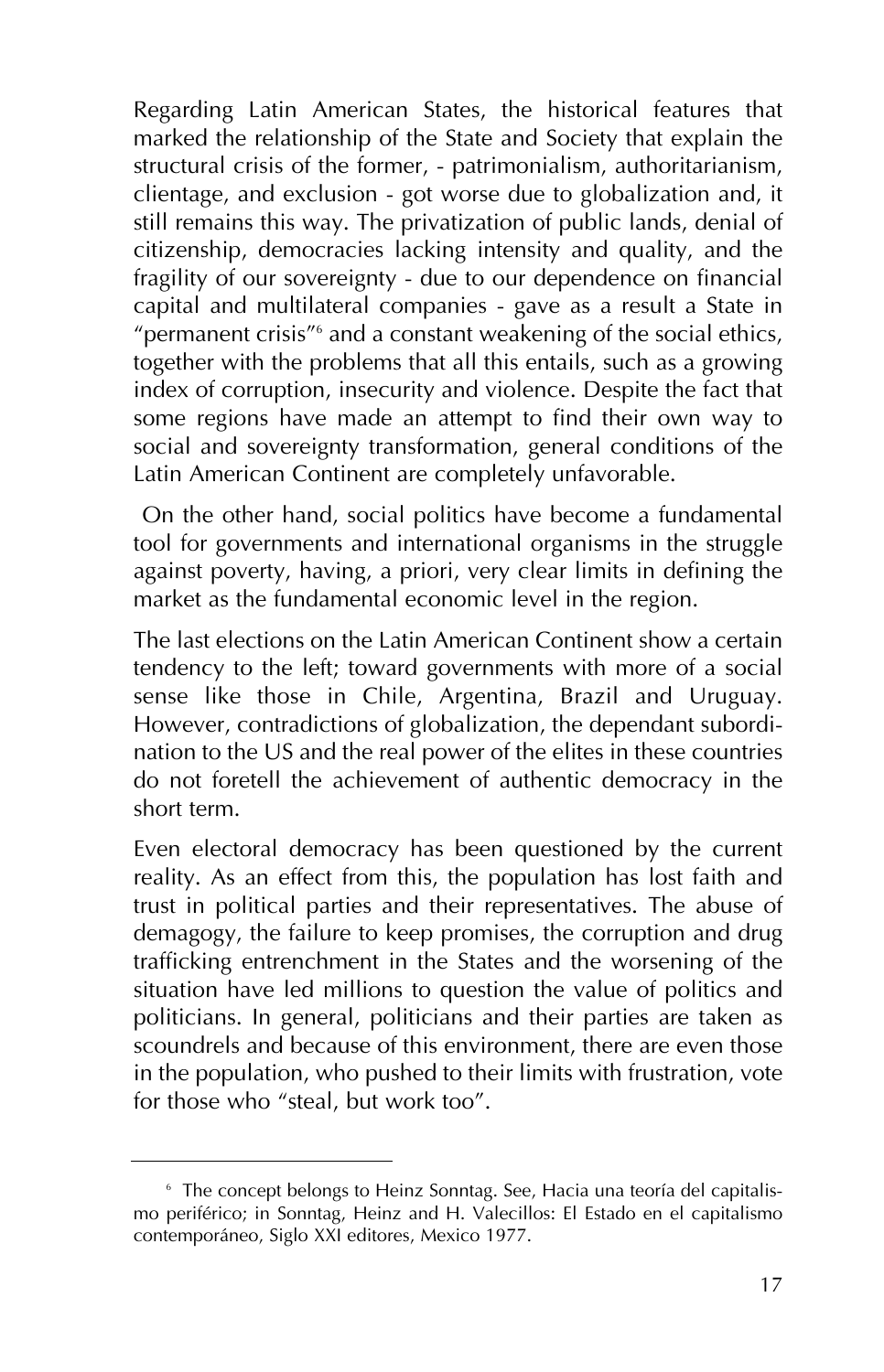# A civil society not fully articulated.

On the other hand, changes are taking effect in the regional society: the transition from societies structured around clearly defined productive sectors to societies organized around very diluted processes; from articulated interests around classic alignments to representative forms less defined and micro social. However, even when they increased their expressiveness and diversity, and therefore, their capacity to foster a deep cultural change partially weakened their force to transform the State and its economy.

According to Carlos Franco, the result of such a situation is that the State, as well as civil society, has turned into systems of residual social integration, deepening the separation between social and economic policies, where more and more the social is dependent on the economic. This takes place despite not only the political importance, but also in terms of the expense incurred by social investment funds, among other instruments, which were created to confront the politics of adjustment and stabilization.

#### So close to the United States and so far from God.

*"American power declared in a loud voice its intentions to rule the world by force. The Empire expressed that there wouldn't be tolerance towards any competition, not now nor in the future. Its doctrine is not new, but never before has it been declared in such an open and arrogant way".*

The recent invasion of Iraq, shows how the *"masters of the world enforce their laws and make unilateral decisions according to their warrior calling on behalf of the name of God and democracy"*, said Galeano.

The Free Trade Agreements and North American foreign policies move forward into the region establish their domain and stand in the way of integration efforts. However, to a certain degree, the hegemonic North American power has withdrawn before socialists governments and/or those not submissive to the Empire. Cuba, Chile, Brazil, Argentina, Uruguay, Venezuela and Panama are examples of this loss of control. The effect has been such that, for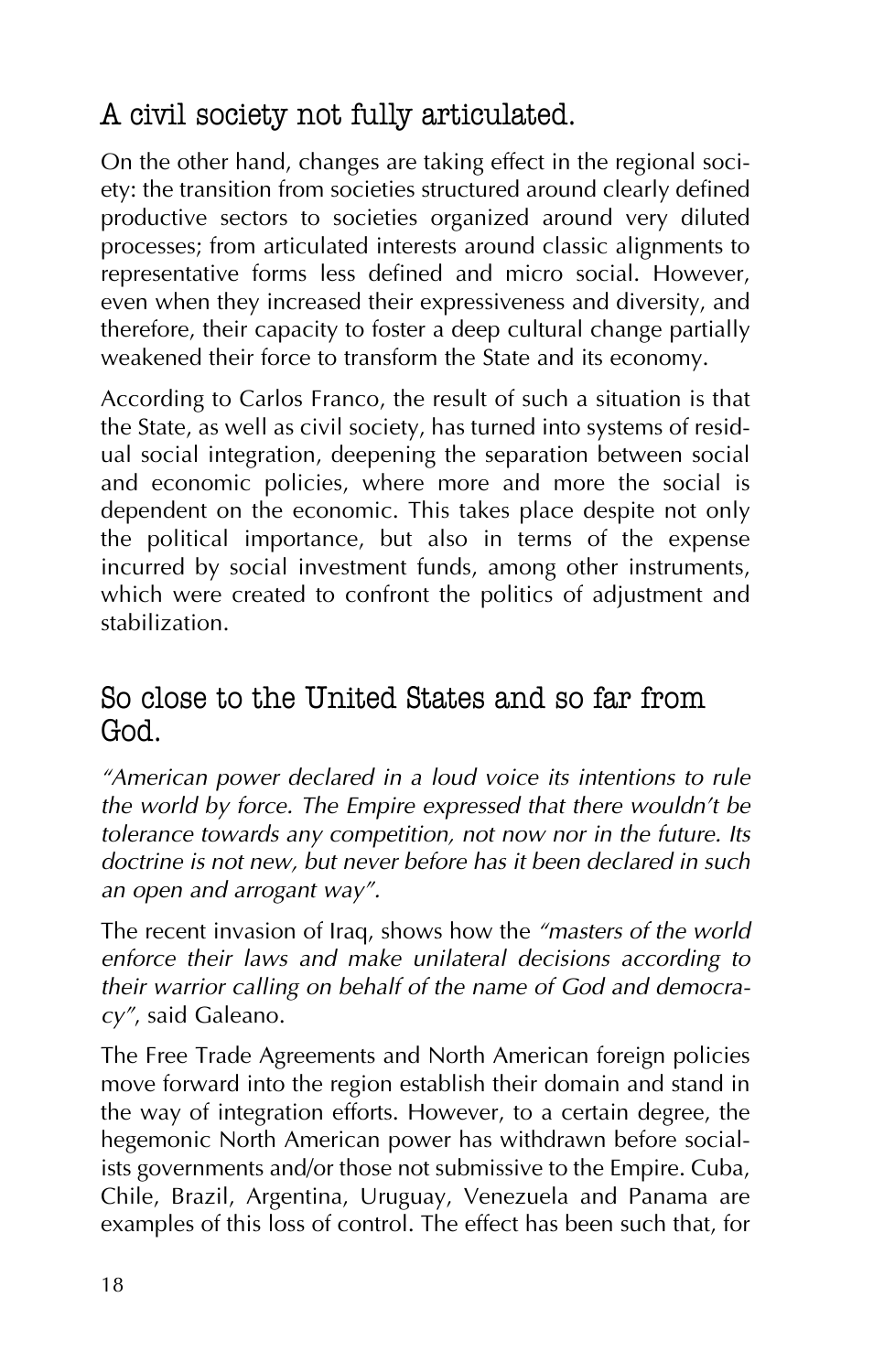the first time in history, the United States wasn't able to impose its influence on the selection of the General Secretary of the OAS.

Simultaneously, the European attempt to form a block capable of sustaining its role in politics and the world economy, the surprising Japanese failure to keep pace, the complex transition of former socialist countries; and the emergence of China and India make up an even more complex scenario than the previous one.

The "Free Market" has penetrated into the region, and as a side effect, a greater subordination of our States and markets, increasing exclusion, while the relative blocking of the regional integration processes (Mercosur, Comunidad Andina y Comunidad Centroamericana de Naciones), is an increasing limitation towards our globalization link.

In the very same way, despite some slow advances, the virtual blocking of the regional integration processes limits our globalization link even more. President Chavez from Venezuela has raised the Bolivarian Alternative Proposal for the Americas (ALBA/DAWN), as a new exchange scheme, which surpasses, by far, the mercantile vision of the North American Free Trade Agreement (NAFTA), and endeavors to mark new directions and globalize other values in the region.

#### An increasingly marginal region for international cooperation.

Despite the existence of wide historical and cultural bonds between Europe and Latin America, Latin America indeed is relatively marginal to the geopolitical priorities of Europe, its commercial interchange and the final destination of its investments. The EU grants privileged status to closer geographical regions, with greater risk towards world stability or more promising relations economically speaking. In the area of cooperation, the European Community has given priority to other zones such as Africa, the Caribbean and the Pacific. In the  $21<sup>st</sup>$  century, in spite of the fact that there are significant processes that keep us connected and, even find their roots in the origins of relationships, such as Social Forum of the Americas, it is clear that terms that marked our relations have changed and need to be redefined. The context as well as the shared history demands it.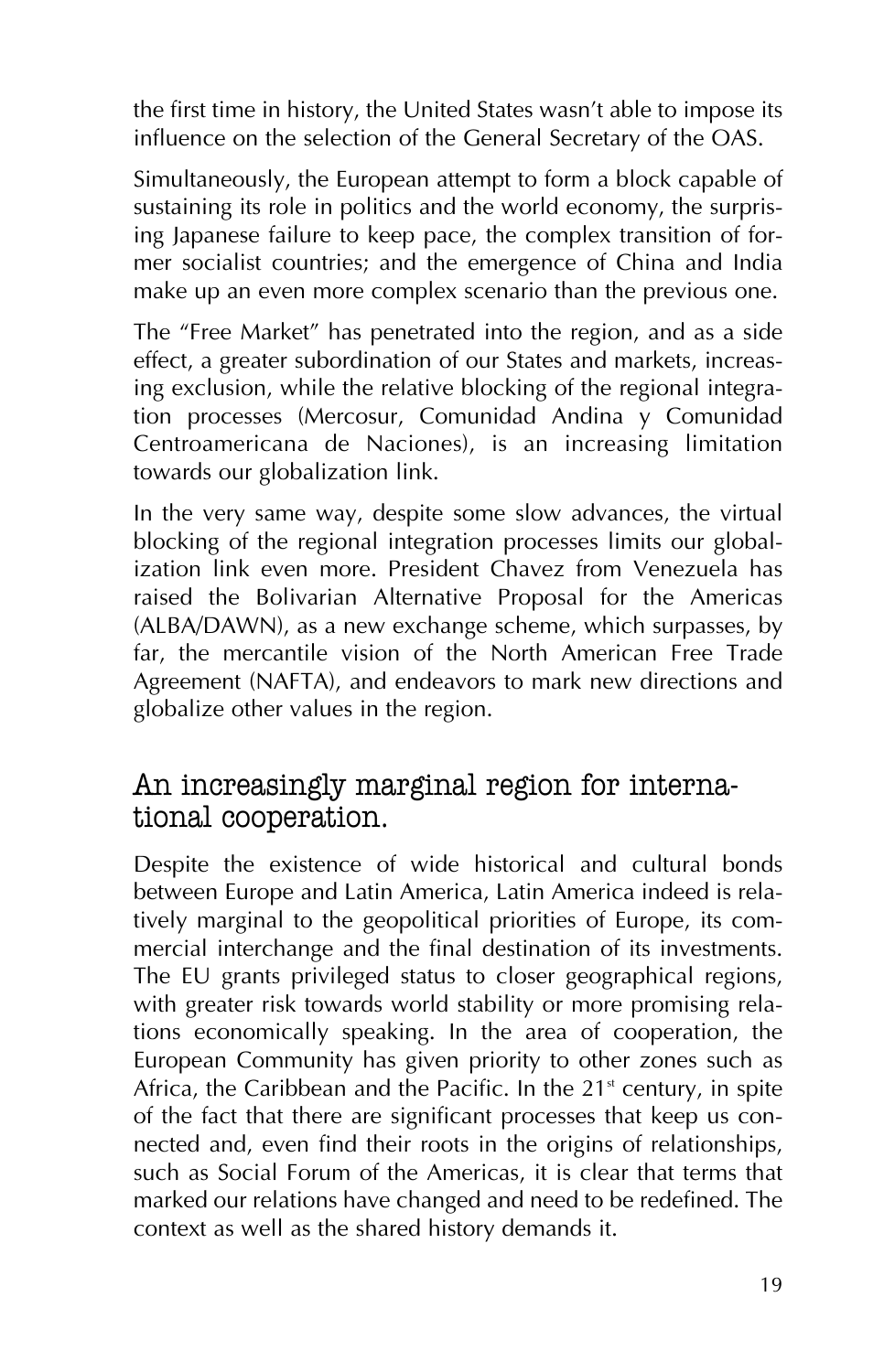# The next Latin American agenda.

Given the circumstances, it is clear that next Latin American agenda starts by reconsidering development strategies and by proposing a different vision that understands that development, rather than an effect of economic growth, is the result of the expansion of the peoples' capacities and freedom. Capacities and freedom that allow access to distinct opportunities and seek honest articulation among governability, competitiveness and social integration.

In this context, it is understood that the National State is necessary, although not sufficient, to establish the mechanisms required to avoid the destructive effects of globalization and encourage individuals to turn into active citizens of society, who by using both old and new social organizations and movements, can participate in political formulation and decisions, which controlling the State as well as the market. Obviously, the perspective towards regional integration is even more necessary and urgent.

#### The challenge of a new model of development and democracy.

The recent crisis in Argentina proves, without a doubt, the exhaustion of the development and globalization integration model supported by multilateralism; likewise, the profound political crisis, the limitations of civil society and sectors and the popular movements become obvious. This crisis was another expression of a convulsed continent struggling between an insertion of subordinated globalization or the possibility of its own project, which sends out fragmented and contradictory signs of symbolic rather than real resistance, such as the Zapatistas in Mexico, to the difficult situation in Colombia, which was used by the United States as an excuse to extend their "holy war" against drug trafficking and terrorism, increasing their power on the region at the same time.

The Latin American Continent faces the great challenge to subordinately join globalization under the worst conditions or, to develop a project of their own which understands **development** more as a result of the expansion of people's capacities and liberties to access different opportunities and fully exercise their human rights from an integral perspective, than as an economic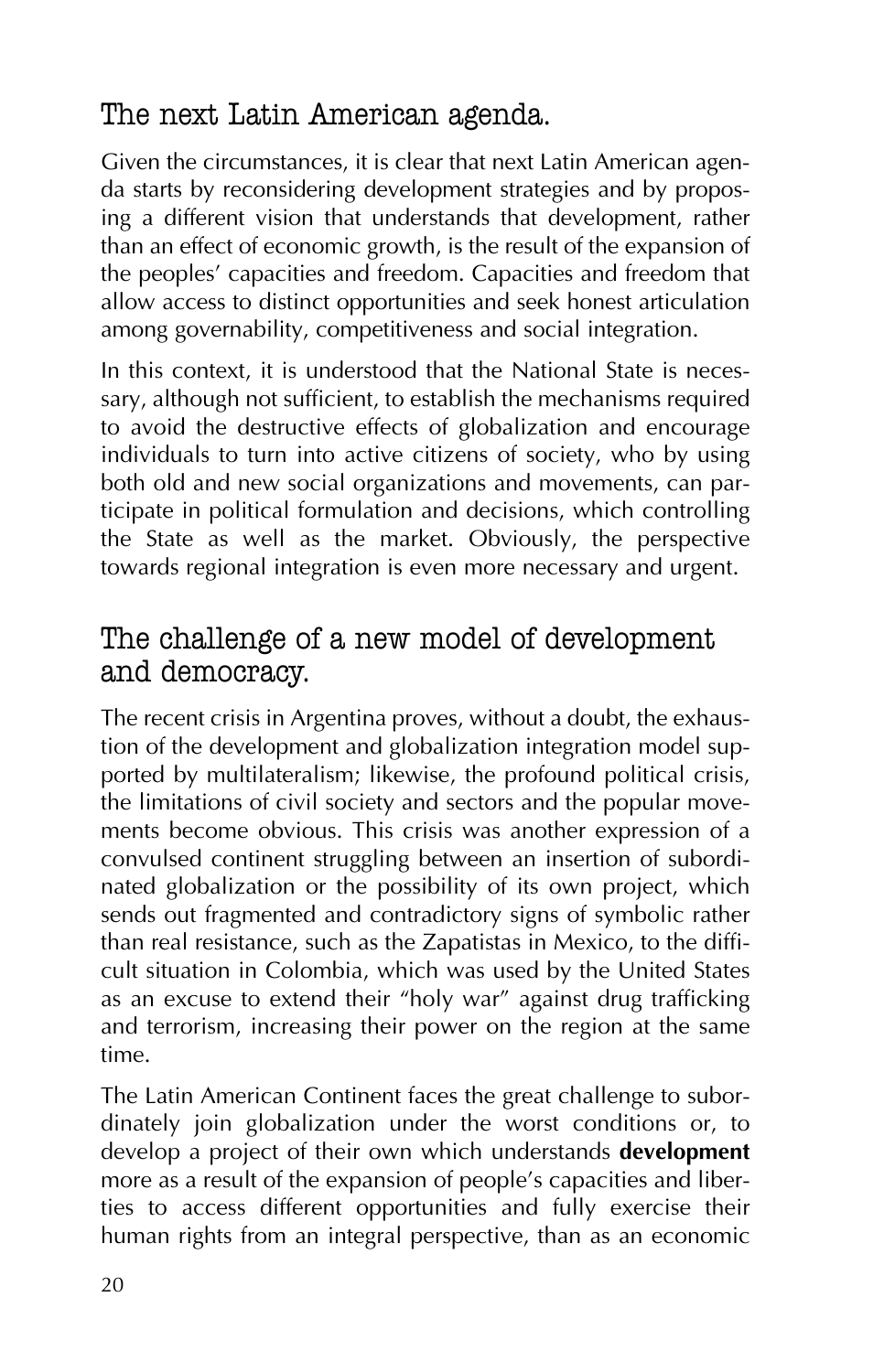growth effect; which understands democracy more as a daily basis participation and representation exercise, as well as the full validity of economic, social, cultural and environmental rights that answer values such as equality, solidarity and non-discrimination, than as an electoral and procedural exercise; which understands, finally, that citizenship is the basis of democracy, therefore it is evaluated for its capacity to guarantee and expand it to the civil, social, political and economic spheres.

The new model of development and democracy is sustained on five fundamental values: ethics, solidarity, social justice, gender equality and transparency.

Based on these concepts, the following commitments must be assumed:

• Understand development from a human development focus that establishes people as the center of this aim. Acquire a commitment to the eradication of misery, poverty and discrimination, and therefore, struggle against inequality and exclusion, as well as unrestricted affirmation of human rights.

Development that must be ecologically, economically, socially and culturally sustainable constitutes an ethical imperative that must seek equality, and be understood as the possibility that society as a whole enjoy its benefits. Obviously, development expects change and a permanent capacity to observe and analyze the social dynamic.

- Defend and support pluralism, autonomy and participation as essential conditions to guarantee popular sovereignty, maintaining the defense and promotion of peace.
- Assure that cooperation follows the principles of sovereignty, independence and reciprocity, increasing relationships of solidarity of South - South, South - North and North - South.
- Give priority to the people's democratic participation in a public scenario, the struggle against factual powers and the development and strengthening the democratic sectors of local civil societies as part of the citizenship construction process.

As a result, Latin America and the Caribbean must answer at least six great challenges: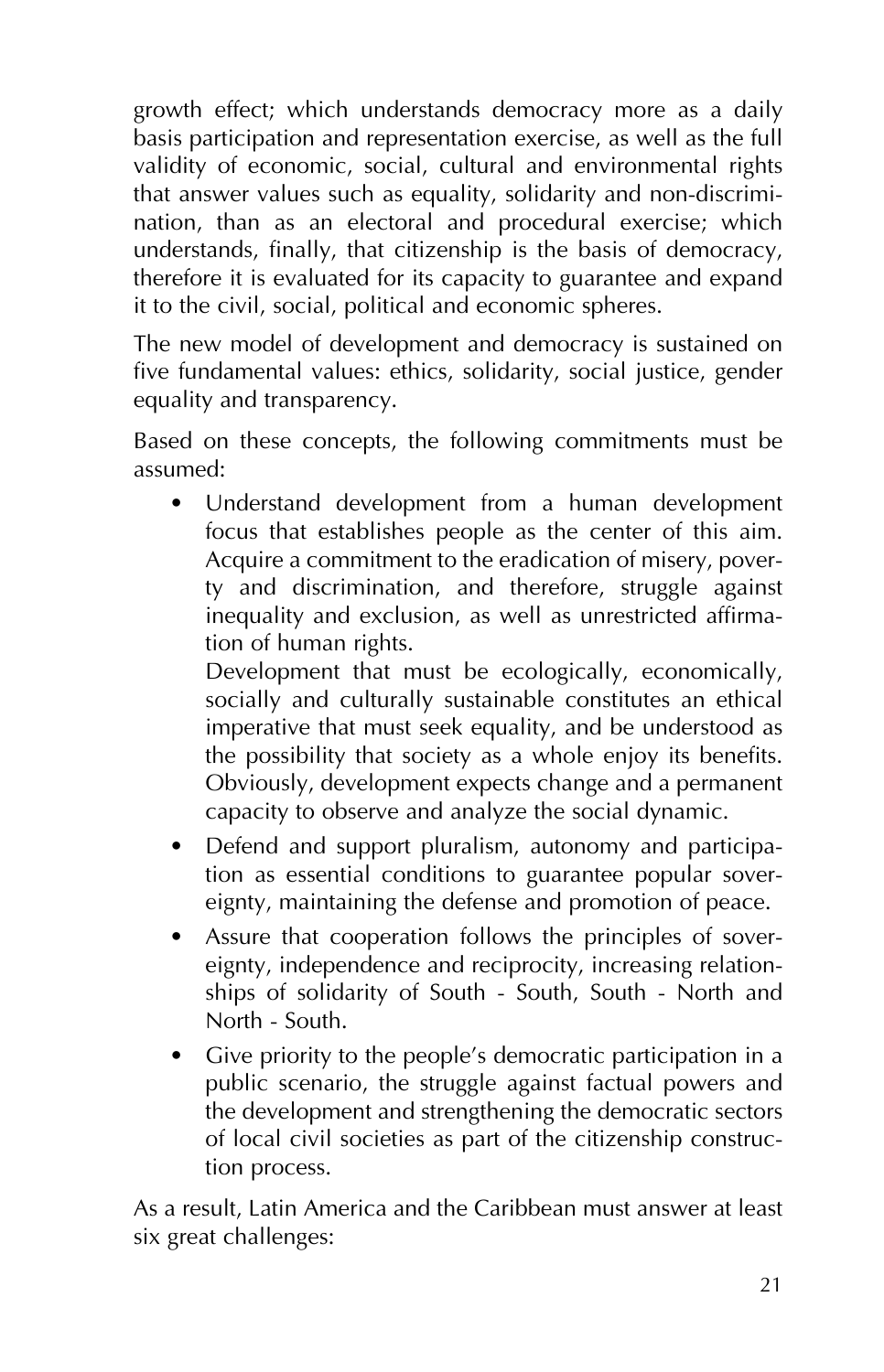- *Declared equality of the individual*, which entails fighting against every form of discrimination and exclusion, no matter the character of its nature: politics, gender, race, religion, sexual preference, age…
- *Democratization of democracy*, which increases the incorporation of all the people, especially the new social actors and supporting the redefinition of the old ones, as a way to achieve a State in which all of society is fully incorporated into its decisions.

It is necessary to deepen the relationship between globalization, sovereignty and citizenship in a disputed context about the meaning of citizenship and the emergence of global civil societies.

- *Socialization of politics* in order to achieve a region with citizens, both male and female, capable of performing legitimate political functions and full participation in the public sphere, putting an end to its privatization.
- *Politicalization of society* as a way to throw off the character and origin of poverty and regain control over public goods.

All this entails going from the fight against poverty and to the recovery of the integral development theme, avoiding "being trapped" by antipoverty speeches. It is not poverty itself that must be attacked, but the causes which generate it. Since the end of the last decade, it was stated that poverty was not a temporary, but a permanent state in our countries. The current economic poverty policies do not generate temporary poverty; instead, they reproduce and spread the existing ones. That is the reason why a constant transfer of resources to the poor is necessary. In other words, poverty is seen as a political problem instead of a technical challenge to human development and the quality of life for all individuals. As a result of social exclusion, we have structural inequality and underdevelopment.

It also entails the struggle for the cancellation of the external debt, which is part of the new international financial architecture and the distribution of world commerce.

And finally it entails the defense of multilateralism as the basis of a new international order, which recognizes the importance of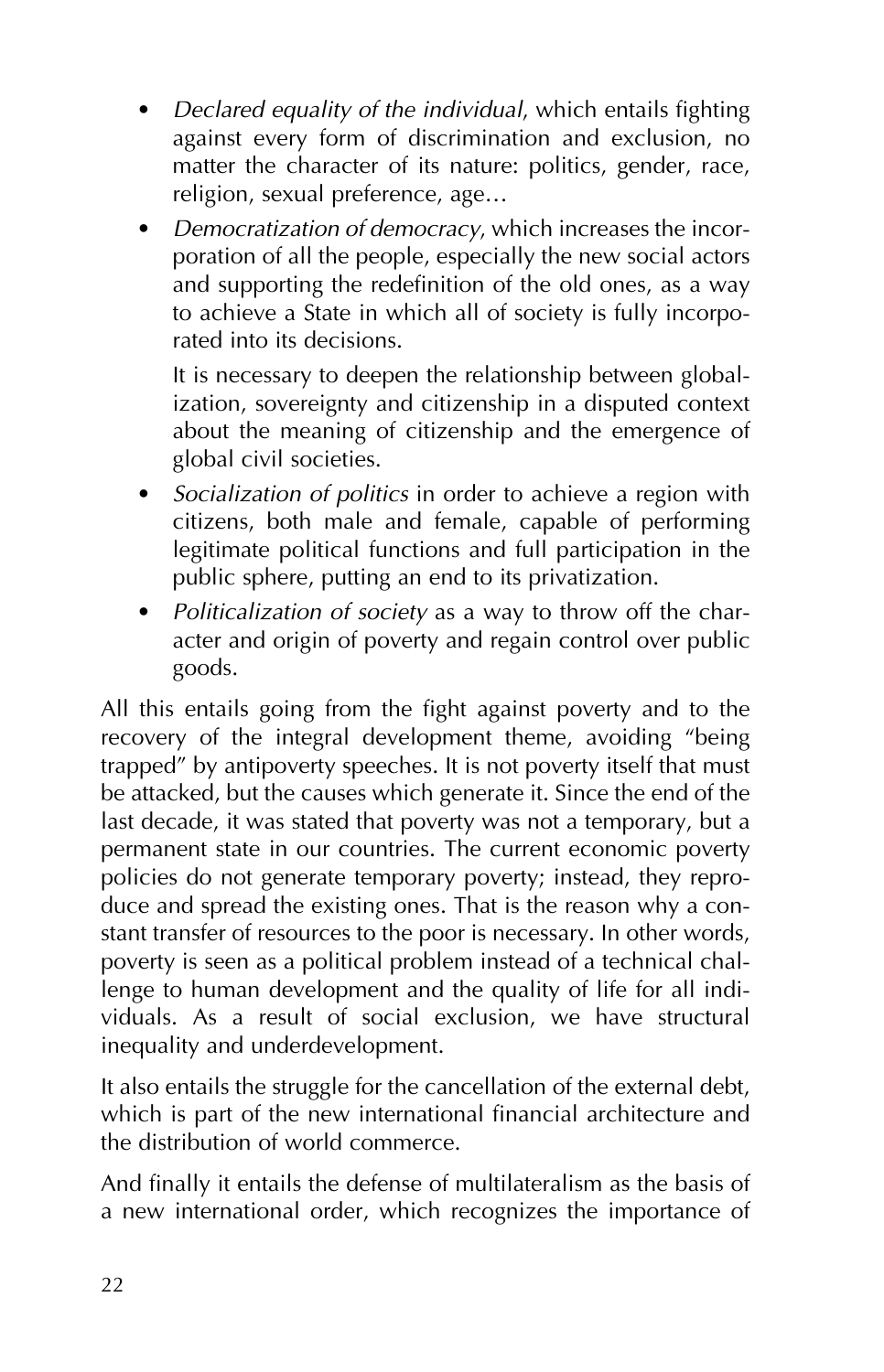multilateral treaties and organizations as the desirable environment for the agreements of development in its different dimensions. Events such as the multiple invasions by United States in Latin America establish the importance of the subject.

In the same way, the main object is to jointly push for the Breton Woods reform of institutions under the system of the United Nations, using the principle of one member, one vote, assuring the recognition of asymmetries in development procedures and the establishment of measures to find a balance, especially in the commerce and international financial system, as formal commitments on the amounts and contents of aid to development, putting an end to forms of aid that are tied up and conditioned.

It is important to point out the role that the European Union might perform by being a counterweight to the decisive influence that the United States exerts on Latin America. Not only in economic integration procedures and security and drug trafficking focus, but also as regards the formulation of social models that may inspire international cooperation. In relation to the United States, Europe shows a development that has been able to achieve an articulated market economy with more consolidated mechanisms of equality and respect for citizen and labor rights.

• Distribute our resources and increase the distribution as a way to face the inequality and unevenness that characterize us today.

Economic, social and cultural rights must be seen as an extension of human rights.

Affirm the integration of regional citizenship by the generating solidarity; in other words, to subordinate the market in relation to the creation and exercise of rights.

Regional integration procedures cannot be limited to markets and enterprises as a strategy for the integration of plural societies, of the construction of shared identities and minimally shared visions.

#### Last words of hope…

According to Eduardo Galeano, regarding "the situation of Latin America, there are two options, either you are indignant or unworthy", this is to say how could we not be indignant when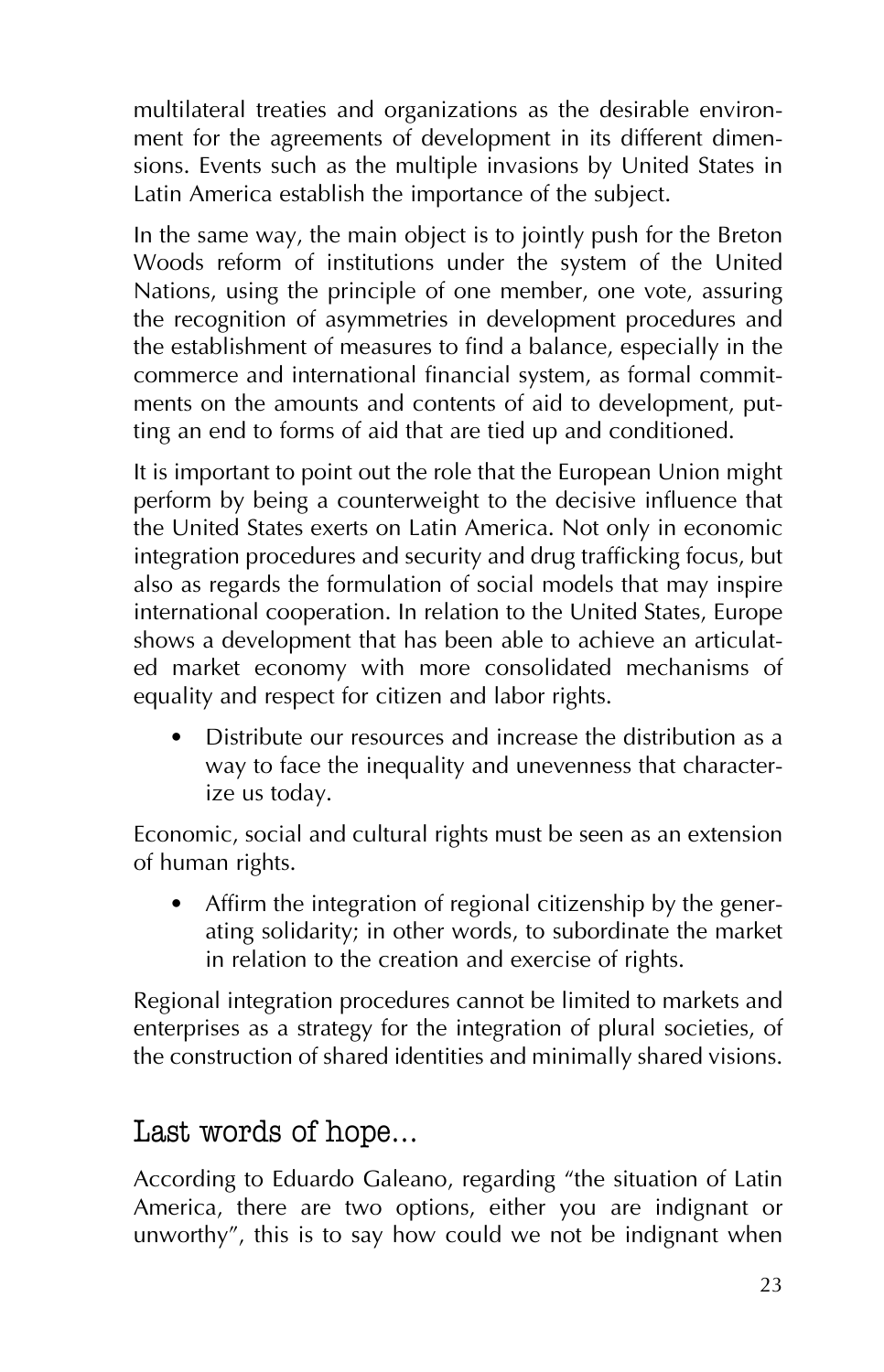faced with a system that denies our children job opportunities, liberty and fulfillment…?

Even though we are held hostage by a system of power that gives to us with one hand, what was taken from us with the other hand?

*"Despite everything, we Latin Americans have not been able to correct our mania for day dreaming and crashing into everything around us, and a certain tendency to unexplainable resurrection."* Gabriel García Márquez.

In Latin America, the educational proposal of Paulo Freire coincides with different currents of the Theology of Liberation and an important dynamic of social movements, which encouraged selfmanagement of the alienated, and the promotion of community projects to effect better living conditions. Priorities were oriented towards popular education to develop organization and mobilization capacities and productive projects in the incipient logic of popular economy.

"About the uncertainty of reality, no matter how screwed up it is, new fibers are growing and those fibers are made of lots of different shades of colors. Alternative and social movements are not only expressed through parties and unions: it is a means, but it is not the only one. This process is nothing special, it is used mainly on a local basis, however, and new forces are emerging throughout Latin America and the Caribbean. These forces spring up from the bottom to the top and from the inside to the outside. Without making a lot of fuss, they are standing for the refounding of democracy, nourished by popular participation, and recovering from the battered traditions of tolerance, mutual help and communion with nature. Manfred Max-Neef, one of its spokesmen, defines them as a swarm of mosquitoes, launched to attack the system that denies them a hug and forces them to strike out. *Even more powerful than the rhinoceros, he stated, is the swarm of mosquitoes. They grow and grow, buzz and buzz.*"

*"In Latin America, they are a dangerous species in expansion: organizations of landless, roofless, unemployed people, those without; groups working for human rights; the white handkerchiefs of mothers and grandmothers, enemies of the impunity of power; group movements including people of the neighborhood; citizen fronts fighting for fair prices and wholesome products;*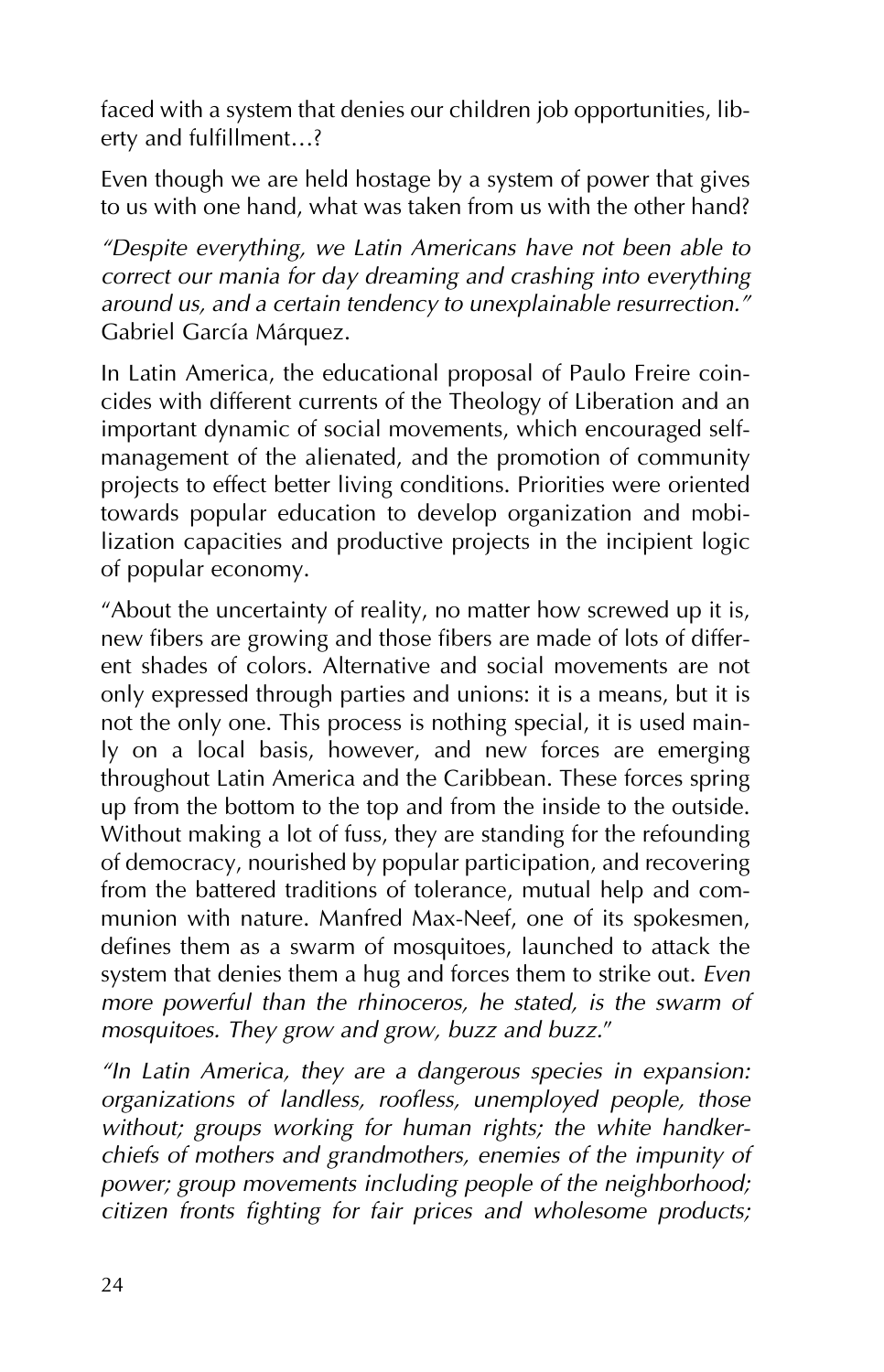*those who fight against racial and sexual discrimination, against male chauvinism and child exploitation; ecologists; pacifists; health promoters and popular educators; those who trigger collective creations and those who rescue them from collective memories; cooperatives practicing organic agriculture; communitarian television and radios; and many other voices from popular participation, which are not spare wheels of parties, nor chapels submitted to the Vatican. Often, the energies of these civil societies suffer from the harassment of power, fought sometimes with bullets. Some militants fall riddled on the way. May gods and demons cover them with glory: they are trees that bear fruit, those who suffer from being hit with stones."* García Márquez.

Latin America prides itself on having a rich history of creative searches, novel social organization, learning spaces, reflection and interchange of participative experiences among civil society groups, which have allowed, on occasion in spite of the dominion and control of the powerful- it to define the dreams and hopes of a life of honor, solidarity and respect for the diversity of others.

All this baggage of knowledge and wisdom constitute, together with its rich and varied ancestral culture, a suitable space to reedit and create forms of organization and social mobilization that can give rise to love, tenderness, and comprehension among peoples, towards a life of dignity with no exclusions whatsoever.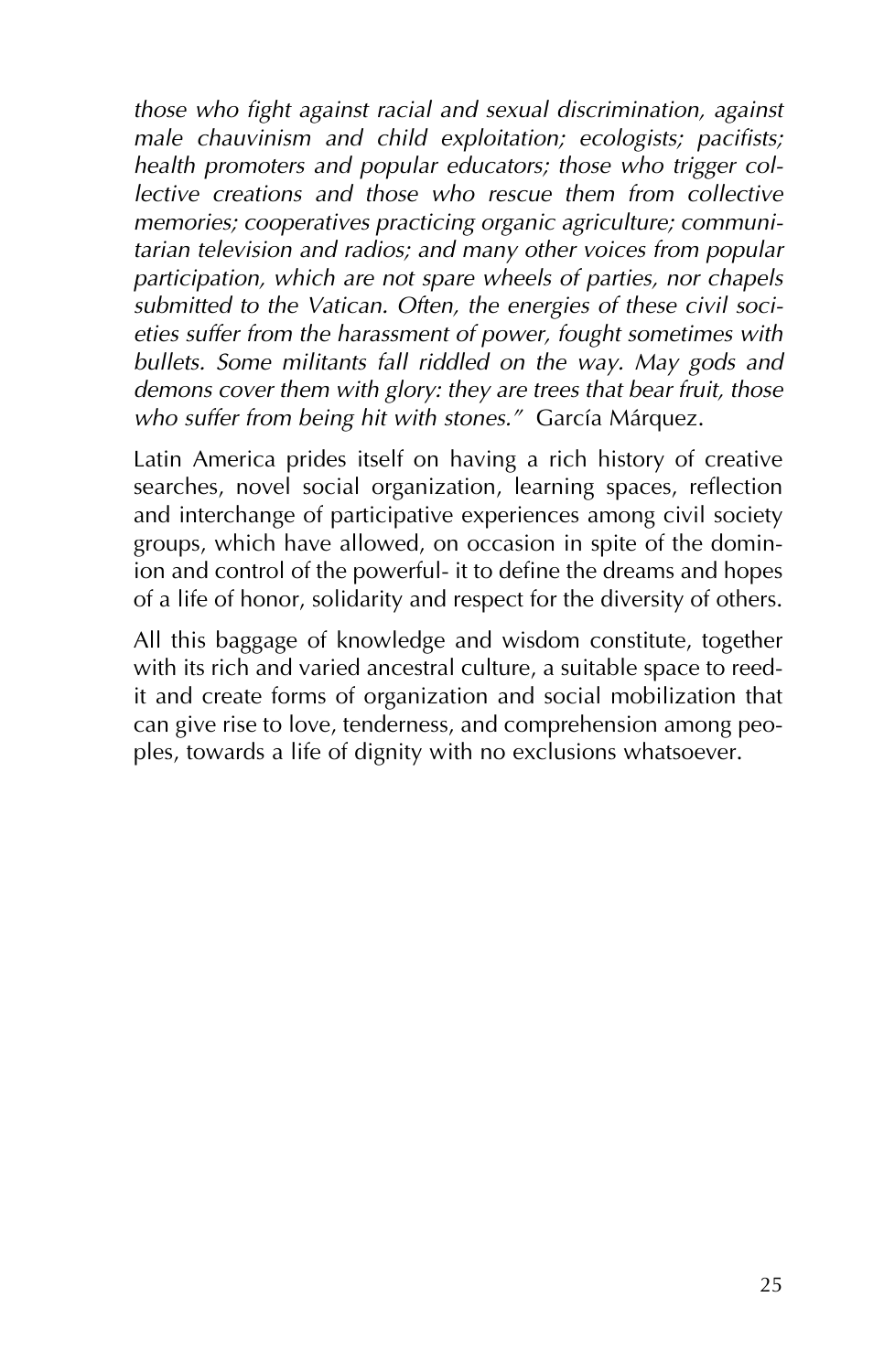

# **Educational urgencies** in the Lasallian Latin American reflection



*"Our Institute was born at the border of dehumanization: a young world apart from salvation, with no possibilities to reach neither human nor Christian fulfillment. Being loyal to our charisma for us means to answer with creativity to the new shapes of dehumanization, to the new poverty and to the calls from those who belong to the world of the excluded."* 

Brother Álvaro Rodríguez Echeverría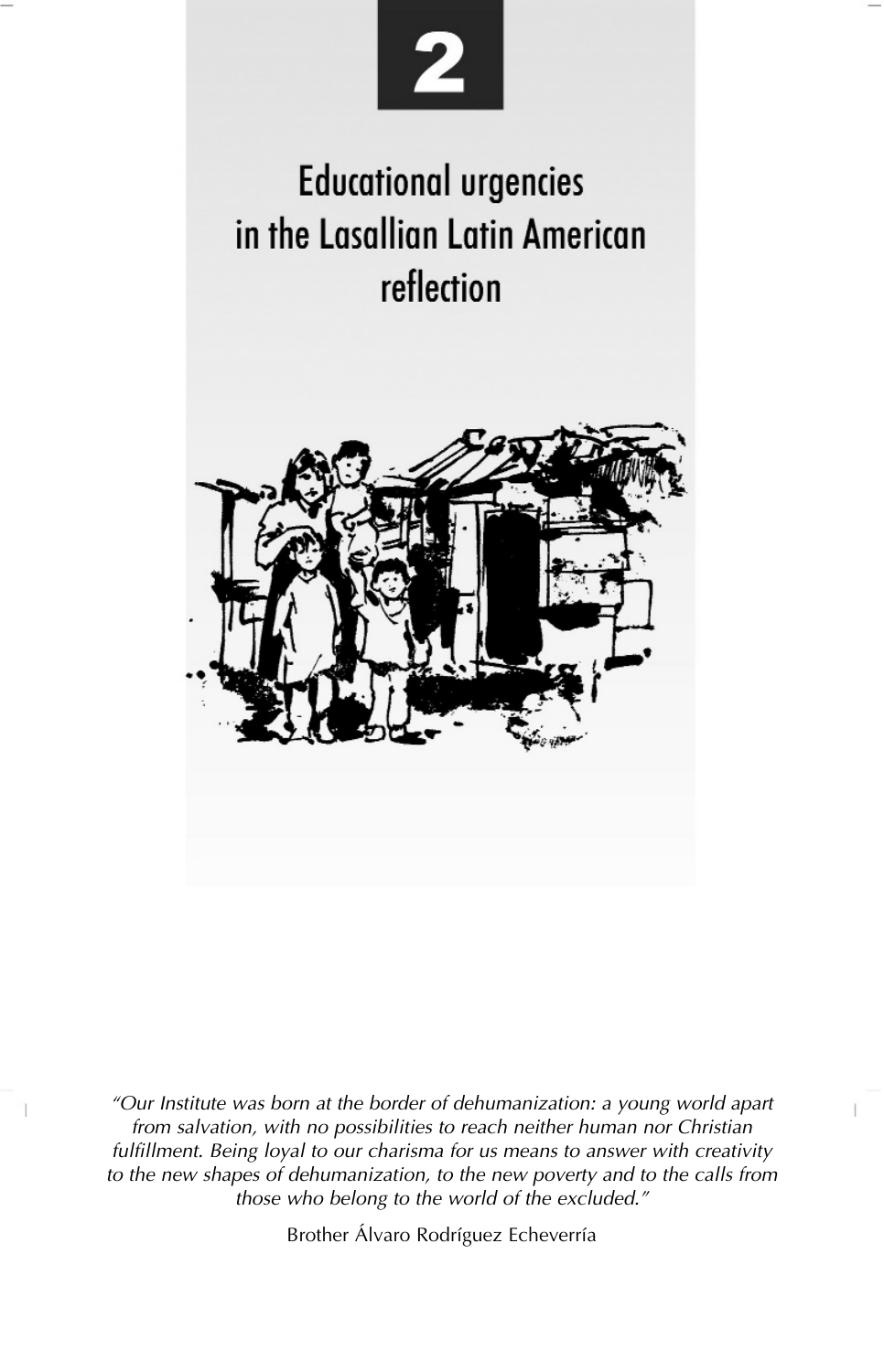*"One of the things I admire the most about our Founder is to realize how attentive he was and how caught up in the reality in which he lived. In the light of this reality, and enlightened by God's word, he was able to discover God's plan for him and for the Institute."* Brother Álvaro Rodríguez, Mexico, May 2003.

Following the example of De La Salle, Latin American Lasallian reflection starts from the premise that it is necessary to give new importance to the presence and participation of the Institute of Christian Brothers Schools in the historical evolution and the efforts to overcome the conditions of injustice and dehumanizing poverty, which effects most of the Latin American population. It is especially necessary, due to the fact that it gravely affects children and young people, and therefore, destabilizes the possible future of Latin America and the Caribbean.

Attentive to the Latin American Continent's needs and "trapped" by this reality, we Lasallians wish to offer creative and bold answers from our charisma to the needs of the poor and excluded of the continent and those called educational urgencies in Latin America and the Caribbean.

Some of the educational urgencies that have been defined are:

- 1. The democratization of knowledge.
- 2. Access to new information and communication technologies.
- 3. Quality education.
- 4. Education in and from the promotion of sustainable human development.
- 5. Education in and from the respect for human rights.

The following is a brief description of each one of the educational urgencies and answers to these urgencies in the Lasallian reflection of the continent, expressed by most Latin American educational communities<sup>7</sup> and the reflection of the Regional Educational Mission Team.

#### 2.1 Democratization of knowledge.

In Latin America, millions of people are alienated from the access

<sup>7</sup> Consulted on the special occasion of PERLA launch.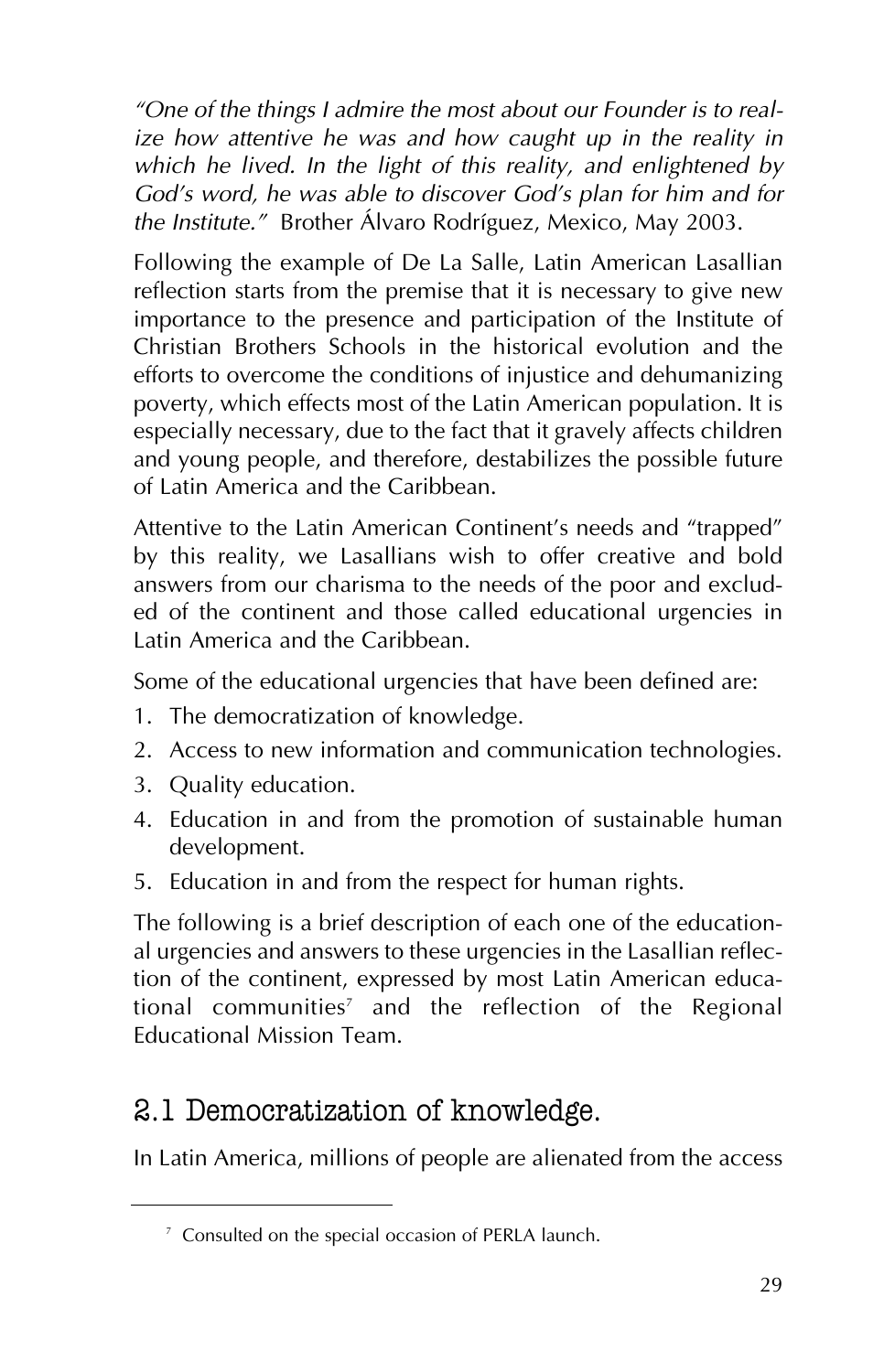to knowledge. They are excluded from the opportunities to grow and develop integrally. They are excluded from the shelter that Lasallian schools may represent for these people. That is why democratization of knowledge is urgent.

In a broader sense and more rigorous definition, democratization of knowledge<sup>8</sup> can be understood as the transfer or dissemination of scientific knowledge to the lay public. This is not the concept adopted on the continent by Lasallians, given that we consider that democratization is not simply increasing the access or the number of receptors of a given message, nor do we consider scientific knowledge as the only form of knowledge about nature or society.

Primary education has grown to a point in which most of the total percentage of the urban zones is covered; however, a huge coverage deficit still remains for the remaining school years. Furthermore, it is relevant to question the quality of the services. Coverage and quality problems are a constant argument in the continent: service expansion for majorities with a low quality or high quality excluding the majorities. We have not been able to find a balance. On the other hand, extremely rich enclaves coexist with overwhelming poverty zones in our countries.

This is the reason why Human Development indexes must be read in the context and in the light of human groups that the market has displaced from the center to the outskirts of the cities or plunged into exclusion. Democratization of the continent is only possible through democratization of knowledge, and this has as its basis quality education for the poor in such a way that they don't get excluded, but integrated under equal conditions with the rest of society.

However, school access is not solved only with focused educational policies; this is to say, attending only the poorest or only women. This problem can only be solved with direct and integral interventions of the structural conditions that generate and reproduce poverty.

It has been proved that the most common reason not to send children, both girls and boys, to school is poverty. And it has also

<sup>&</sup>lt;sup>8</sup> Cf. La BVS and democratization of knowledge and health information. Alberto Pellegrini Filho, Conference, OPS, 1999.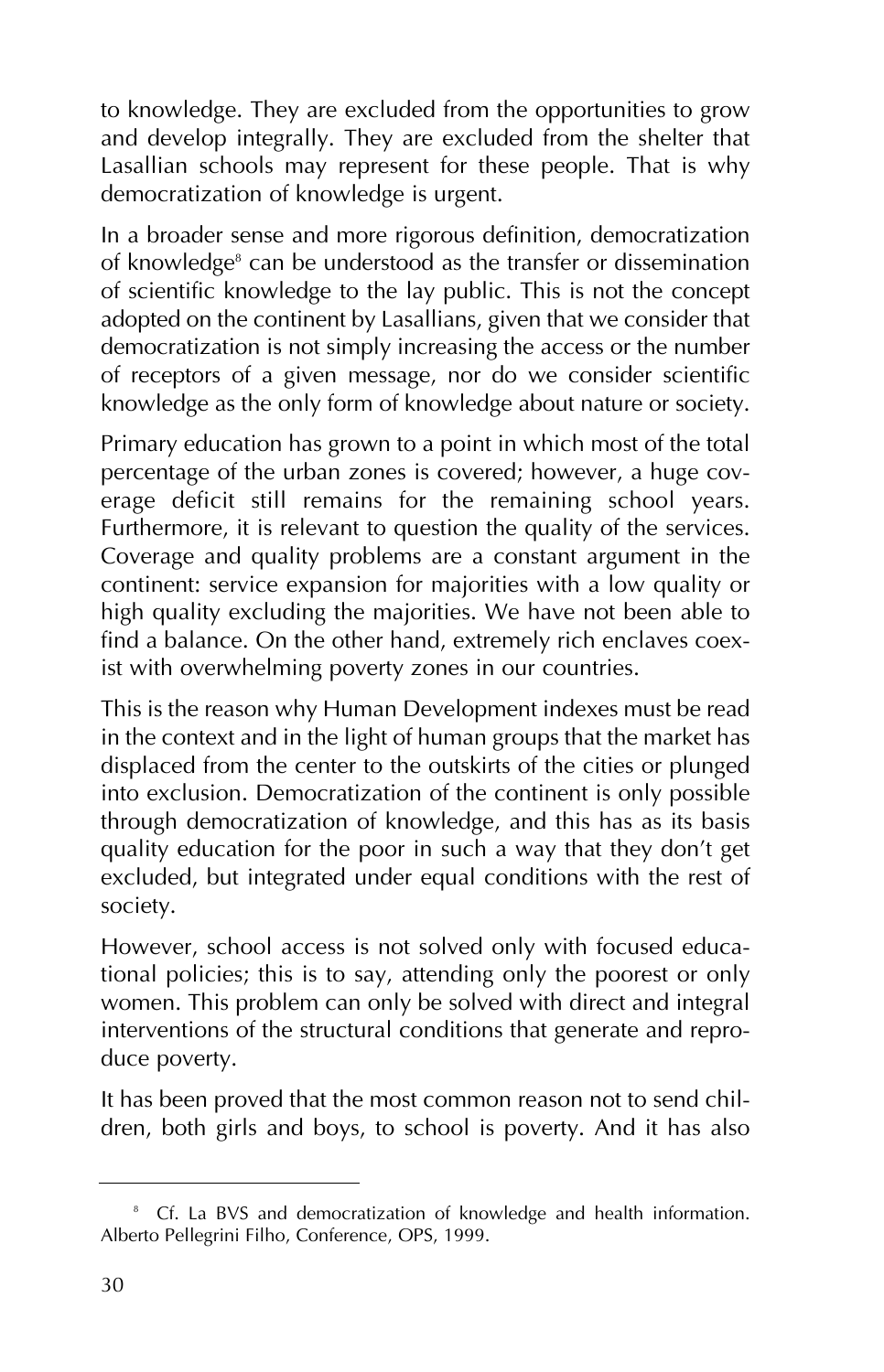been shown that the deregulation of education costs - direct and indirect - is a trigger for school registration.

But it is one thing to get children to attend school and another thing to keep children in school so they can learn how to live better. In order to stop the vicious circle of poverty, what is needed is not only an "improved education", but the best education. Not only democratization of learning, but also greater reforms: not only doors inside of schools, but in society too.

Education by itself will not transform society, however, if education does not change, society will not change either.

The concept of equity, based on the World Bank point of view, has substituted what was previously the concept of equality of opportunities and rights. Lasallians affirm that equality - from the point of view of rights and educational opportunities - should at least entail:

- a) **Availability** (enough budget, the necessary schools and teachers, appropriate infrastructure and endowments…).
- b) **Accessibility** (free, economic possibilities, geographic accessibility…).
- c) **Adaptability** (curricular relevancy, educational offering according to the specific context and population…).
- d) **Acceptability** (quality of education according to needs, interests and expectations of different communities, populations and towns).

We, the Lasallians from the Continent, have discovered that the World Bank, in the last years, has become the bank of education, displacing UNESCO and other worldwide educational organisms. We are concerned about the role that the WB has established towards educational policies and reforms. Its technocratic vision has limited the possibility to rethink systematically our educational systems and improve their quality. We consider that the WB should limit its action to support economic aid and give recommendations, without imposing them as conditions to active loans… and also, that governments should show their sovereignty and work with their best people in order to recover and renovate their educational systems.

Lasallian education must look for democratization of knowledge and science through at least three main goals: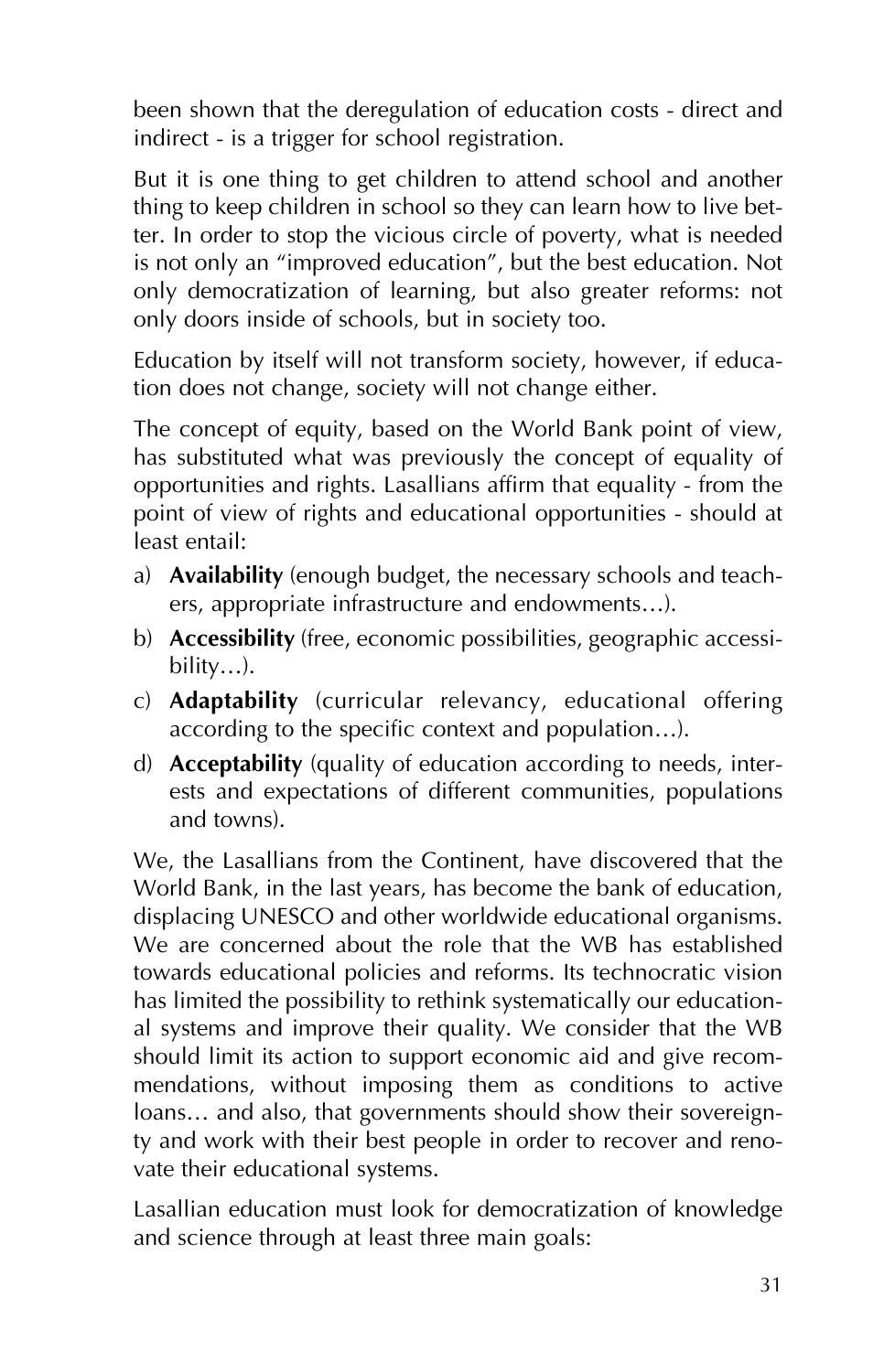- a) Increase in the number of human beings that benefit directly from scientific and technological research, which should favor the problems of the affected poor population;
- b) Expansion of access to science, which is understood as a central component of culture;
- c) Social control of science and technology, and its orientation using ethical options and collective and explicit policies. All of these emphasize the importance of education and the popularization of science and technology in society as a whole.

There is a consensus on how knowledge constitutes a key factor for economic and social development, this is to say, to improve the standard of life for the general population and respect environmental sustainability, which is a determinant for the well being of future generations.

Likewise, knowledge by itself does not transform economies or societies, but it can accomplish it within a framework of social/ national systems of science, technology and innovation, which facilitates its incorporation into the goods and services sector.

To Lasallians of Latin America the democratization of knowledge entails, among other things:

- Implementation of innovative plans along the line of education access.
- Creation of new works designed to attend the population with fewer opportunities to access education.
- Bring about the development of spaces and formal and non formal educational programs, so that excluded communities improve their life conditions and become creators of their own destiny.
- Have a bearing on national and international organisms that formulate and execute educational policies in order to achieve the democratization of knowledge.
- Know and define the needs of those who are excluded: children and youth, illiterate, alienated, indigenous people, women, elderly, disabled...
- Contribute to the theoretical framework of knowledge as to what the democratization of knowledge entails.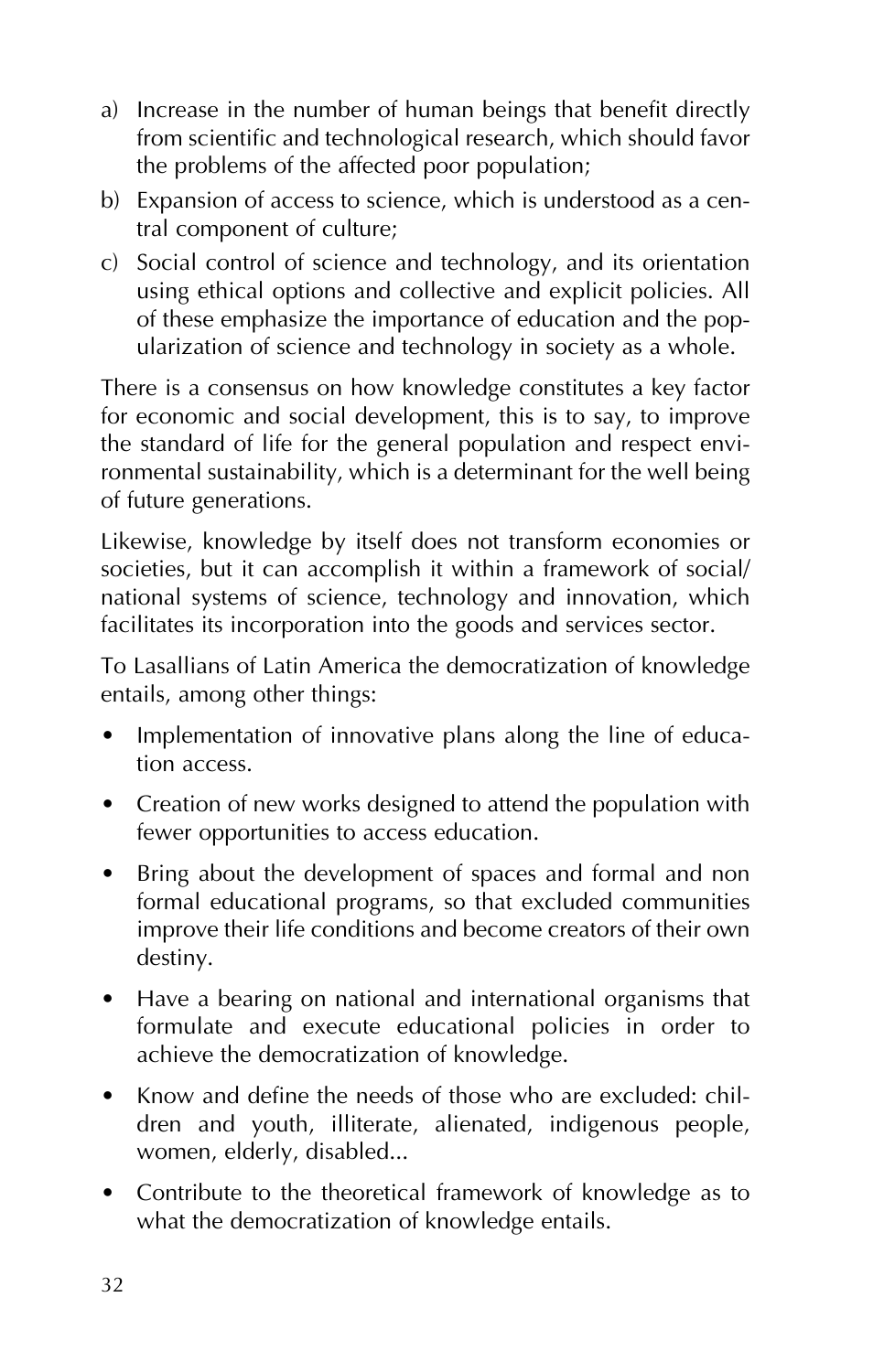#### 2.2 Access to new information and communication technologies.

#### From the Gutenberg Galaxy to the Digital Galaxy<sup>9</sup>

The world of the written letter, the Gutenberg galaxy, broke the information monopoly which ecclesiastic and nobleman had and democratized knowledge, multiplied books and libraries, reduced costs; prepared the way for the challenge that the tradition that illustration imposed with the concept "dare to think" and made possible other hierarchies. Now, the computer revolution sets even more information in the arena and, according to some scientists, threatens to erase all hierarchies. Virtual reality, according to Juan Luis Cebrián, is what is far away from our current reality: *"It is not that it doesn't exist, and it doesn't exist only because we imagine it, but it also integrates both the real and imaginary worlds at the same time, eliminating the physical and temporal distances between them, given that they transport information at the speed of light"*.

We, the Lasallians of the Continent, are aware that we are witnessing the emergence of the "information society", which presumes a real transformation in the forms of development and the paradigms that give sense to our society.

New technologies become a unique reality, thanks to the development of the so called highways of information that allow connections between computers, telephones and television all integrated.

Technology has played a central role in this revolution. Technological development and innovation are the main aim of the capitalist economic system. Generation, processing and transmission of information turn into the fundamental resources of productivity and power.

However, this concept of technology is not the only one circulating around society. On the contrary, some mythical sermons usually prevail around this subject, whose main goal is to cover up the economic plot that moves and drives technological research and development.

<sup>9</sup> Cf. "Con el Señor de la Cibernética".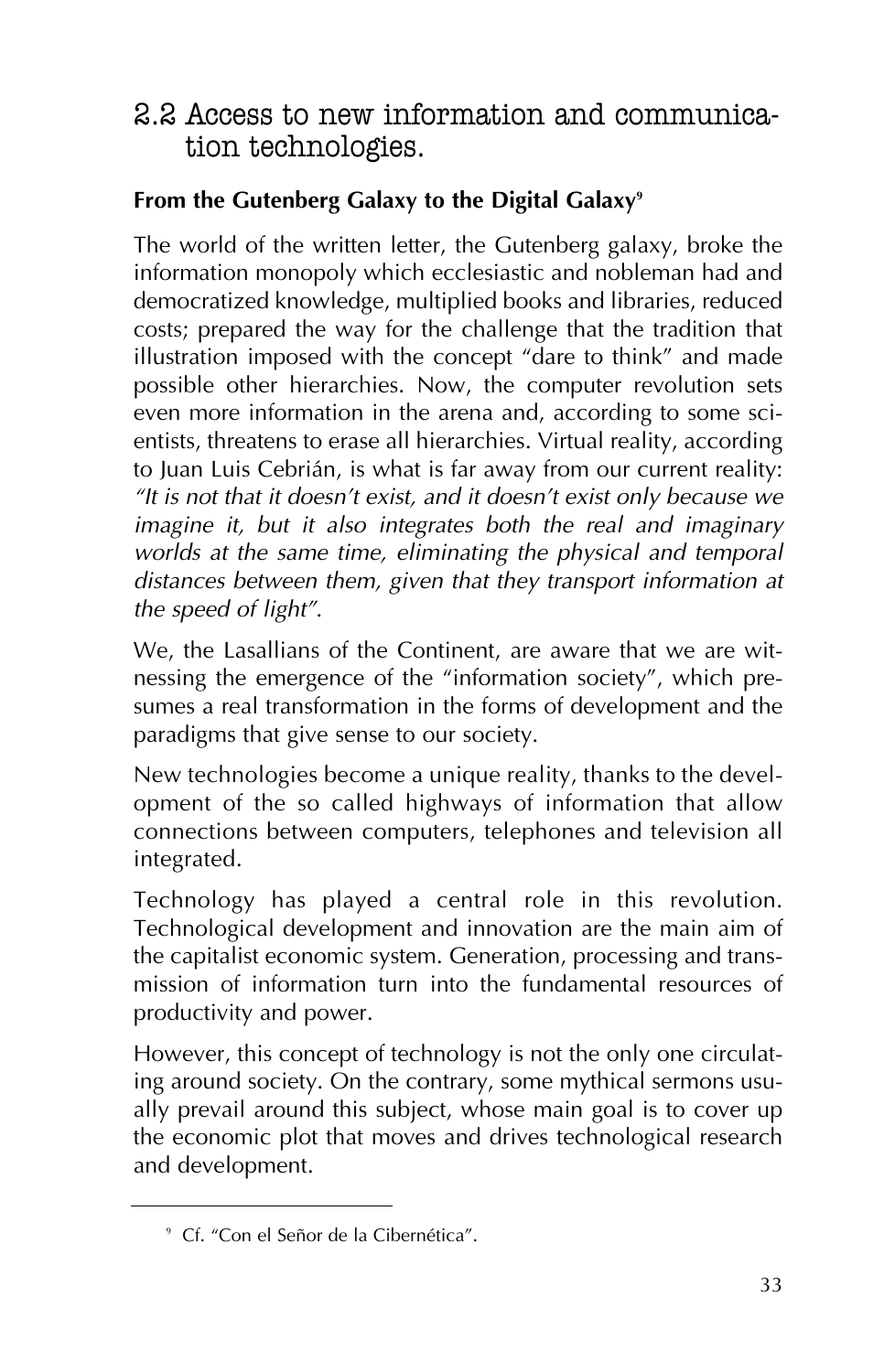Looking back at "old" and "new" information technologies makes us realize the everyday use we give to these devices throughout our lives (job, hobbies, home...) having a tremendous influence on the way we understand reality.

There is no way back. We are in cyberspace and virtual reality. This term cyberspace, first used by the guru of cyberspace William Gibson, is used to refer to a parallel world, a kind of double reality from our "real" world, where people carry out many of the activities that they carry out everyday. From searching information, to looking for information on almost everything, going through the possibility of establishing interpersonal relations, visiting museums or taking courses without leaving home.

Whether we want it or not, our world walks rapidly towards a domain in which everything is ruled by technology, even when our extreme poverty does not represent the best terrain for its incorporation, use and maximum exploitation. Technology is present and marks human life on the planet, as it has never done before.

In the poorest settlements cable television coexists with musical devices or high quality televisions (even when there is not enough food, even when there are no sanitary facilities but latrines). In some of the indigenous communities there are cell phones and parabolic antennas. Urban economy is completely dependent on the computers, telephone espionage with sophisticated devices can now be done from home, and children with mid-level economic expectations grow up with computers at home now.

We have entered the global village of Marshal Mc Luhan. His prophecy came true!

#### **Technology. Who does it serve?**

Taking into account the aforementioned, there is no reason to wonder whether this world will turn into a technological world or not. That is a question that has already been answered: It is. But, for whom? Politics, economics and culture are dependent on the level of technology, which is exclusive and derived from the economic power already established. Thus, it contributes to make the powerful more powerful and the excluded even weaker.

In other words, only wealth can produce state of the art technology. And only those with access to it can get rich. As a result, we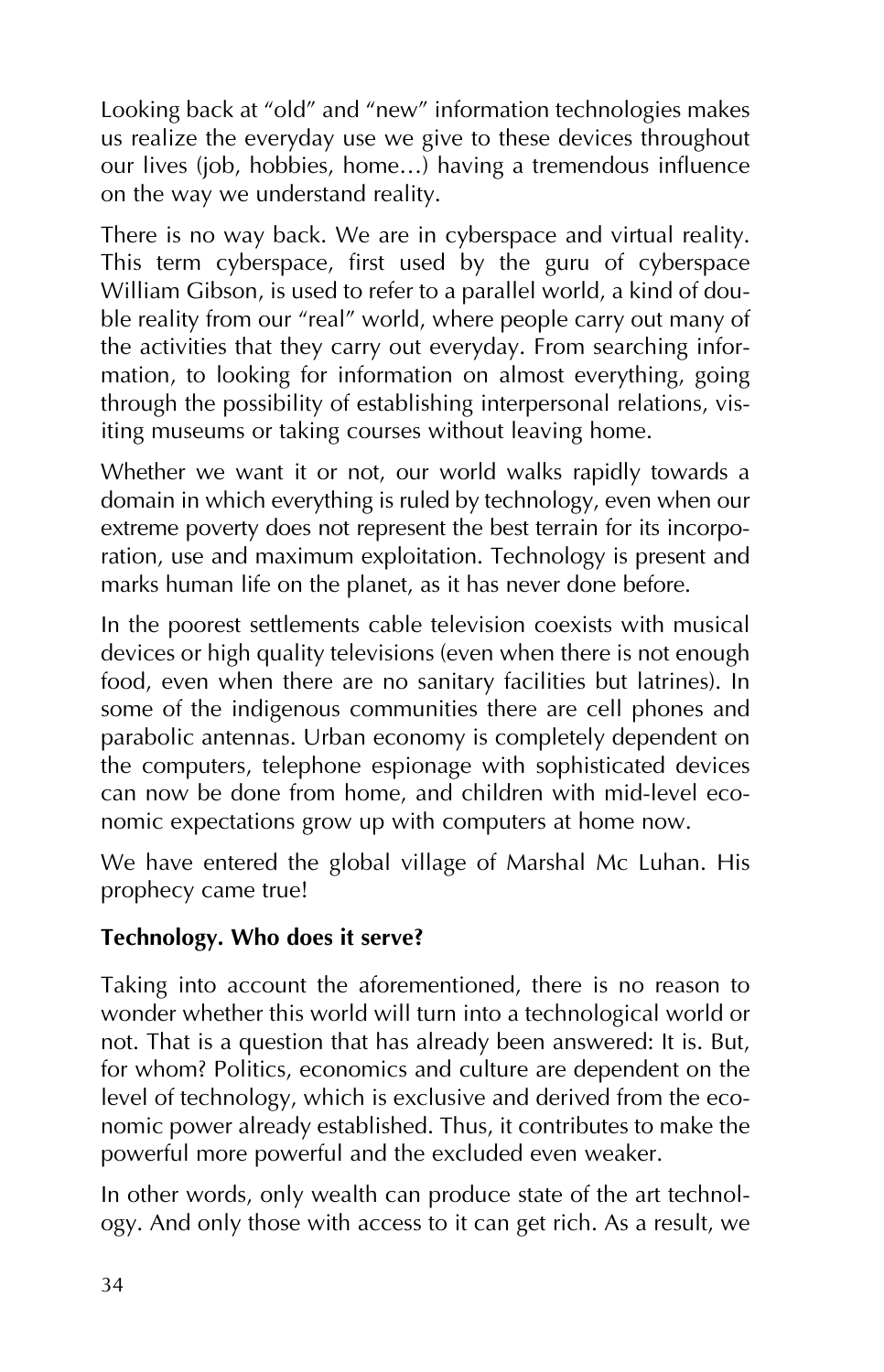face a vicious circle in which it is not possible, and nor will it be possible in the coming years for large groups of the population to have access to it. Given the fact that enjoyment of goods dehumanizes and living conditions of the majorities have worsened, we can affirm that ethics have not weakened, they simply do not exist.

#### **Lasallians aware of a new breach… the digital.**

Notwithstanding the aforementioned, half of the world population has no access to a telephone. And millions of children, both girls and boys, together with young people in Latin America have no access to electricity; and therefore, no access to Internet. Those on the outside, compete at a disadvantage in the information society era. These distances are not only in the interior of countries but also between rich and poor countries. While 65% of the population of Sweden surfs the Net, in Colombia it only reaches 4% of the population.

Even though we are experiencing worldwide economic growth and expanding markets, as well as development of information technology, the progress offered by globalization is overshadowed by the fact that many people are excluded from these benefits and local values are in danger of disappearing with the imposition of supposed universal values.

#### **Humanistic challenges in education regarding technology.**

Serious pedagogic reflection in regards to the technological environment must begin with the understanding that even though technology is not at the service of all humanity, this does not mean that we should definitively reject it or disdain its great possibilities.

We must not put ourselves in the position of the false religious or moral leaders that condemn technology considering it as the "devil's work"; nor fall into the unimpeded weakness of thinking of those who see only a wonder with limitless capabilities that will change our lives. In other words, the new "god".

The primary educational position that Lasallians must develop in regards to technology is to understand, know, use, and get the best out of it, while applying ethical and just criteria.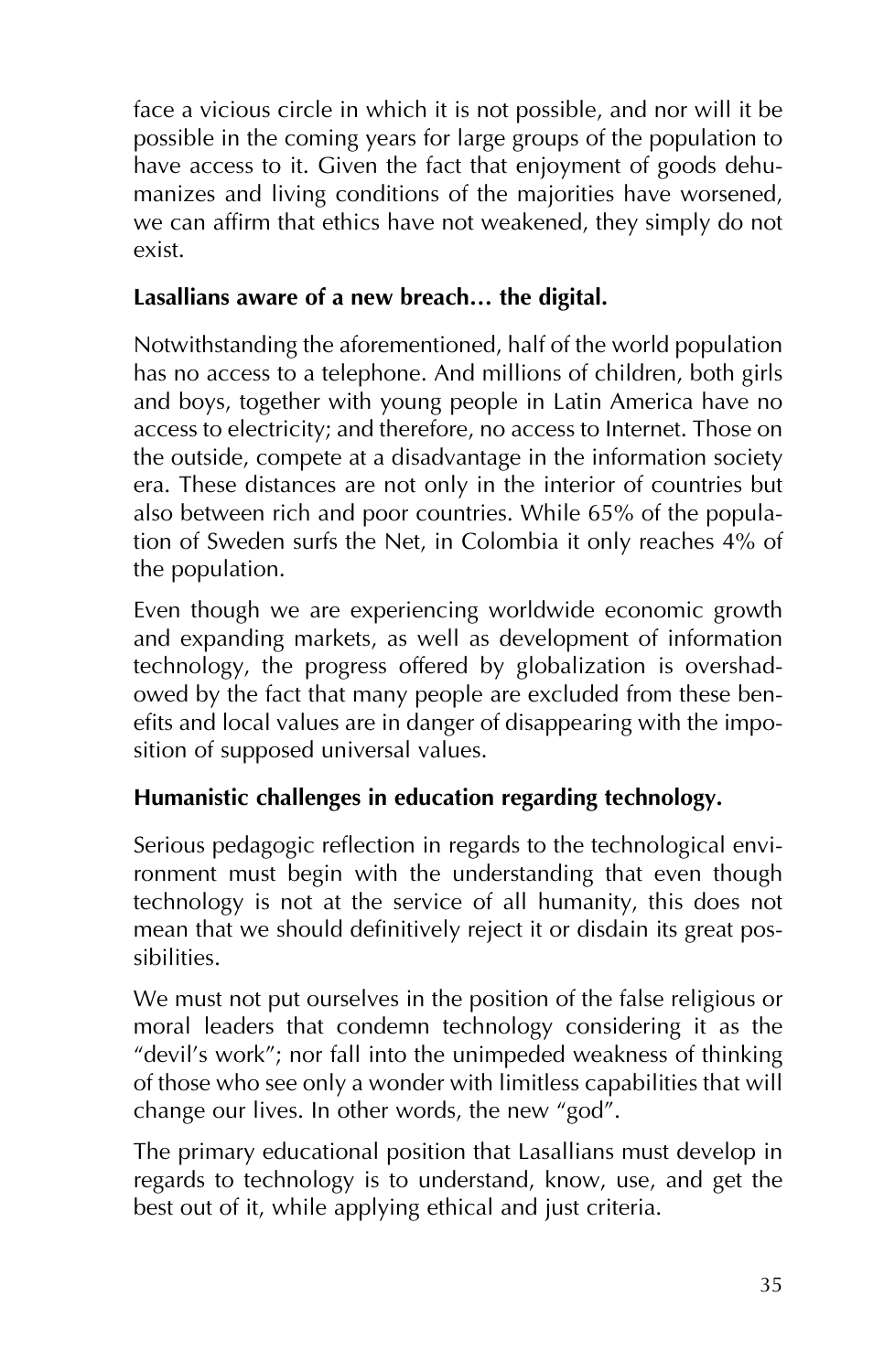This entails:

- a) Establishing new strategies for the acquisition of new technologies.
- b) Using new technologies in a rational, respectful, critical and humanizing way substituting consumer techniques for those that humanize and foster values.
- c) Training personnel in the use of the new technologies.
- d) Establishing programs and new projects that will offer the use of new quality technologies at the service of the most needy.

In this sense it is important to remember a statement of Hugo Assmann: "The promising characteristics of networks and NTIC's are connectivity and transversality. The main objective is to use them for the benefit of an education of solidarity… From a pedagogical point of view, it is imperative to work on eliminating the imbalance of the development of human beings in relation to inherent opportunities… The delay has become, above all, of hearts and minds… In the end, education for solidarity is now the most advanced and emancipating task…"10

Many questions are still floating around the galaxy. The most striking one was formulated by Juan Luis Cebrián. *It is still too early to answer the fundamental question, but it isn't too early to pose the question: Are we more human thanks to state of the art technology?*

# 2.3 A Quality education.

#### **Quality education in Latin America.**

"Most of the education in Latin American is poor education for the poor. If we want to achieve sustainable human development we must not accept a privileged education only for certain groups who can afford educational centers with technology, and another education, public education, where innovation and technology is very far from students."<sup>11</sup>

<sup>&</sup>lt;sup>10</sup> Assmann, Hugo: Placer y Ternura en la Educación Madrid, Spain, 2002.

<sup>&</sup>lt;sup>11</sup> Rosa María Torres, Ecuador Conference, May 2002.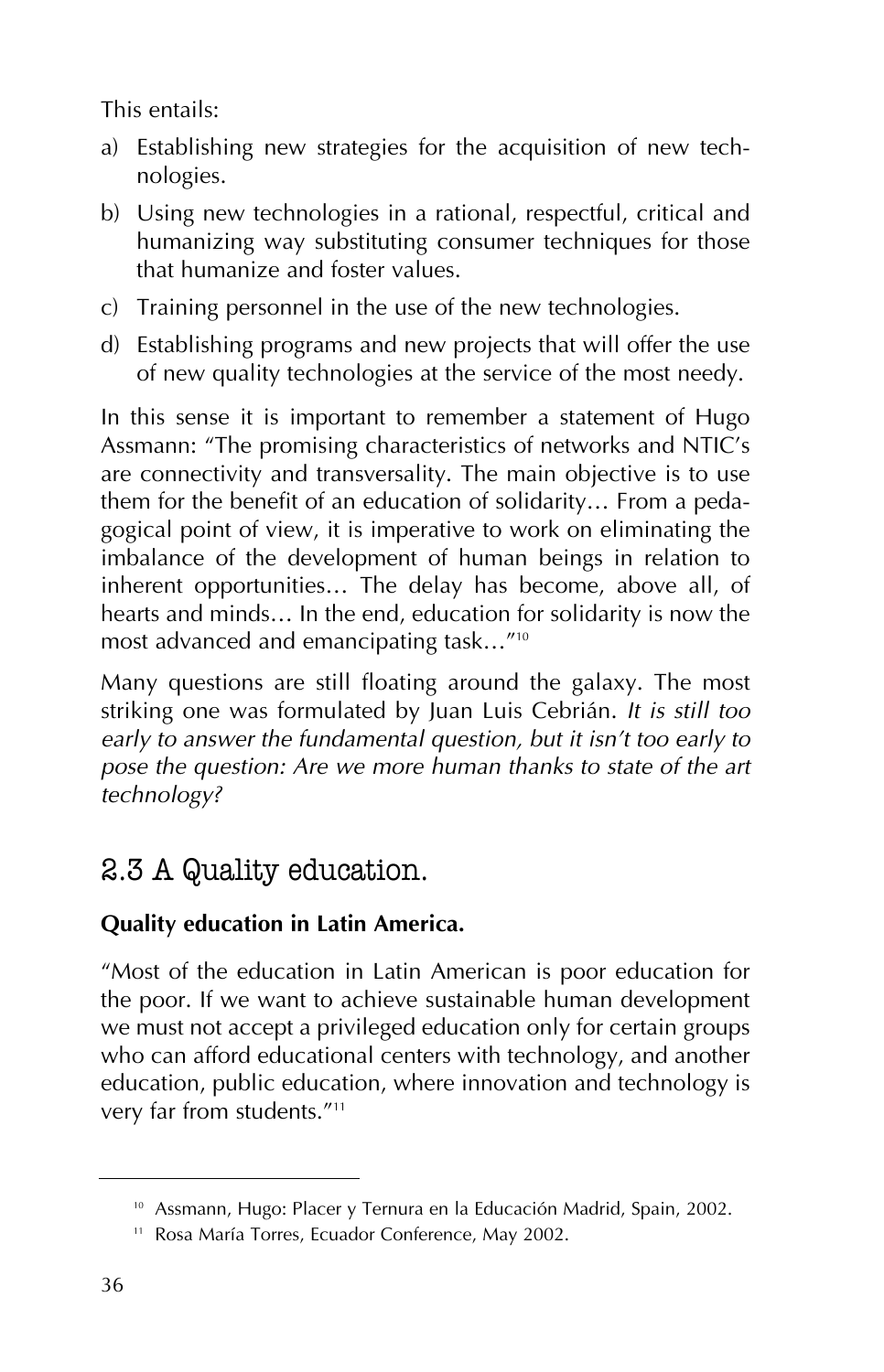Quality education has had as a predecessor the Total Quality Management paradigm (Japan 1950 - 1970), which was a successful model for management of companies.

UNICEF points out four important lessons regarding Quality Education:

- Access to a low quality education is synonymous with no access.
- The quality education that a child, girl or boy, receives is critical in order to guarantee genuine learning and human development.<sup>12</sup>
- Quality education is influenced by the events occurring both inside the classroom and outside of it.
- Education for all cannot be achieved if there is any gender discrimination.

It is not enough to grant access to school, if schools have no quality. Many young Latin American students of rural areas are finishing jr. high/high school, but this is more an apparent success that a real one since the results produced are disappointing. Former students feel frustrated and deceived because they are unable to find a job and they are not prepared for the challenges of life.

The chasm between what is taught in the classrooms and what the students really need to learn is by all means unacceptable. Thus, the existing segregation that used to take place in front of the school is now lived inside the educational system.

That is why it is so important that children, both boys and girls, go to school. But even more important than that, is that they stay and learn something. That leads us to say that the right to education does not materialize with a deficient teaching-learning process.

#### **Towards a concept of educational quality.**

Quality is a quality, and as such, it is difficult to define. For some it is the capacity to:

- Obey.
- Know what to do.

 $12$  And access to education with no quality is a synonym of no access at all.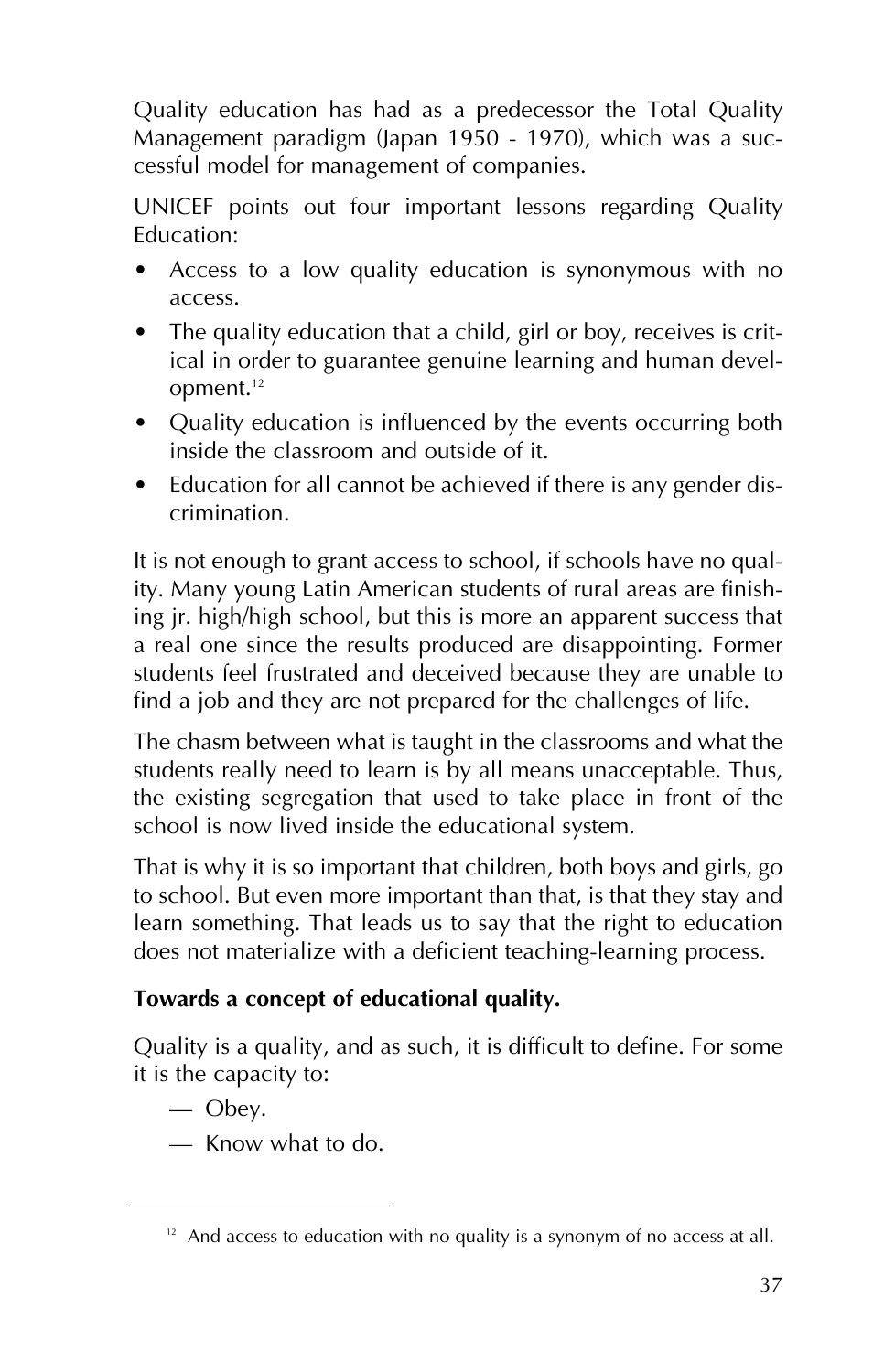- Acquire as much information as possible and about different areas.
- Achieve skills and competence put them into practice.

The World Bank insists of using concepts that consider quality as competitiveness. This is why, in most educational reforms in Latin America and the Caribbean, the private and managerial has taken precedent over the social and the public.

Public policies in education are constructed in Latin America based on a multilateral bank. According to Marco Raúl Mejía<sup>13</sup>, 92% of the new educational inversion takes place under its supervision and direction.

In much of Latin American postmodern education the following qualities prevail:

- Individual over social.
- Absence of utopian visions over hope.
- Empire of the present and immediate past over the distant past.
- Micro-histories of small groups, individuals, and subjectivities above national or universal history.

We must mention, however, that postmodernism, directly or indirectly helped us have a better understanding of the world, of life, of history. A less dogmatic, more cartographic understanding with less certainties and with more questions, which has helped us undress saints and put fingers inside some wounds..., which has helped us be more daring and more disrespectful before "official knowledge"...

In Latin America and the Caribbean, the neoliberal decalogue of education, centered on tax distribution, was constructed by the World Bank. And education began to be, more than an investment, an expense; and its rationalization had to be made under the criteria of productive effectiveness and efficiency.

Knowledge was reduced to standards and competences. And the reforms were based on cost-benefit criteria, with a per capita policy (payment per pupil), where the least financial cost took the place of the pedagogical project.

<sup>&</sup>lt;sup>13</sup> Conference given in Santa Fe de Bogotá, Colombia on July 2003.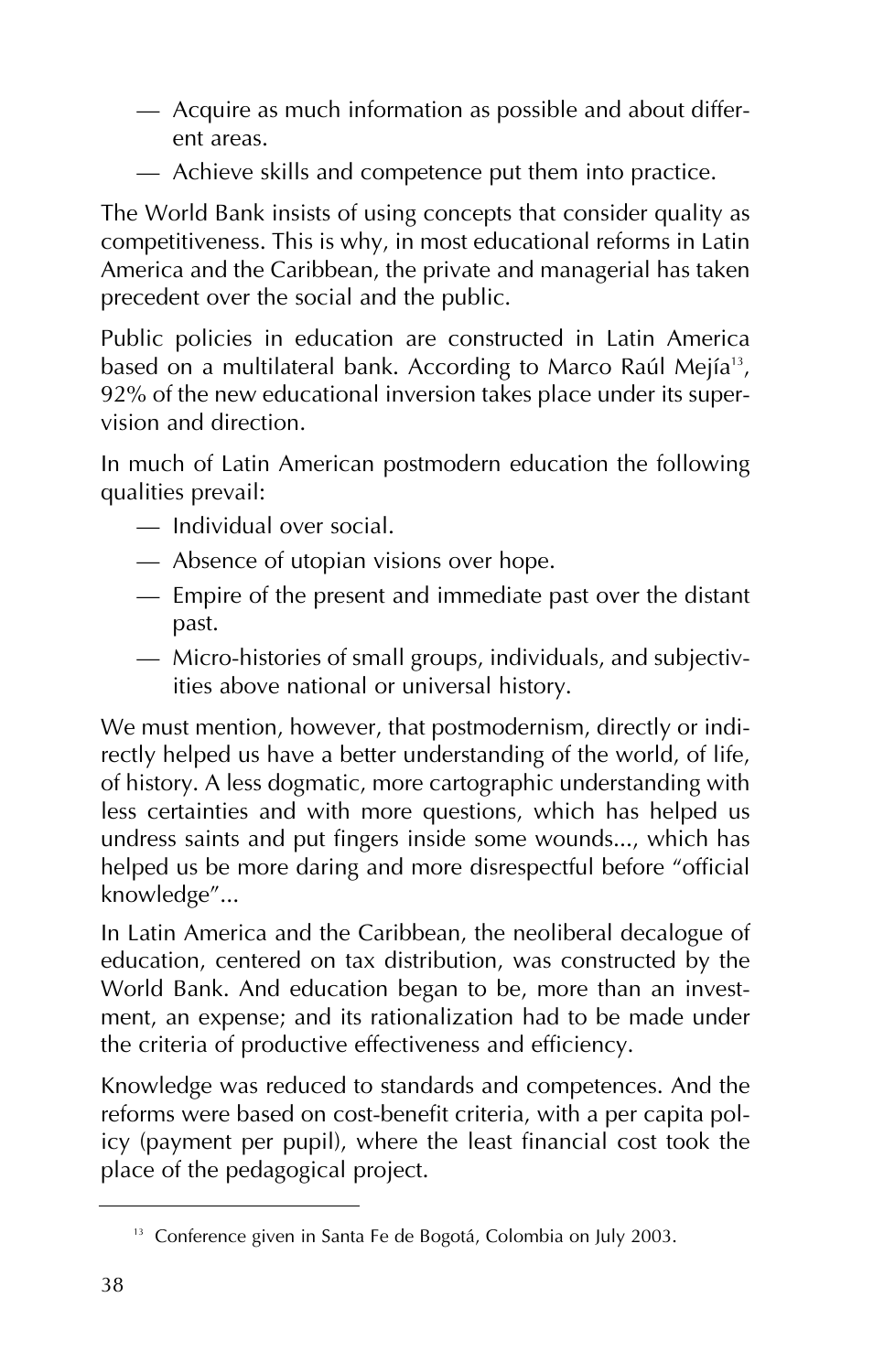The World Bank (WB) elaborated and spread its "learned lessons" during the decade of the 90s. Those lessons showed the Bank to be like a slow learner who gradually assimilated, often even with help from the World Bank itself and from other international organizations, what was already a part of theoretical production and of painful practical experience of Latin American countries for many years.

The eight "learned lessons<sup>14"</sup> in the framework of Education for All are:

- 1. The key to success is a strong political will.
- 2. Quality is as important as quantity.
- 3. Governments cannot achieve, by themselves, Education for All: alliances are essential.
- 4. Countries make more progress if they have developed a political framework.
- 5. The inefficient use of resources limits progress.
- 6. Education should quickly adapt to the new economic, technological and social challenges.
- 7. Education should be protected during crisis.
- 8. Educational expansion should be maintained in a growing economy.

Something that is quite clear is that quality is complex and it is related to many factors, such as:

- Qualification and formation of teachers.
- Teacher planning.
- **Educational resources.**
- Management function.
- Innovation.
- Educational research.
- Educational orientation.
- Evaluation.
- Level of the acquired knowledge.

<sup>&</sup>lt;sup>14</sup> World Bank, Education for All: From Jomtien to Dakar and Beyond. Paper prepared by the World Bank for the World Education Forum in Dakar, Senegal (April 26-28, 2000). Washington, D.C., 2000.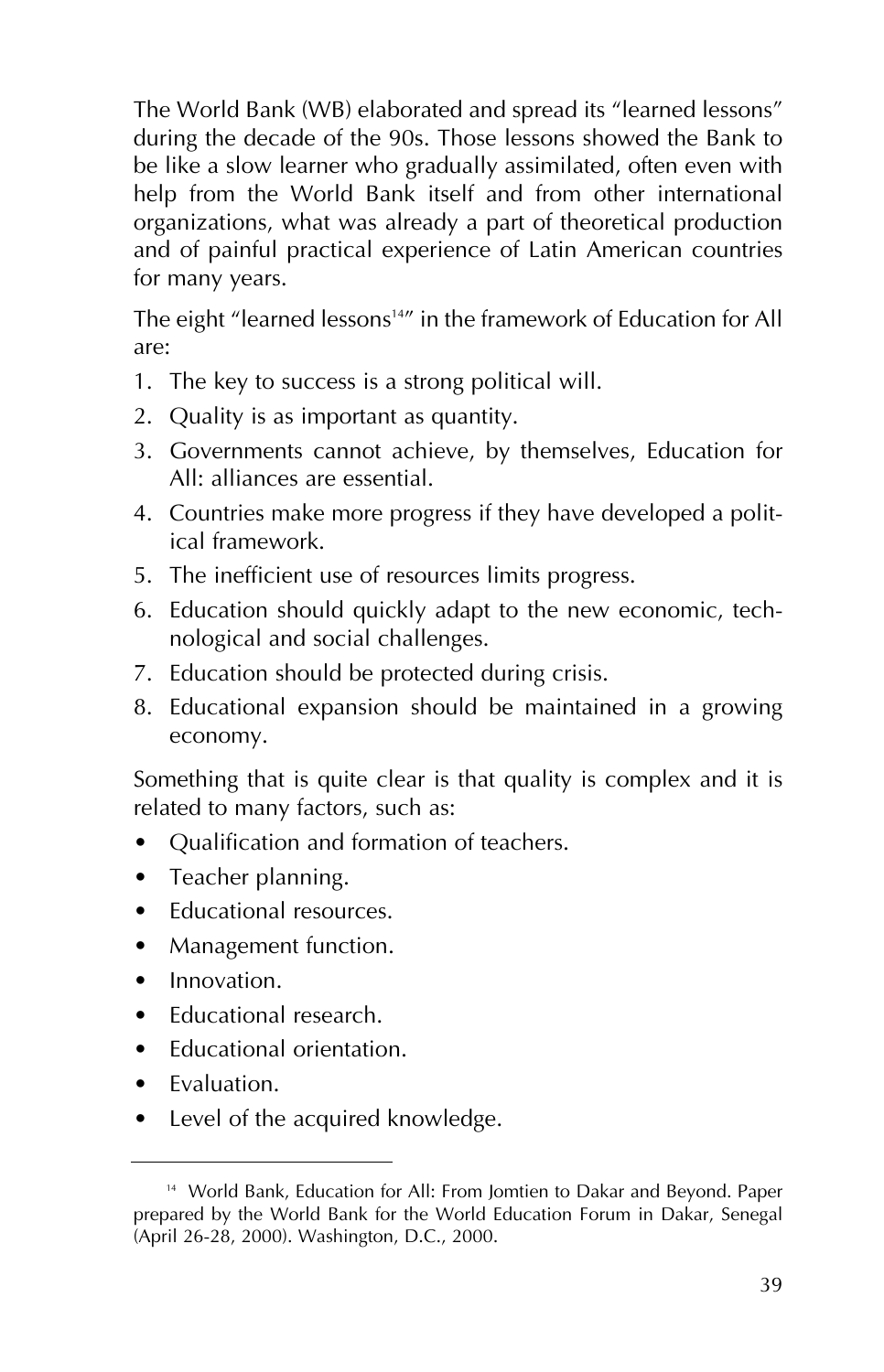- Success and promotion.
- Work climate.
- Critical reflection of practices.
- Epistemological reflection of contents...

We Lasallians think that the following factors should be added to the above-mentioned traditional ones concerning quality:

- The capability to learn how to learn.
- Learning how to transfer the dividing lines of the previously formed world in order to create new meanings, in other words, to "unlearn" things that are already known, to get to know them again in a different way (E. Morin).
- The self-organization from the multidimensional that leads us to:
	- Educate in and from uncertainty.
	- Educate in and from enjoying life.
	- Educate in and from the meaning.
	- Educate in and from the expression.
	- Educate in and from sharing time with others.
	- $-$  Educate in and from the adapting of history and culture<sup>15</sup>.
- Education in and from the values, which requires a Christian community reference and a decision that *"life is worth living, be a person, open yourself to others and to the Other"*, as José María Mardones expressed.
- Teachers' passion for education.

The Lasallian education should set aside the curricula and current texts which are not based on the growth of the student, of the "learner" who participates in the process, because this kind of approach does not take into account the students' centrality in the educational process.

#### 2.4 An education in and from the promotion of sustainable human development.

#### **Latin America, typical landscapes:**

*"The States stop being entrepreneurs and they spend their time being police officers. The presidents become managers of other*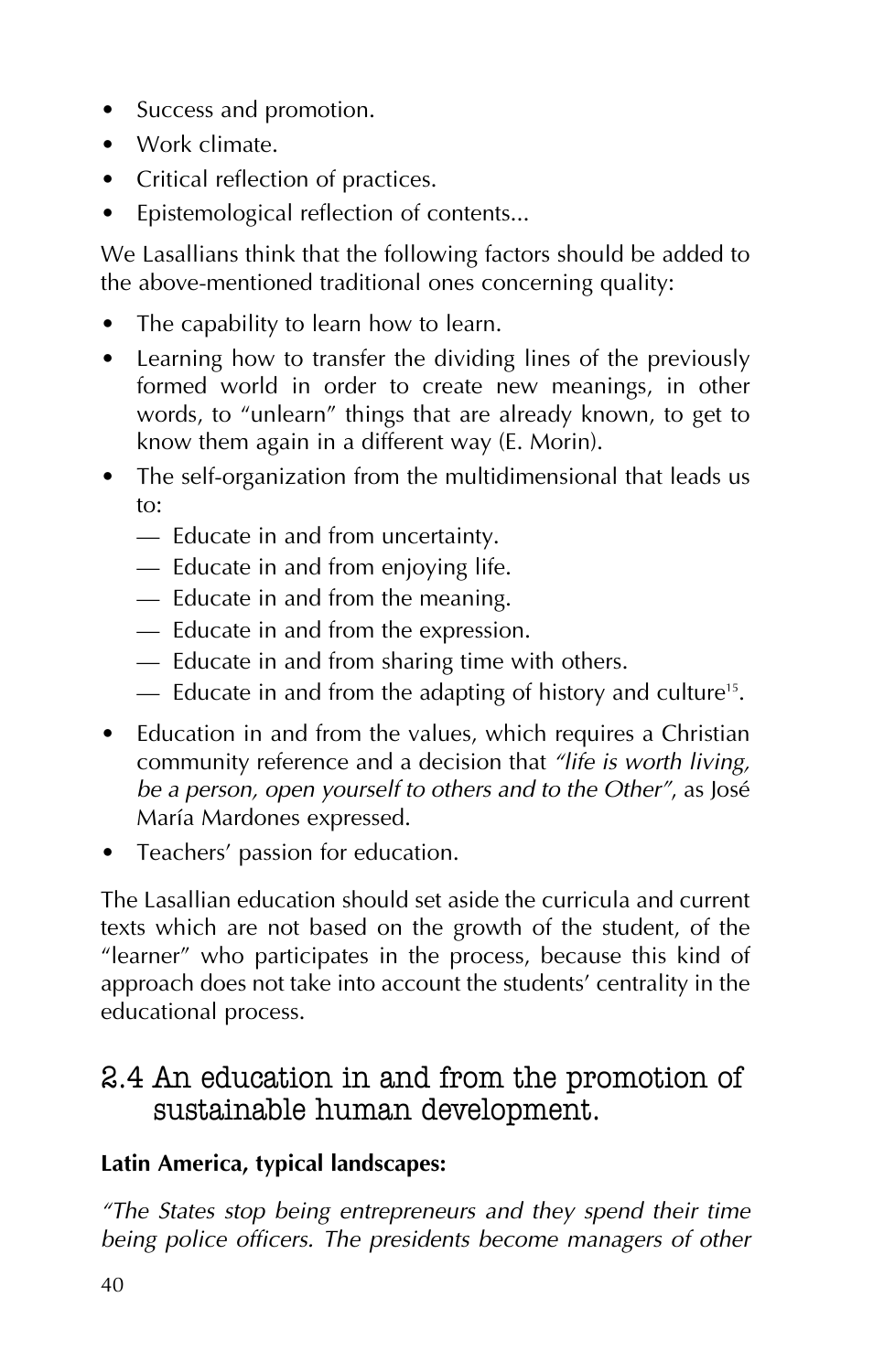*persons' enterprises. The secretaries of the Treasury are good translators. Industrialists become importers. The majority depends more and more on the excess of the minorities. Workers lose their jobs. The farmers lose their small lands. Children lose their childhood. The young people lose the desire to grow. The elderly lose their pensions. "Life is a lottery", is the opinion of those who win."* Eduardo Galeano.

We have verified that, generally speaking, in Latin America and the Caribbean the essential right to a better life is not ensured. The conditions for development on a human scale do not exist.

The governments of the moment make an effort to pay their countries' huge foreign debt and forget about the social debt, of investing in solutions to the urgent needs of the poor people in their countries.

It is intolerable and unacceptable that Latin America's growth takes place at the expense of the increase of poverty! And that the wealthiest persons do not contribute to their country's growth and development. It is an aberration and a pathology to have tax systems -like the ones many Latin American nations have- where the poorest 20% of the homes has a relative tax burden that is almost twice as much as what falls on the wealthiest<sup>16</sup> 20%. These wealthiest persons are "the ones who ought to assume greater commitments with the less wealthy sectors through bigger tax collections", says José Antonio Ocampo, General Assistant Secretary of the UN.

On the other hand, human development is a process of the broadening of people's options that includes: participation, living a long and healthy life, safety, freedom, resources for a high standard of living and the acquisition of knowledge and skills.

The expression *"sustainable development"* was used for the first time by the World Conservation Union in a publication that was prepared after the Conference of 1972. But the expression acquired importance in 1987, when the UN World Environmental and Development Commission in the so-called Brundtland

<sup>&</sup>lt;sup>16</sup> In the opinion of Francisco Rato, Director and Manager of the International Monetary Fund -IMF-, "one of the most important obstacles of a 'very bad' Tax system are the countries where the poorest people pay relatively more to the State than wealthy people, and this **perpetuates the extreme inequality of the region**."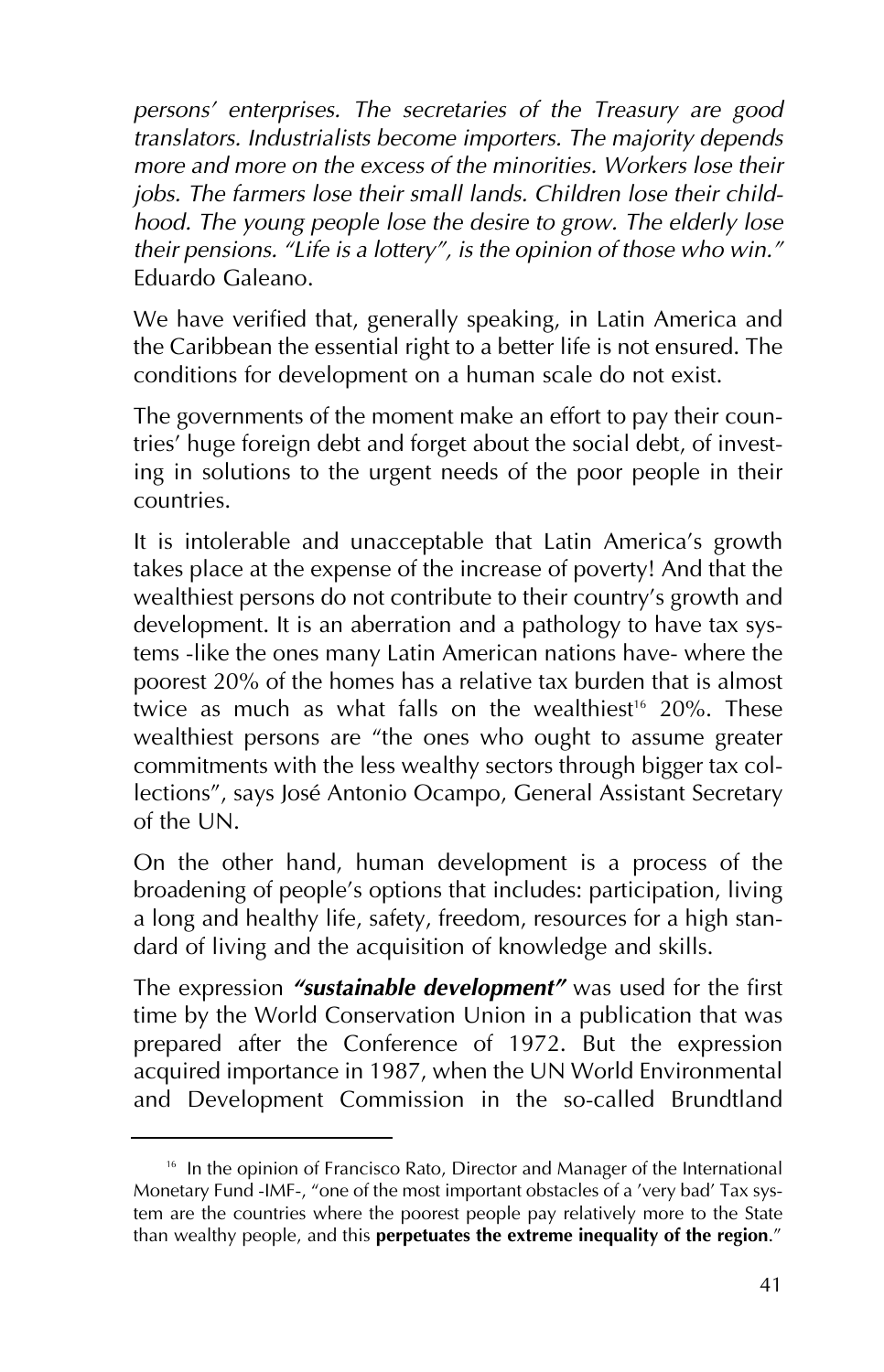Report<sup>17</sup>, proposed *sustainable development* as a method to correct the effects of the world ecological crisis and defined it as *"the method that satisfies the needs of the present, without endangering the ability of future generations to satisfy their own needs"*. This report is explicit in giving particular importance to the needs of the poor people in the world. Therefore, Redclift says: "Unless poor people are included in the satisfaction of their own aspirations, development can never be adequately sustained."

Sustainable development should be:

- Economically possible.
- Socially fair.
- Culturally appropriate.
- Ecologically sustainable.
- Methodologically inclusive and participative.

Sustainable development is in the center of transformation and it is redefining the frontiers between what is possible and what is desirable. Educational centers should ask themselves - at the beginning of the millennium - about how to change the course of education in order to respond to the challenges of sustainable development. Isn't environmental, social, economic, political and cultural sustainable development the axis and objective to spread the character and mission of the educational reforms?

Educating in and from sustainable development places education at the service of the individual and society, and places it as a defender of the impoverished and a warning voice for social awareness.

The ethical dimension of the Gospel present in Lasallian ideology should lead to a commitment in favor of life in all its expressions.

Therefore, **Lasallian education** has the magnitude of a social project because it seeks to make social injustice disappear, giving selfimprovement opportunities to those who cannot attend school and to those who work in order to be able to attend school. It proposes the development of the necessary abilities to achieve its development.

<sup>&</sup>lt;sup>17</sup> Gro Harlem Brundtland was the president of the Commission.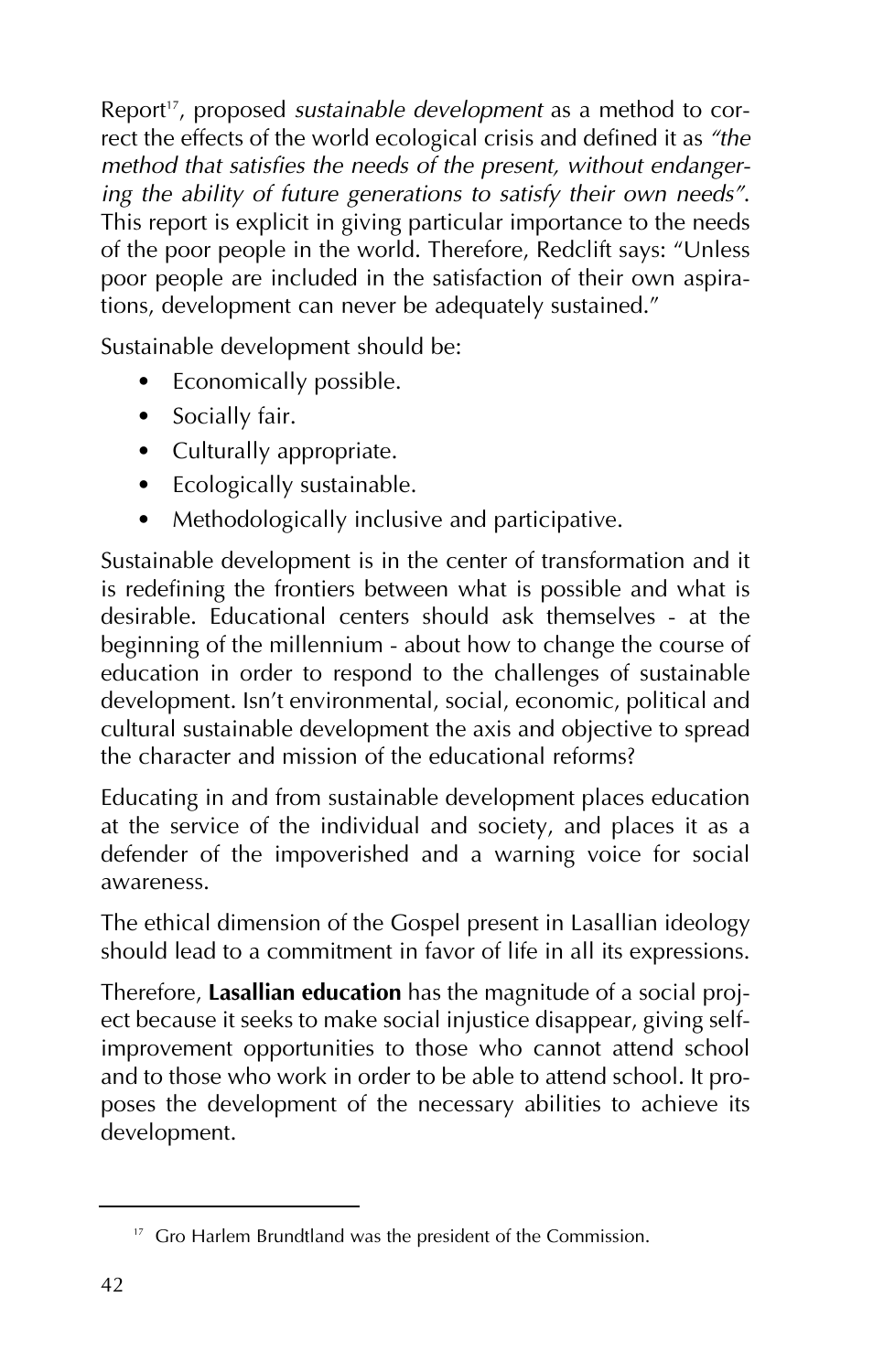#### **In this field, we Lasallians in the continent, specifically are called to:**

- Overcome the exclusion and poverty of the popular majorities and commit ourselves to change towards a more inclusive society.
- Revise our community and professional lifestyle, our way of handling the economy and the real options of the discourse we prepare. It is an imperative that La Salle in Latin America and the Caribbean be a sign of a profound economy of communion at the direct service of the poor.
- Support the reestablishment of the Lasallian school with prophetic, transforming and innovative projects
- Organize a supportive voluntary service.
- Make people aware of the effects caused by globalization, through processes and projects which have as an axis the humanizing development for a sustainable society, which allows to face the negative effects of globalization and generate alternatives to respond to globalization.
- Form ourselves in and for sustainable development.
- Contribute to the formulation of a strategy of democracy and sustainable development, which recognizes and makes good use of the concepts of the indigenous people of the continent:

*"If we wish to become rich and accumulate... it is useless to ask the natives for advice... but, if we wish to be happy, unite the human being with the divine, integrate the person and nature, combine work with inactivity, harmonize relations between generations... Then, let us talk to them."* Leonard Boff.

## 2.5 An education in and from respect for human rights.

*"One of the most tragic situations for which the humanity should feel pain, as well as shame, is that we have constructed a world where most poor people are children. And what is even worse, where most children are poor."* Manfred Max Neef.

Poverty in Latin America and the Caribbean very frequently has the face of a child: homeless boys and girls who live on the streets, child labor, boys and girls who are soldiers or victims of war, displaced, kidnapped, abused or undernourished children...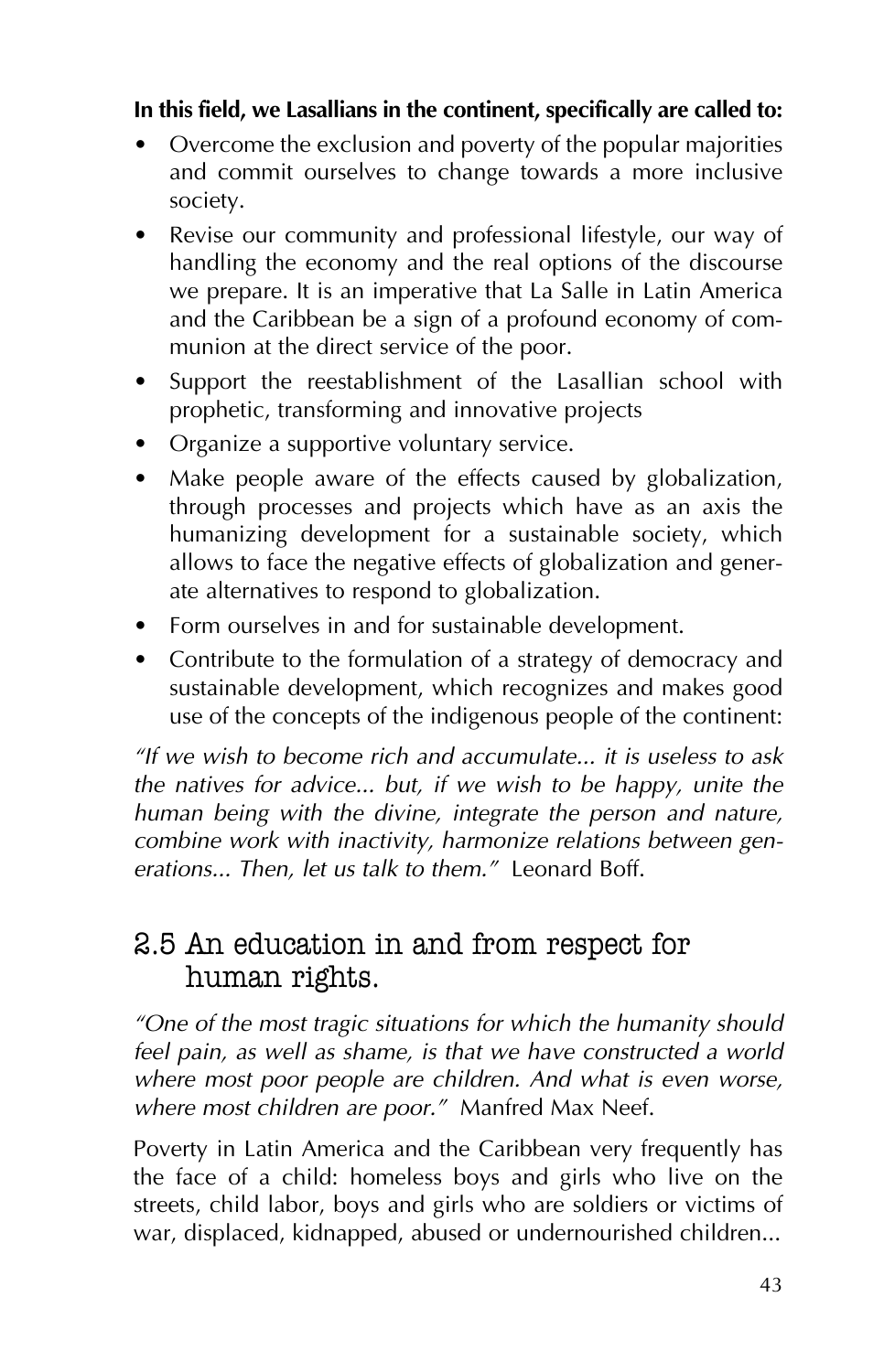As we have seen in the first chapter, in Latin America, the population's human rights continue to be violated, especially children's, young people's, women's, handicapped persons', as well as the human rights of indigenous people.

In almost all Latin American countries - signatories of the Universal Declaration of Human Rights, approved by the UN these rights, although contained in the letter of the law, are not respected. There is torture of prisoners, censorship of the press, violation of personal privacy, racial and social discrimination, lack of safety and the presence of violence in daily life. These conditions do not ensure the right to live better and even eliminate the right to dream of a better society. And, as Galeano says: "The right to dream is not included in the thirty human rights that the United Nations proclaimed in 1948. But, if it were not for it, and for the waters it gives us to drink, the other rights would die of thirst."

#### **Latin American education frequently does not respect human rights.**

*"Extortion, insults, threats, bumps on the head, slaps, beatings, spankings, the dark room, cold showers, obligatory fasting, being forced to eat, the prohibition to go out, the prohibition to say what one thinks, the prohibition to say what one feels, and public humiliation, are some of the methods for punishing and torturing that are traditional in the life of the family and school. As punishment for disobedience and a chastisement of freedom, the family and school traditions perpetuate a culture based on fear, and this culture humiliates women, teaches children and students to lie and transmits the plague of fear. Human rights would have to begin at home and at school...*<sup>18</sup>*"*

In Latin America and the Caribbean, people used to say that, pedagogy in schools was characterized by the Piaget or the Pinochet method. That means that the teaching methods are not always really pedagogical.

Frequently, teaching is repressive; it inhibits potentials, represses creativity and turns students into fearful persons before the reality of life. This happens in a society that proposes - at least theoreti-

<sup>&</sup>lt;sup>18</sup> Adapted from Eduardo Galeano.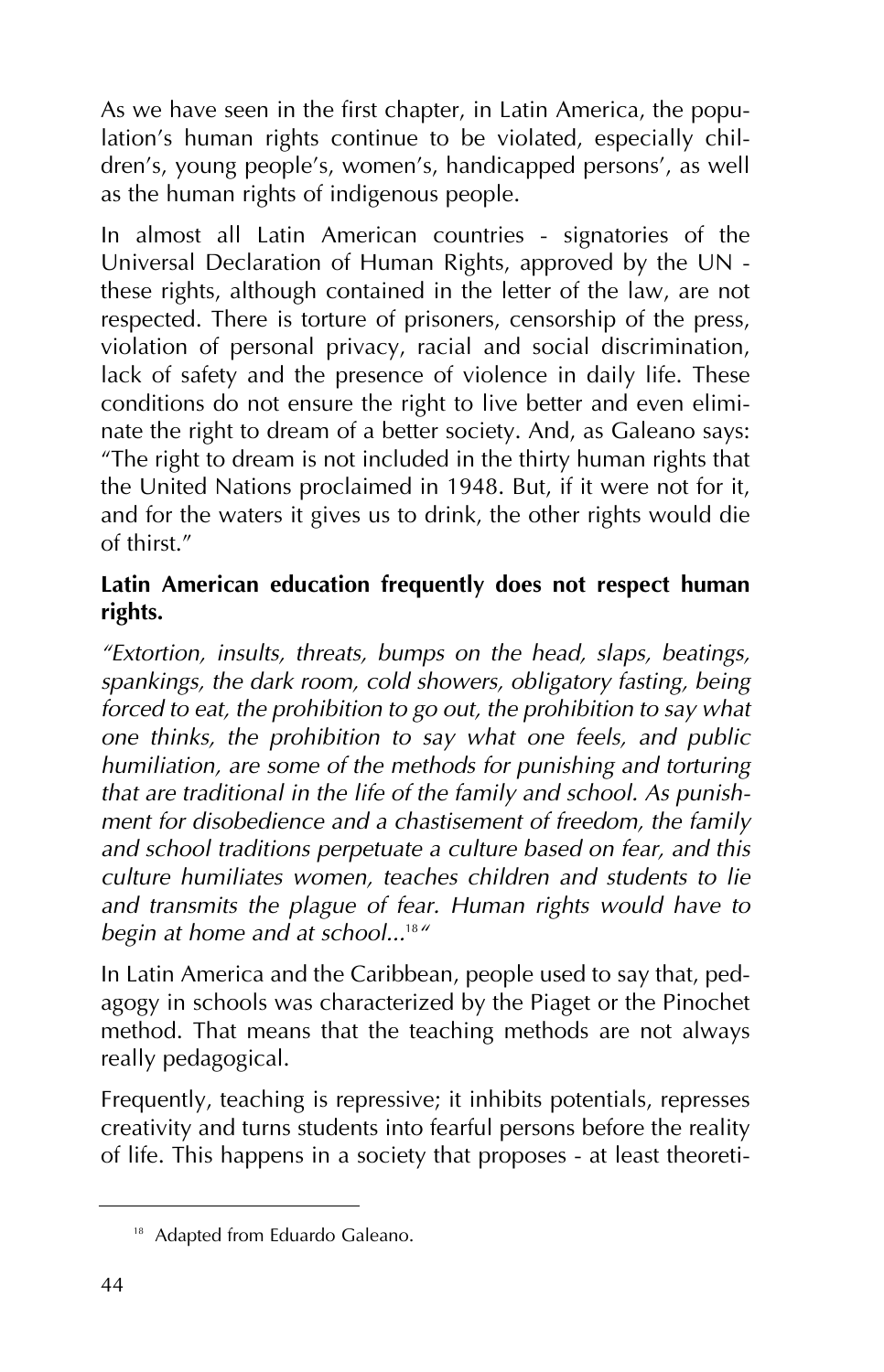cally - to guarantee respect for human rights. First of all, they should be imposed by the force of law. But that is not enough, as experience proves.

Educating in and from respect for human rights makes education center on the fundamental problems of individuals and society. And that teachers leave the "political neutrality that makes us easily manipulated persons by those who have political power. The preservation of status, the transmission of the middle class values is carried out thanks to many teachers' non-critical and conformist attitude19."

The Lasallian school promotes the knowledge of and respect for human rights because the objective aspect of the laws that guarantees them must be complemented with an education in and from human rights in order to turn them into a cultural consensus deeply rooted in people's feelings, thoughts and acts<sup>20</sup>.

#### **Some pedagogical challenges to educate in and from human rights.**

- Speaking about human rights and people's rights becomes an essential assumption of an education that has the purpose to modify the relations between persons and groups, within the principles of tolerance and respect towards what is different.
- Group, ethnic and collective rights should be in harmony with individual rights in such a way that the defense of said individual rights means a consolidation of group, ethnic and collective rights.
- Not confusing rights with privileges: or are we capable of admitting that the night watchman's right to disturb all the inhabitants' sleep; the landowner's right to extend his lands towards the inner part of native reserves; and a nation's right to impose its economic model on a whole continent?

#### **In this field, we Latin American Lasallians are called to:**

• Generate processes that allow the creation of awareness about the situations of the victims of injustice, violence, abuse and exploitation, especially of children and young people.

<sup>&</sup>lt;sup>19</sup> Francisco Gutiérrez, Conferencia: "La educación como praxis política", Guatemala 2000.

<sup>&</sup>lt;sup>20</sup> Cf. Frei Betto, ALAI, 2002.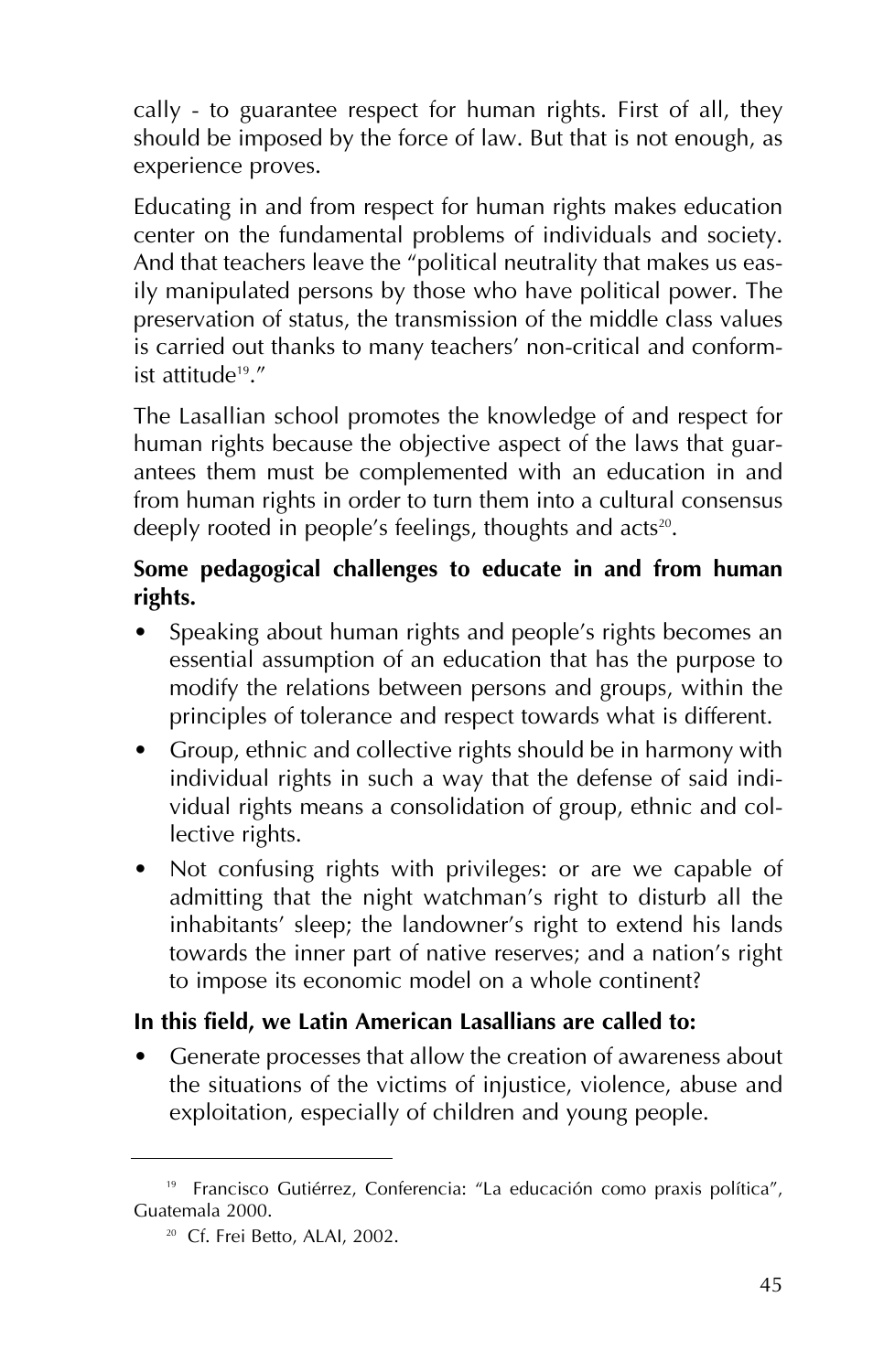- Promote processes and projects that have, as an axis, the defense of children's and young people's rights.
- Develop plans of formation at all levels.
- Develop actions and programs of denouncement and participation while defending against injustices.
- Revise our practices, ideologies, regulations, ways of organization, manuals about how to live together with others... in the light of human rights.
- Educate persons and groups in an attitude that makes them feel, think, and act based on the complete respect for human rights and for people's rights.

Finally, educating in and from the human rights makes us make up our mind before the social reality, it demands that we do not remain indifferent before the violated justice, the infringed freedom, the violated human rights, exploited workers Choosing justice, freedom, democracy, ethics, public welfare.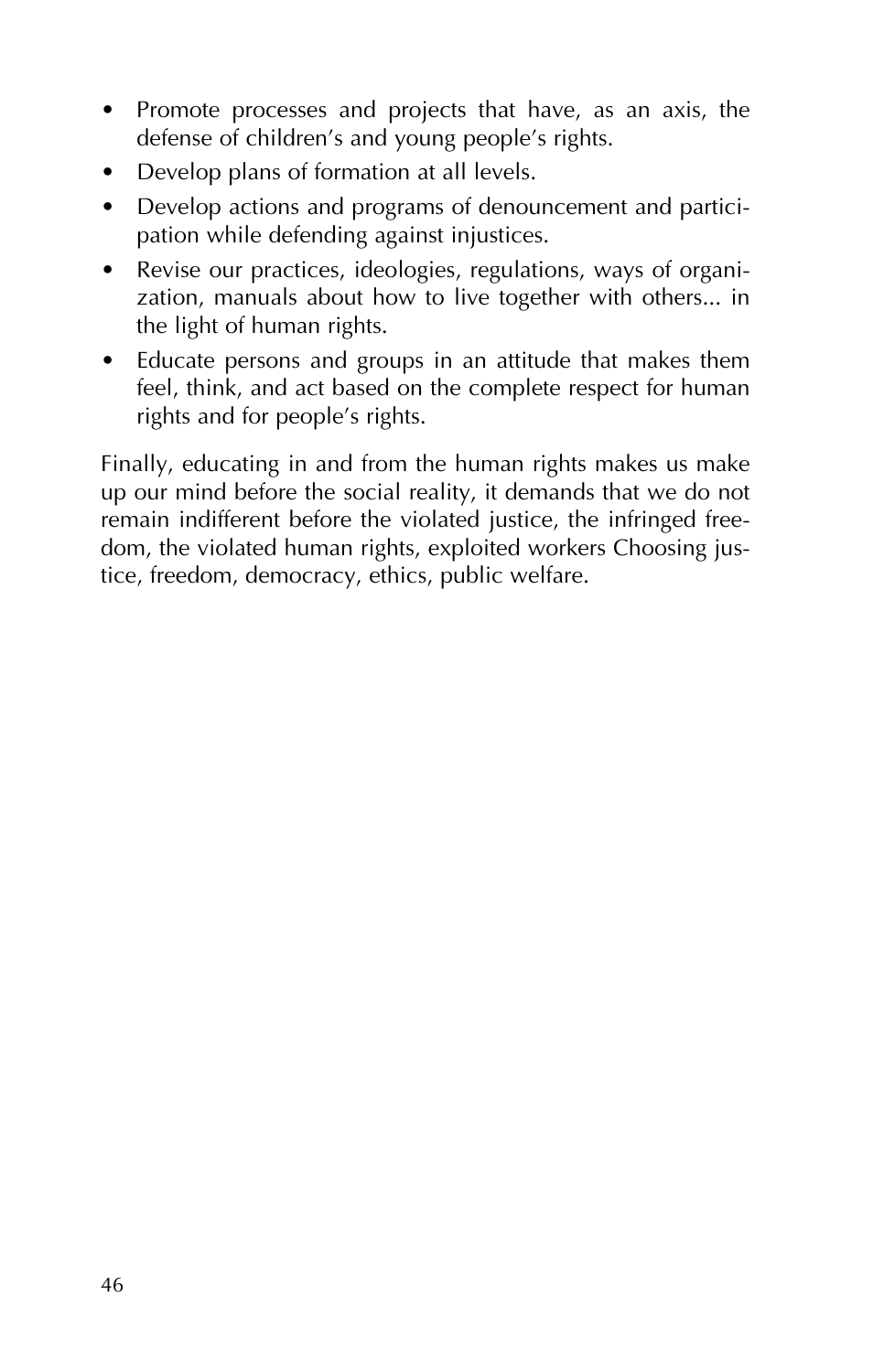

*"In view of the situation of despair that our children and young people on our Continent live, we dream of being a Region of Hope. Passionate because of the plan of the Kingdom of the Father, seduced by Jesus Christ and encouraged by the Spirit, we commit ourselves to construct a RELAL at the educational service of the poor so that together and by association, Laymen and Brothers, we all respond to the educational urgencies of the 21<sup>st</sup> century, through the construction and implementation of a Latin American Lasallian Region Educational Project -PERLA-, which shall unify the criteria for the acts of the different educational communities of Latin America and the Caribbean."*

VIII Meeting of RELAL, 2001.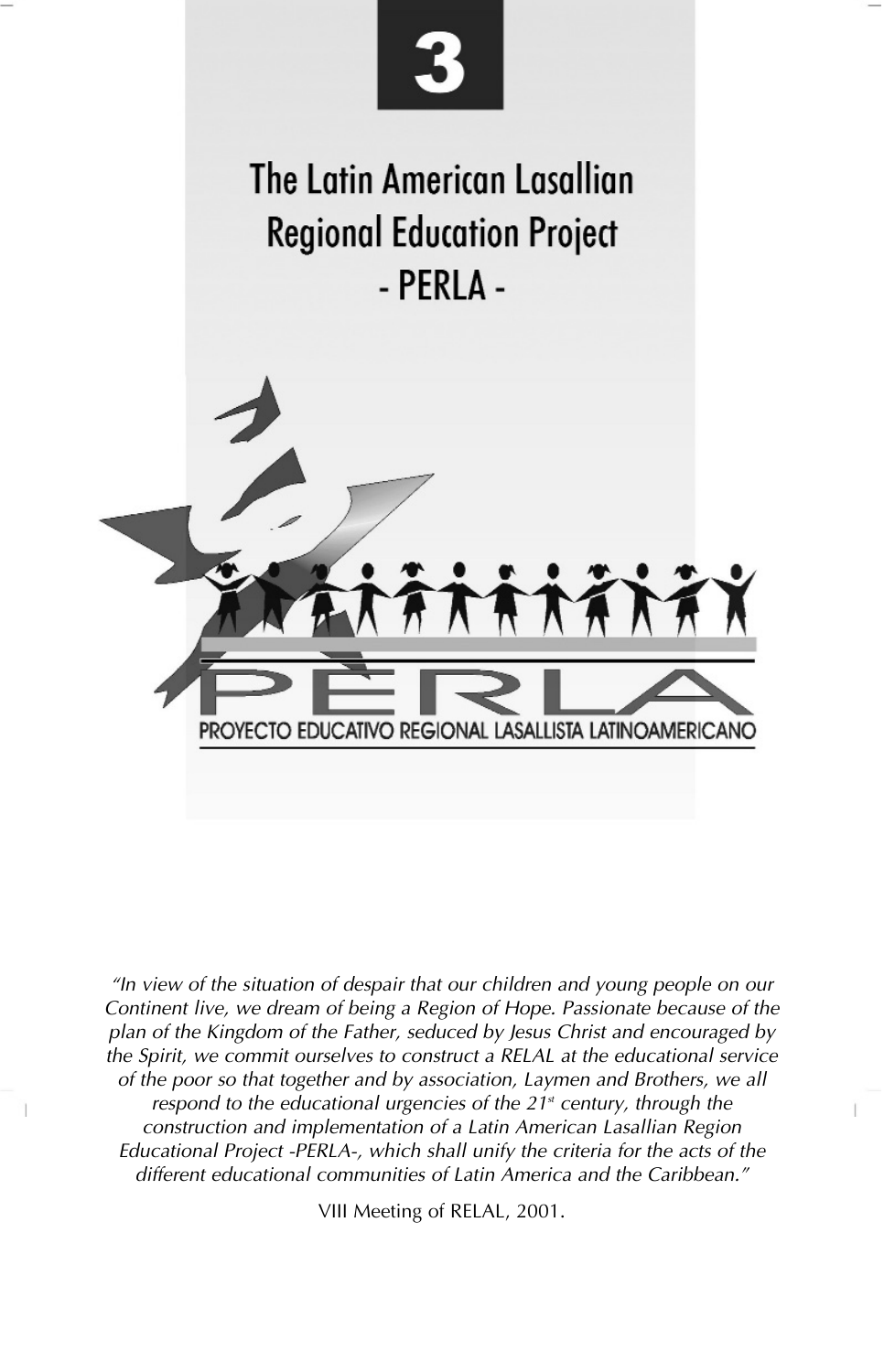## 3.1 Background of the PERLA project.

#### **The Eighth Meeting of RELAL21…**

The 43rd General Chapter took up again very clearly and radically the option for the poor. It is obvious that the educational work for the poor nowadays has particular characteristics that make it different from what was done in the past. The worldwide economy and the neoliberal model have given origin to a new category of poor: the excluded. That is the reason why this Chapter calls for an answer for this situation, so that the opportunities for everybody can be globalized and so that the excluded are integrated into history.

The Eighth Meeting of RELAL on February of the year 2001 took up again the preferential option of the General Chapter, and made a daring declaration regarding the **"Region that we want"** for the next years, the first ones of this millennium.

This Meeting started with the acknowledgement of the deeply felt situation of despair of the young and from the need to reestablish the consecration of the Lasallians on the Continent, so that, from there, it would be possible to discover the need to work on a common educational project that characterized and identified our work in the region, gave us unity in the development of our education task, and facilitated interdependence.

From the beginning, we knew that the Institute's options for the **Association**, the **Interdependence** and the **Service to the poor and the excluded** demand from us an education project that allows us to focus in the same direction. The intellectual and spiritual enlightenment presented in this Meeting - by Brothers Alvaro Rodriguez and Miguel Campos - offered essential elements that became the starting point for the PERLA. On the other hand, Brother Jardelino Menegat, the Regional Director, in his participation at the beginning of the Meeting, courageously presented the need to take a step forward in interdependence. He mentioned that the existence in the Region of some "very important works" - due to the quality of its company as well as the bravery

<sup>&</sup>lt;sup>21</sup> Cf. Gómez, Carlos, Reflexiones en torno al Proyecto Educativo Regional, Bogotá, 2001.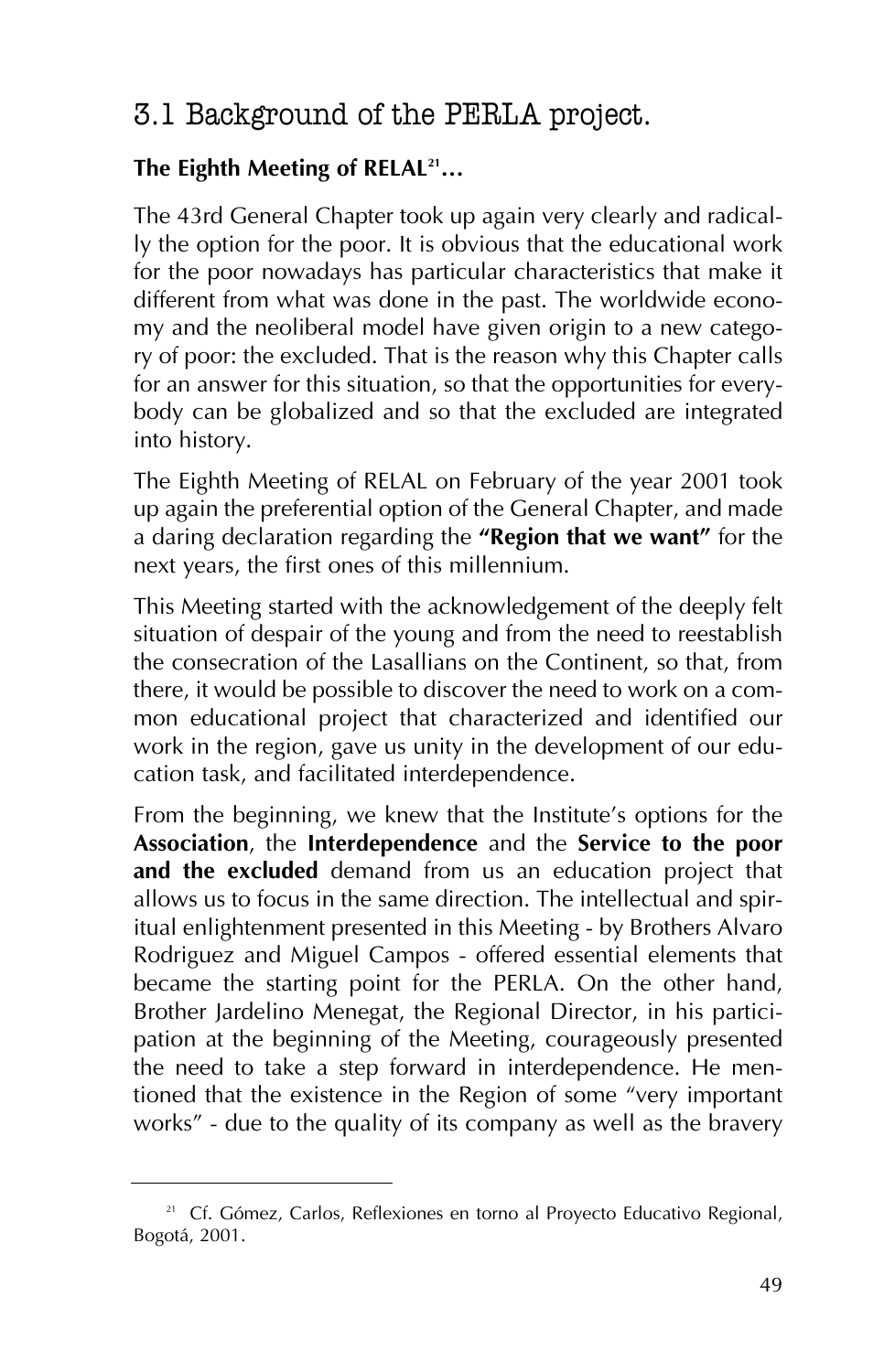of its mission among the poorest - were like a sign of the times. He said that these works would be the first calls for crystallizing the Educational Project of the Region.

#### **Beginning of the Latin American Lasallian Regional Education Project - PERLA.**

The Visitors' Conference (CLAV), governed by the General Meeting of RELAL, created the Regional Educational Mission Team  $\frac{1}{2}$  made up of laymen and brothers<sup>22</sup> - with the purpose of encouraging the participative formulation and the implementation of the Latin American Lasallian Regional Education Project PERLA.

Those attending understood PERLA as the expression of following the paths of Jesus in Latin America and as the main means to live the association on the Continent. They also understood it as a project that would unite the criteria for the action of the different educational communities in Latin America and the Caribbean, as a common framework of reference for our Districts and for the development of the Lasallian education ministry in the region, and as a coordinating answer to the above-mentioned educational urgencies.

Since the beginning, PERLA has been defined as "a personal and community commitment of faith, and it has come true through a systematic proposal of transformation of the educational and social reality in Latin America and the Caribbean".

To initiate the process, some sub-regional meetings were held (Mexico, Bogota and Porto Alegre) achieving a first approximation to the construction of an Educational Project for the whole region. The contribution of those meetings was the starting point of the process and of a Latin American movement.

One year later, the Regional Mission Team, taking into consideration information obtained from all over the continent, offered the

 $22$  These persons have been members of the Regional Educational Mission Team: Carlos Jamade, Rodolfo Vivanco, Arcadio Bolívar, Salvador Valle, Jardelino Menegat, Oscar Ibarra Russi, José Antonio Vargas, Carlos David Domínguez, Julio Cortabitarte, José David Berbesí, María Elena Proner, Sandra Eugenia Posada, Santiago Amurrio, Beatriz Gómez, Myriam Camilo, Edgar Nicodem, Antonio Boza, Juan Carlos Maldonado, Luis Enrique Ruiz, Javier Castagnola, Carlos Gómez y Oscar Azmitia.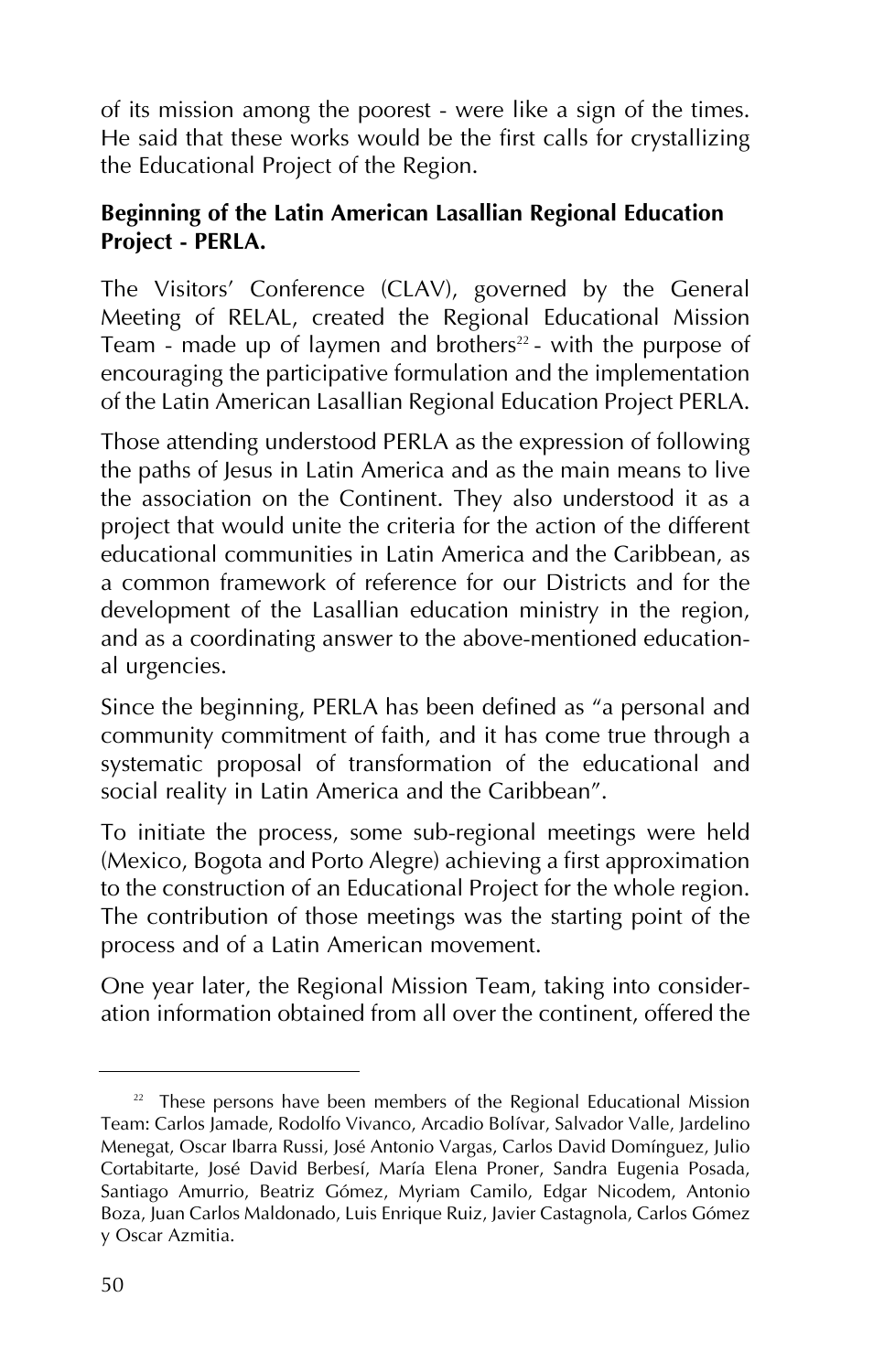first version of PERLA and submitted it to the opinion and contributions of the Lasallians from all over the region.

In this first version, PERLA is defined as the expression of the Latin American dream based on the Lasallian education ministry, which contained in its central axis:

- Invites the continuous process of reflection-action,
- Unifies and gives a meaning to the task of education,
- Coordinates the new "Islands of Creativity projects", which come up in the Districts as answers to the challenges of reality,
- Gives coherence to all the programs of formation of Laymen and Brothers,
- Gives an identity to the Mission on the Continent,
- Proposes new works for the educational service of the poor,
- Inspires the local projects of every Lasallian undertaking,
- Offers interdependence spaces between our Districts and countries, and
- Generates the topics that will be investigated and reflected on by the authorities that generate thought.

From the beginning, the Latin American Lasallian Regional Educational Project - PERLA - was a call for widening and renewing the participative energy of the Lasallians on the continent in order to respond to the situation in Latin America and the Caribbean and to their urgent educational needs.

And also, from the beginning, it sought to acknowledge the new circumstances of poverty and poverty itself as the principal grounds to invoke the creative and generous answers that our Lord of History expects Lasallians to give in accordance with the foundational inspiration that motivates us.

The sum total and the road taken by PERLA is a result of numerous meetings and events within each of the Latin American and Regional Districts. A large number of schools and institutions of higher education, as well as informal educational works we are in charge of, took the PERLA as a reference, and they made it theirs.

This has resulted in the redefining of actions in some cases, the widening of operation margins in others, and, step by step, the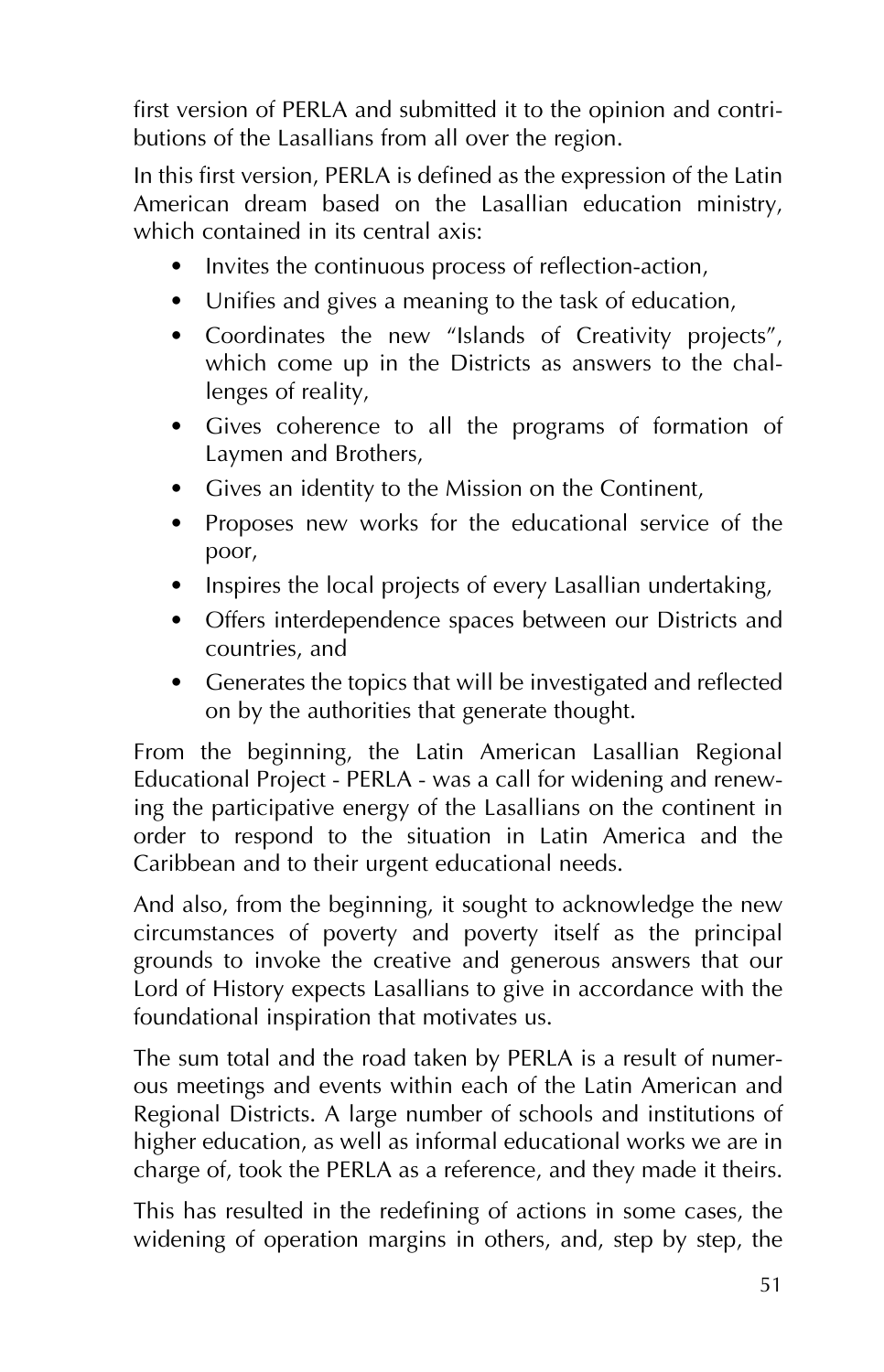emergence of educational works with forms that are completely enriched or different from the existing ones, infused with the spirit that inspired the project as the driving force to travel the road that leads to the poor.

Changing the social position of our educational communities as the condition to discover the meanings of the new poverties of our time, while at the same time focusing our actions at some of their deepest causes, based on our educational mission, is likewise a process of greater collective implication, where Brothers, as well as Associates and Laymen are constructing the Institution's future face in the Latin American region.

#### **The organization of PERLA...**

PERLA was organized around five major criteria:

- 1. **Courage** to look for the solutions to the educational urgencies
- 2. **Preferential attention to the most excluded groups** in the region
- 3. **Being prophetic in** the preferential and evangelical option for the impoverished and for the creation of transforming projects
- 4. **Realism** in its response to challenges and real requirements of the Latin American region
- 5. **Generator of a Latin American and Caribbean movement** from the bottom up and from inside out.

#### **The PERLA Project as a movement.**

The participation of many Latin American Lasallians has made it possible to create a participative process; a movement that seeks to change the face with which the Lasallians in Latin America and the Caribbean want to be known. A movement that seeks to recover and maintain the collective fire.

A coordinating movement with multiple reflections and actions that nowadays are already being carried out, and that proposes to stay as an axis that will serve as a reference for the actions that are still pending.

It is clearly understood that PERLA is a process, and as such, it can be improved, updated and consolidated with the reflection that continuously generates our practices.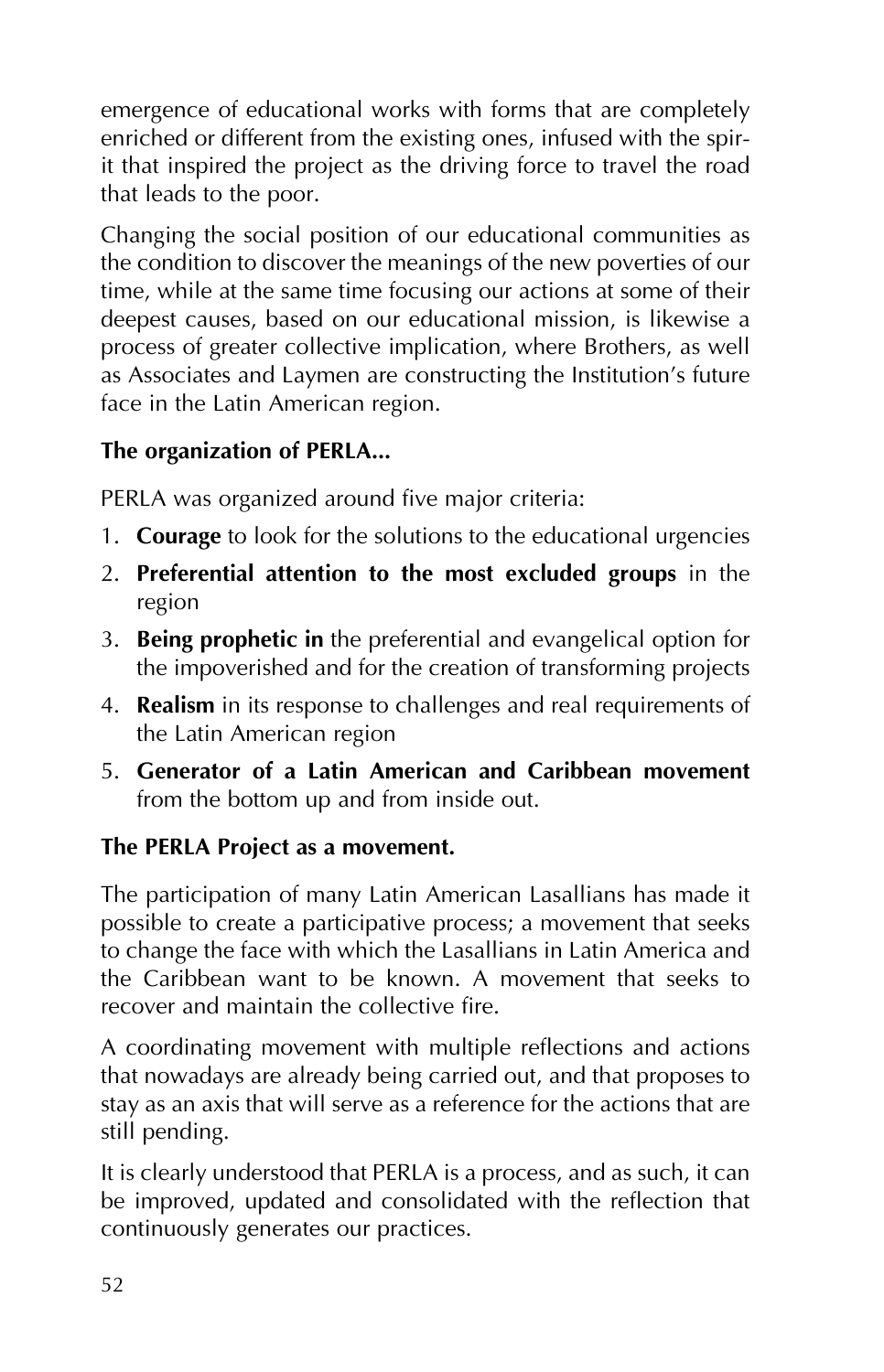#### **PERLA in the context of the Association...**

The fundamental event that links today's Institute with its origins took place on June 6 of the year 1694, when John Baptist De La Salle and twelve of his colleagues joined together to dedicate their lives - without turning back - to the Christian education of impoverished boys and girls.

Remembering this event, the PERLA was put forward again in the context of the Meeting of "Associates for the Educational Service of the Poor", which was held in Conocoto, Ecuador. This meeting was a very important moment of reflection about the meaning of the Association in Latin America and the Caribbean; there, the PERLA was adopted as a commitment of the Lasallians in the new perspective of the Mission through association.

#### **A New Impulse for PERLA...**

PERLA received a new impulse in the RELAL meeting, which was held in Fusagasuga, Colombia, in the year 2004. There, the idea that it should not be a "completed document", but that it should help us begin and put us on the right track was reaffirmed.

In Fusagasuga, it was clearly expressed that this was not just about looking back with satisfaction at the achievements of the past, but about looking towards the future as we include new views, new answers to the challenges that the changing reality of Latin American and world presents us.

This meeting mentioned the following challenges:

- Solving the requirements of impoverished children and young people on a continent that is structurally unjust
- Generating processes and spaces which make Association for the Mission possible in the educational service of the poor
- Participating in the construction of the common evangelizing pedagogical vision for the Region.

These challenges are urgent. They directly involve us and thrust us into action because, as Brother Alvaro said: "We must have mercy based on solidarity, which means that we must allow ourselves to feel the suffering of those around us, act against the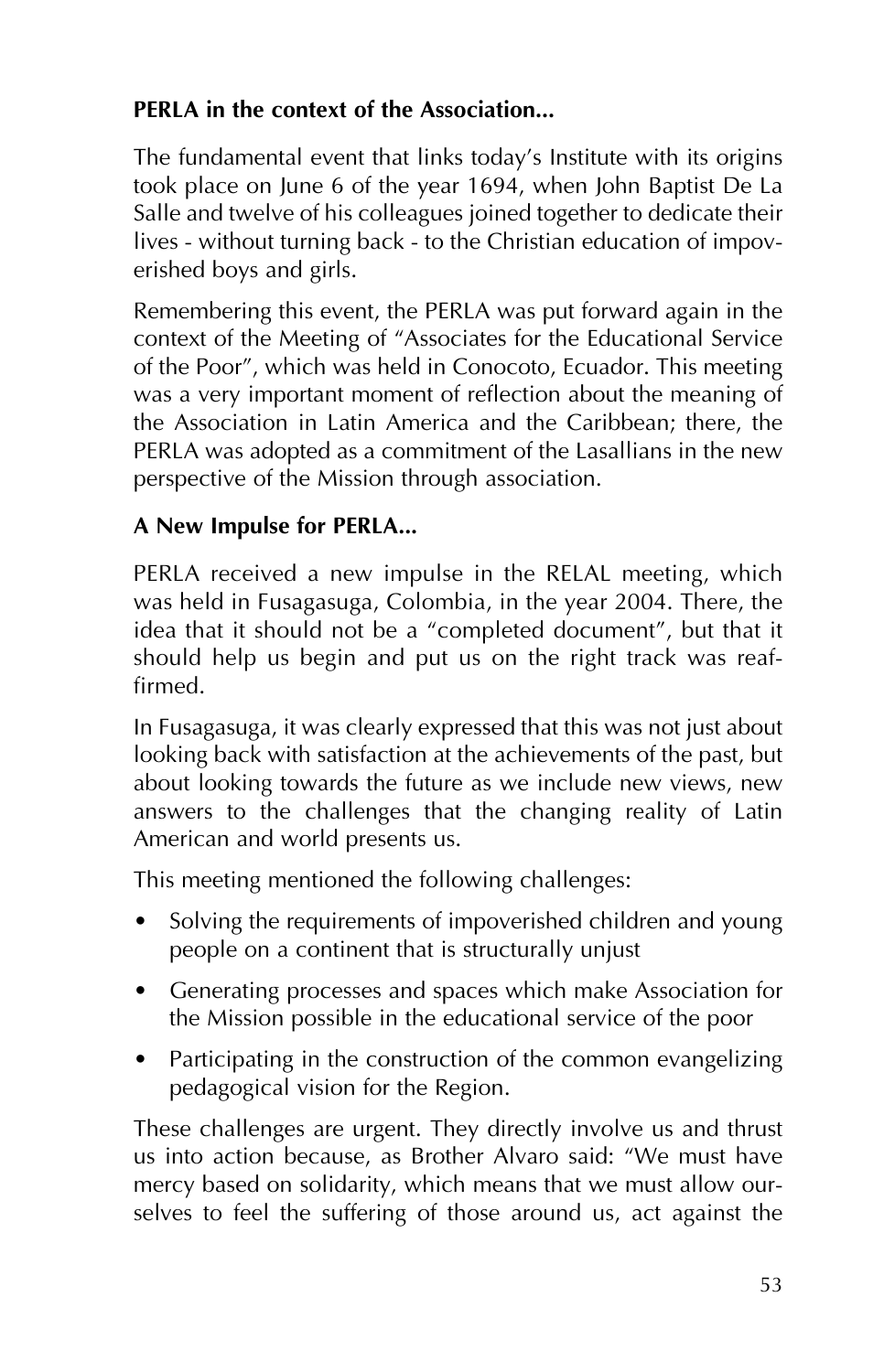avoidable suffering, and assume the task of finding roads towards hope and transformation<sup>23</sup>."

## 3.2 The fundamental axes of PERLA.

#### **The Explicit Announcement of the Gospel.**

The explicit announcement of the Gospel has been a fundamental dimension of PERLA and its transverse axis, "The essence and the reason of existence of Christian education is the announcement of Jesus. Since the days of the establishment of the Institute, its Founder and the first Brothers made sure that the school was a means for evangelization. Teaching the catechism became, from the beginning, the Brothers' main task and, today, due to the Institute's evolution, it is also the main task of the Lasallians who are committed to the Mission. In Latin America, perhaps because we believe that it is a Christian continent, we have not identified the theme as essential. Sometimes, we are satisfied with giving classes on ethics inspired in Christianity, or with using religious language in our institutions, but this has more to do with the form than with the content of things. I consider it is necessary to insist again on the preaching of the "kerigma" because, basically, the new evangelization will not only announce Jesus and his liberating message again, but will also announce the good news of salvation. This is not about, as John Paul II expresses, evangelizing once again, but about a new evangelization, new in its methods, new in its ardor, and new in its expression.<sup>24"</sup>

PERLA has the purpose of communicating to the world the explicit announcement of the Gospel with all its enthusiasm in order to promote the "awakening" and the education of the faith in a way that the faith will be connected with the culture of children and young people in 21<sup>st</sup> century Latin America.

On the other hand, PERLA has in its foundations three essential axes, which jointly give a greater intensity to the project that is being constructed.

<sup>&</sup>lt;sup>23</sup> Brother Alvaro Rodríguez, III Congreso of UMAEL, Mexico, 2003.

<sup>&</sup>lt;sup>24</sup> Carlos Gómez, Reflexiones en torno al Proyecto Educativo Regional, Bogotá, 2001.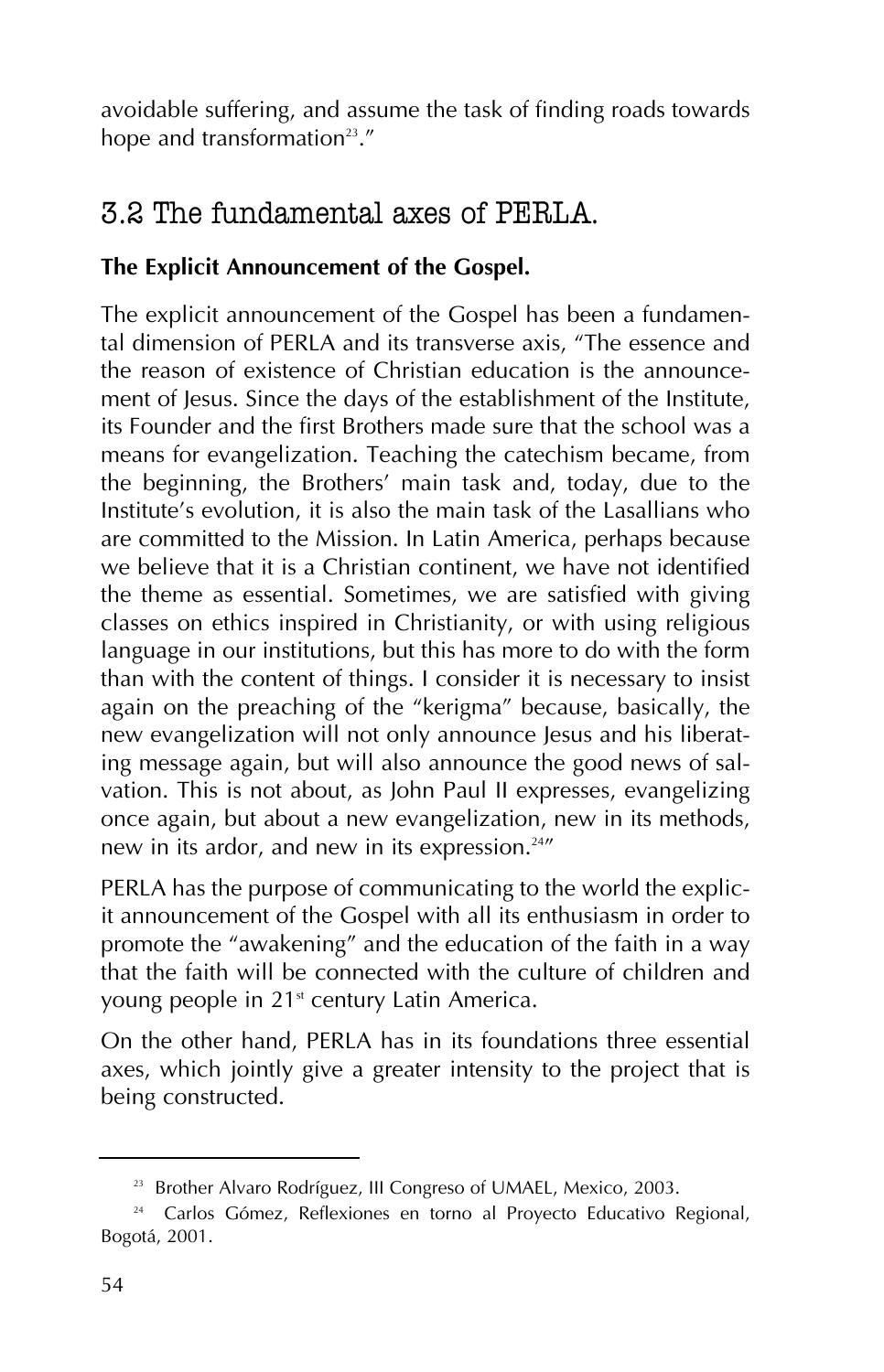#### **Theological-pastoral axis.**

This axis is expressed in the following way:

- A **theology of incarnation**, which finds in the option of Jesus its starting point; *"The Lord's spirit has chosen me to give the good news to the poor."* (Lc. 4, 18).
- A **ecclesiology of communion** through which we acknowledge ourselves as God's people (the Second Vatican Council and documents of the Latin American Episcopate: Puebla and Medellin), where each person has been called to participate in the project of the Beatitudes (Theology of Baptism).
- An **apostolic spirituality**, oriented towards commitment, towards the development of a Christian experience, understood as a vocation for service (vocational and youth pastoral and lay ministries).

#### **Anthropological-pedagogical axis.**

The dimensions of this axis are as follows:

- A **humanizing, liberating and transforming process**, centered on the individual and his/her dignity as a child of God and brother or sister of the universe; called to participate and construct the new civilization of love from harmonious social coexistence. It emphasizes the individual's centrality, his/her right to participate and live in a democratic society, as well as in the respect for the rights of children and young people.
- An **evangelizing and prophetic process** which announces, reveals, comforts, reconciles and celebrates the brotherhood of men and women, and the cosmos.

#### **Sociological-cultural axis.**

This axis has the following characteristics:

- The **individual's leading role** in all the processes and projects, what makes us consider the teacher a transforming agent of reality and commit ourselves in his or her dignification. Emphasis is made on formation, equal opportunities and equity of gender.
- **Social and cultural processes** which demand that we live authentic intercultural processes based on the respect, assessment, promotion and sometimes defense of the local cultures, in a context of a coexistence based on the relations among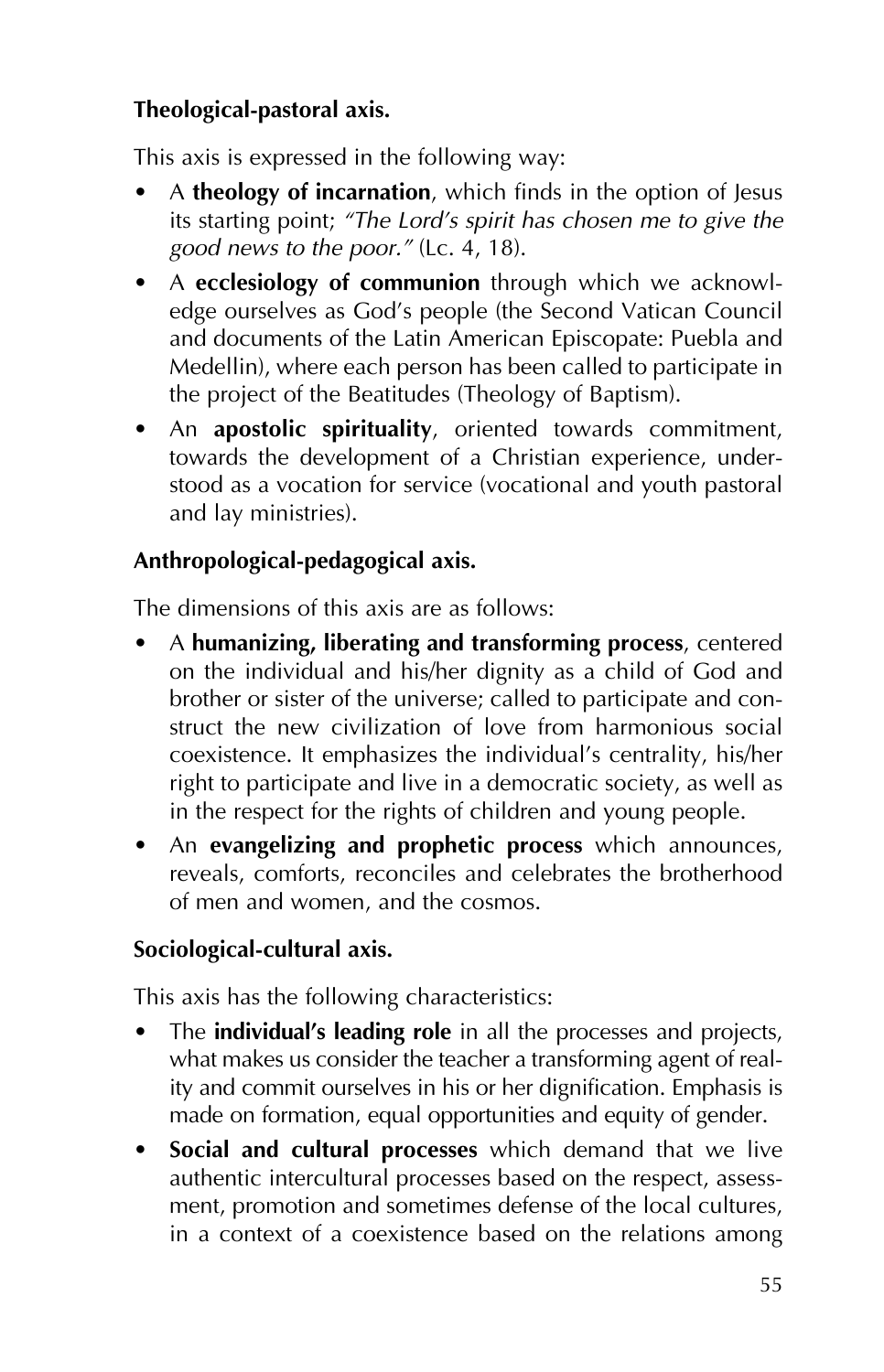cultures; paying attention to cultural politics and globalization processes, and raising our awareness of the importance of ecological harmony.

- **Democracy**, understood as the promotion of a culture of peace and justice for which we must educate ourselves and educate a new citizenry, in order to have an economy based on solidarity, and sustainable development. Emphasis is made on education by and for an economy supportive of sustainable development.
- **Ecumenism Dialogue between religions**, which commits us to formation in and respect for openness and inclusion when dealing with what is different (other types of faith, street children, the elderly, indigenous cultures, etc.).

The following graph synthesizes this view:



**EXES AND FOUNDATIONS**

Reality as the context, La Salle at the center, guaranteeing its spirit and the three axes combining to give coherence to the Latin American Lasallian Regional Educational Project - PERLA.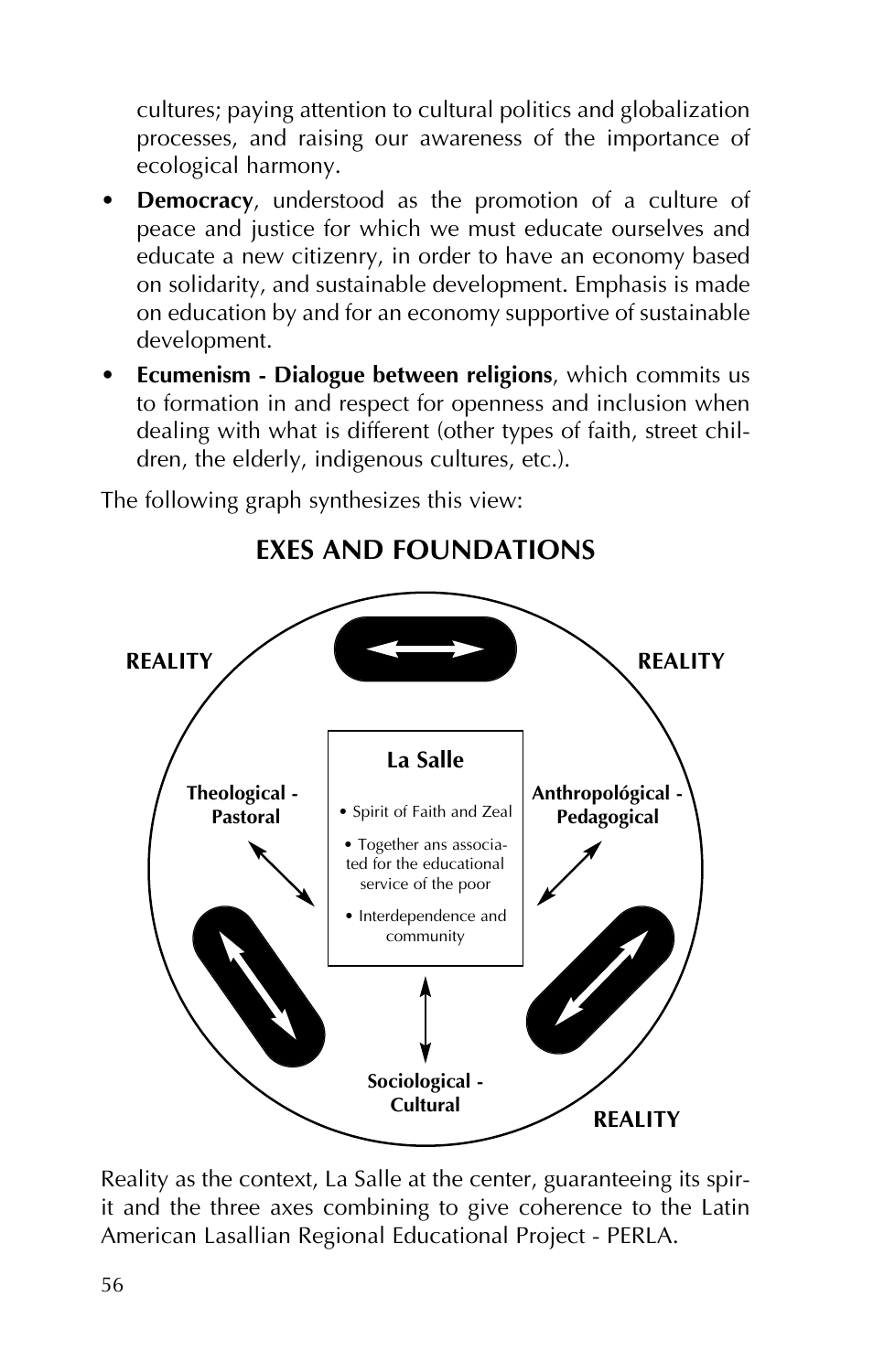

The Programs of the Latin American Lasallian **Regional Educational Project** - PERLA -



*"It is clear that the experience lived in his days by John Baptist De La Salle does not offer any solution for the Institute's life today... I do not consider it a model that should be reproduced, but a witness of the Spirit; John Baptist De La Salle is not, for me, an oracle, but a prophet of the Spirit, the Founder is not an excuse, and even less, a yoke which excuses us from inventing, but a travel companion along the roads of the Spirit that need to be traced out and discerned."*

Bro. Michael Sauvage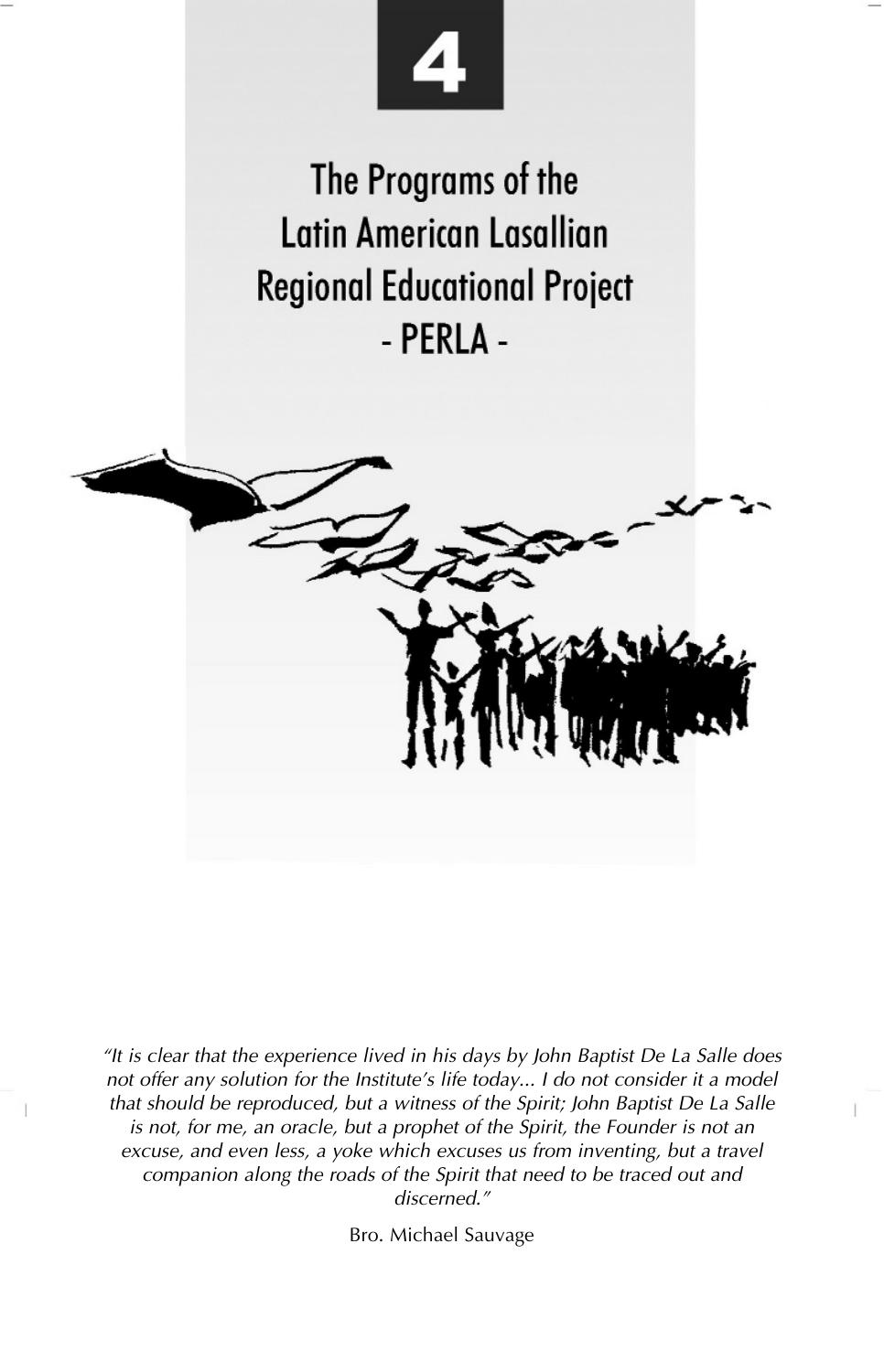Planning and walking together have allowed us to look more clearly and more intensely towards where we should be going and how to avoid duplicating efforts. PERLA called us together to a continuous reflection-action process that has given more meaning to our educational work.

PERLA has given us the opportunity to go from educational speech to pedagogical speech, from theory to practice, from ideologies to reality. It has allowed us to anticipate events, to foretell the possible scenarios and the viability of our proposals. It has helped us to be courageous and prophetic and to set out without fear. It has made us complete Horace's "dare to know" with "dare to act when you know".

Risk without knowledge is dangerous, but knowledge without risk is useless. Risking oneself means beyond what is visible, guided by a reasonable projection of reality. Projection into the future is today an inseparable element of change.

The six programs of PERLA are designed to respond to the commitment to the permanent transformation of Lasallian education in the Region. They point out the roads that we want to travel leaving footprints of our intentions in response to the urgent educational needs in the Region.

These programs are $25$ :

- Islands of Creativity.
- Formal and Informal Educational Works.
- Universities, Colleges and Higher Education Centers.
- Attention to Children and Youth in at risk situations.
- Construction of the Lasallian Pedagogical Vision.
- Dignification of the Teaching Profession.

The following graph gives an overall idea of them:

<sup>&</sup>lt;sup>25</sup> An operating description of these projects can be found in the Attachments of the Operative Plan of PERLA 2004-2005.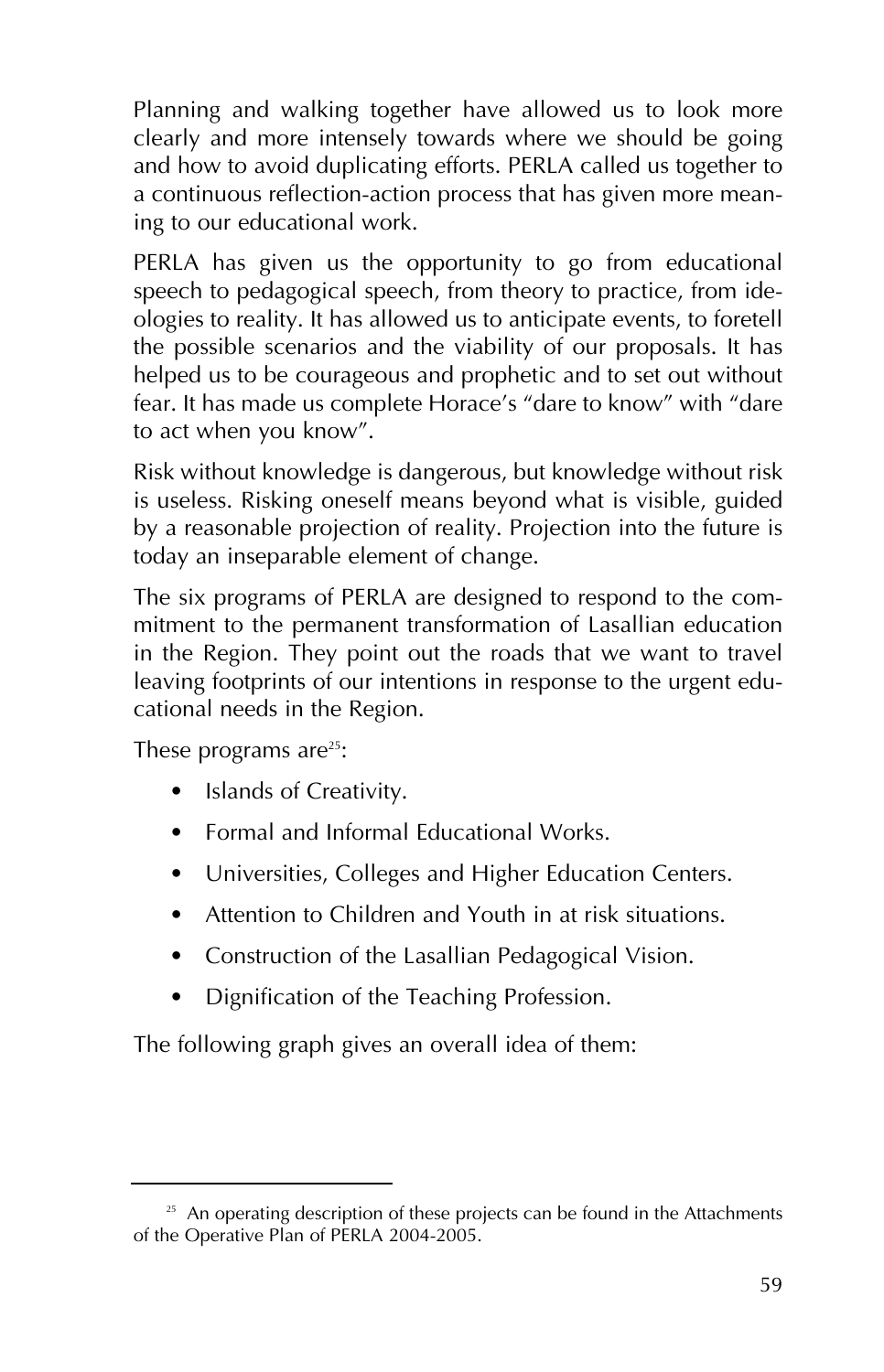

The following is a description of each of the six programs and their two supports.

## 4.1 Islands of creativity.

*"The best way to honor and be loyal to De La Salle's spirit is not so much by maintaining the educational works we have inherited, but by responding creatively and courageously to the educational needs that today's world presents us."* Brother Álvaro Rodríguez E., IALU, Barcelona 2004.

Brother Alvaro told the Meeting of the RELAL that "in order to reestablish our life - without stopping our efforts for the complete renewal of our communities and works - we should make possible, in each District, the existence of one or more **communities and works** like *"Islands of Creativity" (Joe Holland)*, experimental experiences that may open future roads."

It is a fact that in the Region there have always been Islands of Creativity, some of them little known and others which have appeared recently, but all of them responding to the updating of our charisma, to the new beginning of our life, and to the spirit of the association for the educational service of the poor.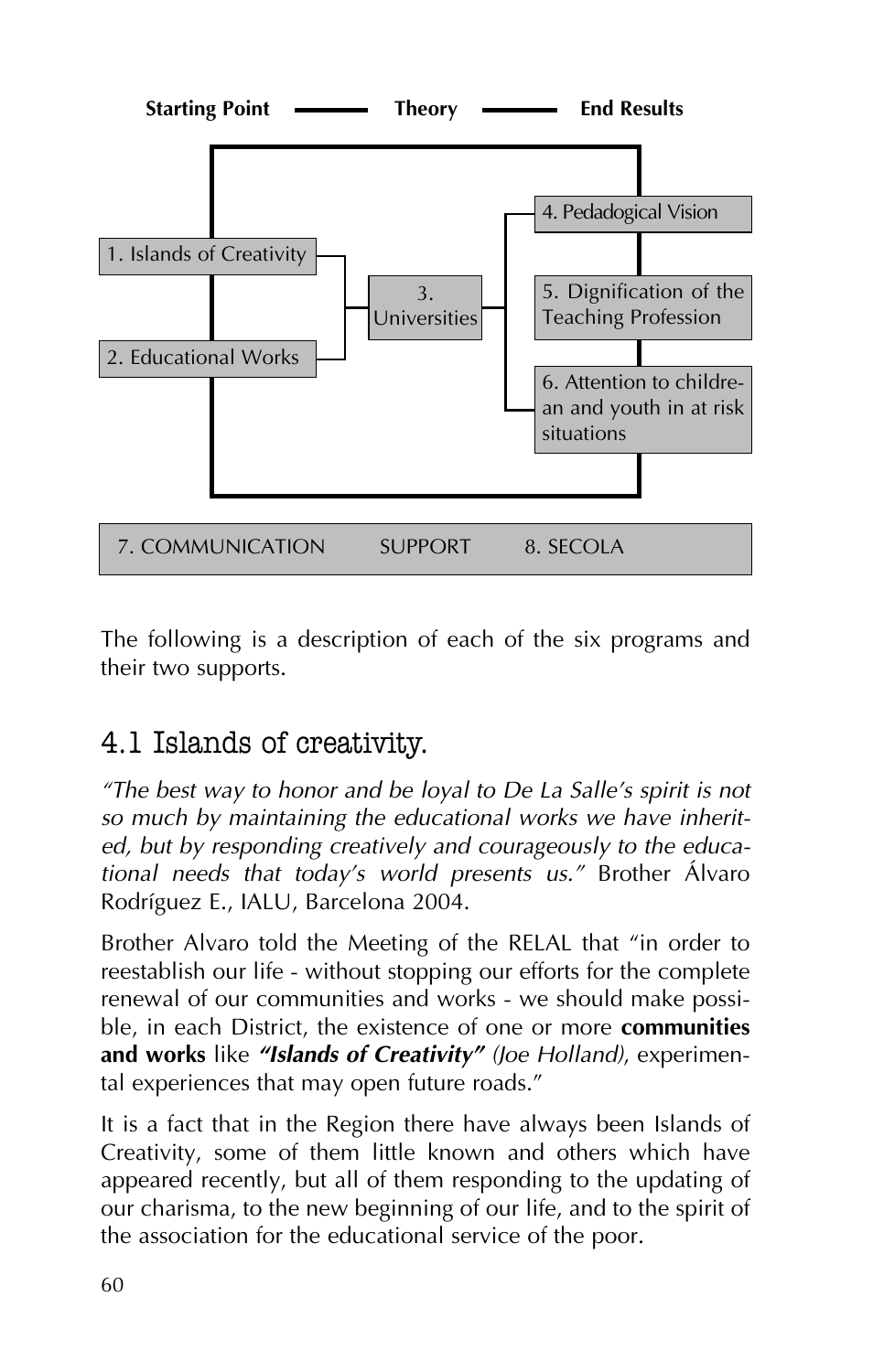In May of 2003, in Guatemala, 34 Lasallian experiences on new alternatives of the Mission were shared. Doubtless, it was a tremendous display of creativity and of inspirations of the Spirit. It is difficult to look for a description to group them together; but generally speaking we could say that some experiences emphasize topics such as ethno-education (natives, Afro-American community) and their particular methodologies (schools, broadcasting, formal and informal educational spaces, etc.); others are ingenious projects carried out in the formal school (the rights of the child, social awareness and justice); some are formal or nonformal schools for giving attention to the poorest (shantytowns, immigrants, socially excluded people), while others emphasize popular education (liberating pedagogy and its methodologies); some are aimed at the attention and formation of teachers in difficult areas either because of the social conditions, the lack of support they receive from the government or the church, or in isolated places that are not easily reached; finally, others emphasize the missionary voluntary service.

In spite of the variety, all of them have the purpose of serving the poor and promoting social justice. Some Islands of Creativity are challenged by different factors: the need to go deeper into the pedagogical political project of experiences, the lack of regular financing, few sustainability strategies and the lack of continuity of the personnel, among others.

Sharing these experiences and projects has been a source of inspiration for our Districts, and, in addition, has offered the possibility of creating new projects.

To continue developing this program, PERLA proposes:

- To pedagogically systematize and conceptualize Islands of Creativity in order to construct and update Lasallian pedagogy for the  $21<sup>st</sup>$  century in Latin America and the Caribbean.
- To make known throughout society through publications and other means these experiences and the Lasallian pedagogy in Latin America, facing the  $21<sup>st</sup>$  century.
- To design, organize and hold meetings of formation for the personnel of the islands of creativity.
- To design, establish and evaluate an inter-islands of creativity communication system for the purpose of gathering feedback and enriching the on-going experiences.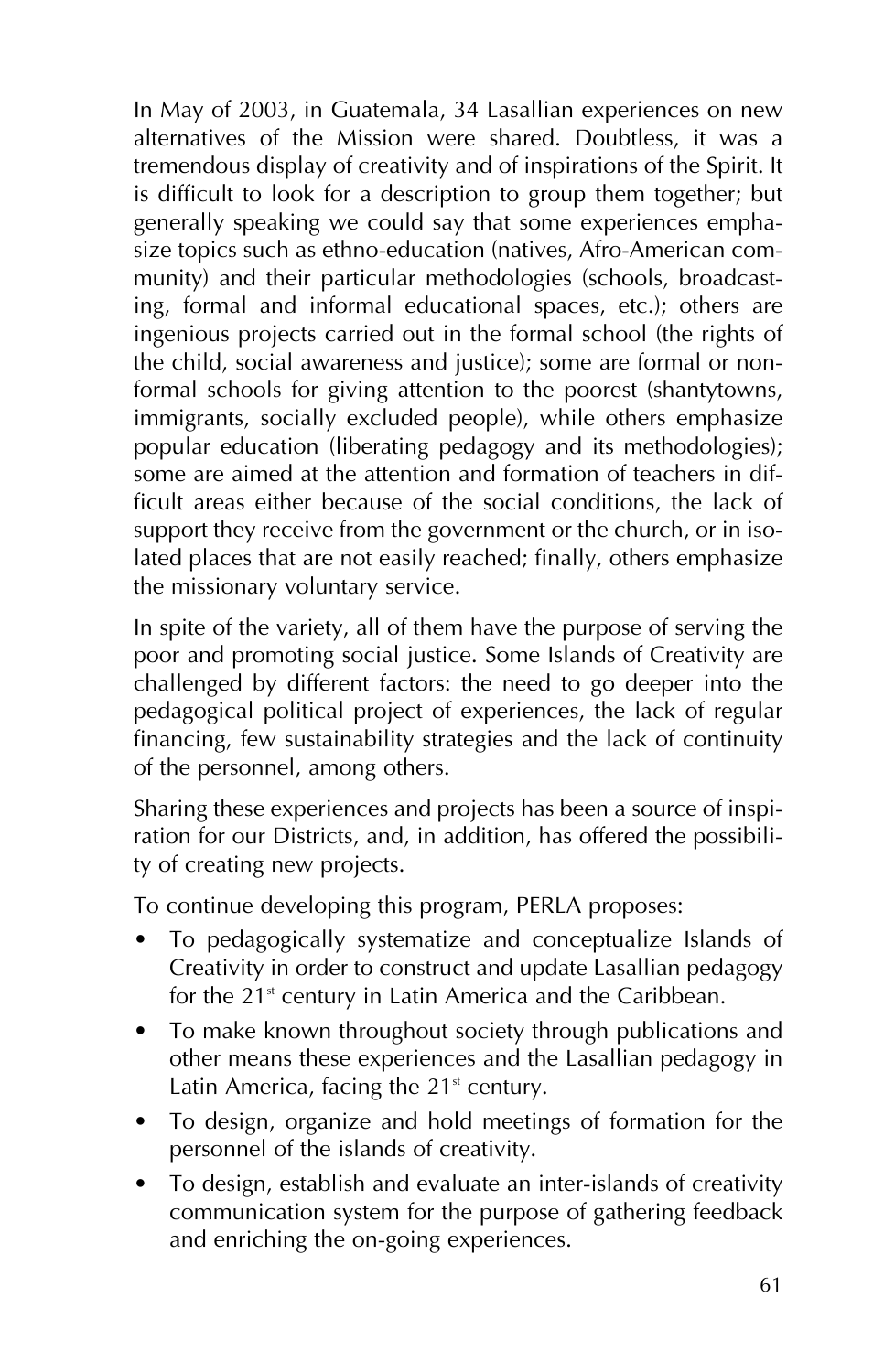## 4.2 Formal and informal education works.

*"We should not take the name of La Salle in vain."* (José Pablo Basterrechea).

*"We do it when we turn it into a museum piece or reduce it to a memory of the days when we were students and which, as the Spanish poet Jorge Manrique says, were always the best. We do it when the present is only a time for festive celebrations or for projects based on our own interests. We do not take the name of La Salle in vain, when, looking into the future, the Lasallian values that we learned in the classroom inspire us to real service in favor of children, young people, the poor, fraternity, peace and unity in the human family."* (Brother Álvaro, III UMAEL Congress, Mexico, 2003).

With this second program, PERLA intends to include each and every Lasallian on the continent, regardless of where they might be. The option for the poor and the promotion of justice concerns all of us and not only those who serve and work in Islands of Creativity.

We must acknowledge that through the launching of PERLA, some works of formal education have been progressing in aspects such as the following:

- An increasing number of laymen have identified themselves even more with the Lasallian project.
- A revision is being made of the educational projects in many Lasallian works.
- Experiences from campus ministry in schools are being set up to be fully incorporated into the pastoral life of the educational center.
- A larger number of Brothers has expressed an attitude of increased openness regarding the theme of association.
- There has been a gradual heightening of awareness for the defense of the child. In some cases, training plans and programs on the rights of children and youth have been set up in the Lasallian works on the continent.
- More participative processes of collective construction have been encouraged and initiated in the Region, and networks have been created where educational experiences are exchanged.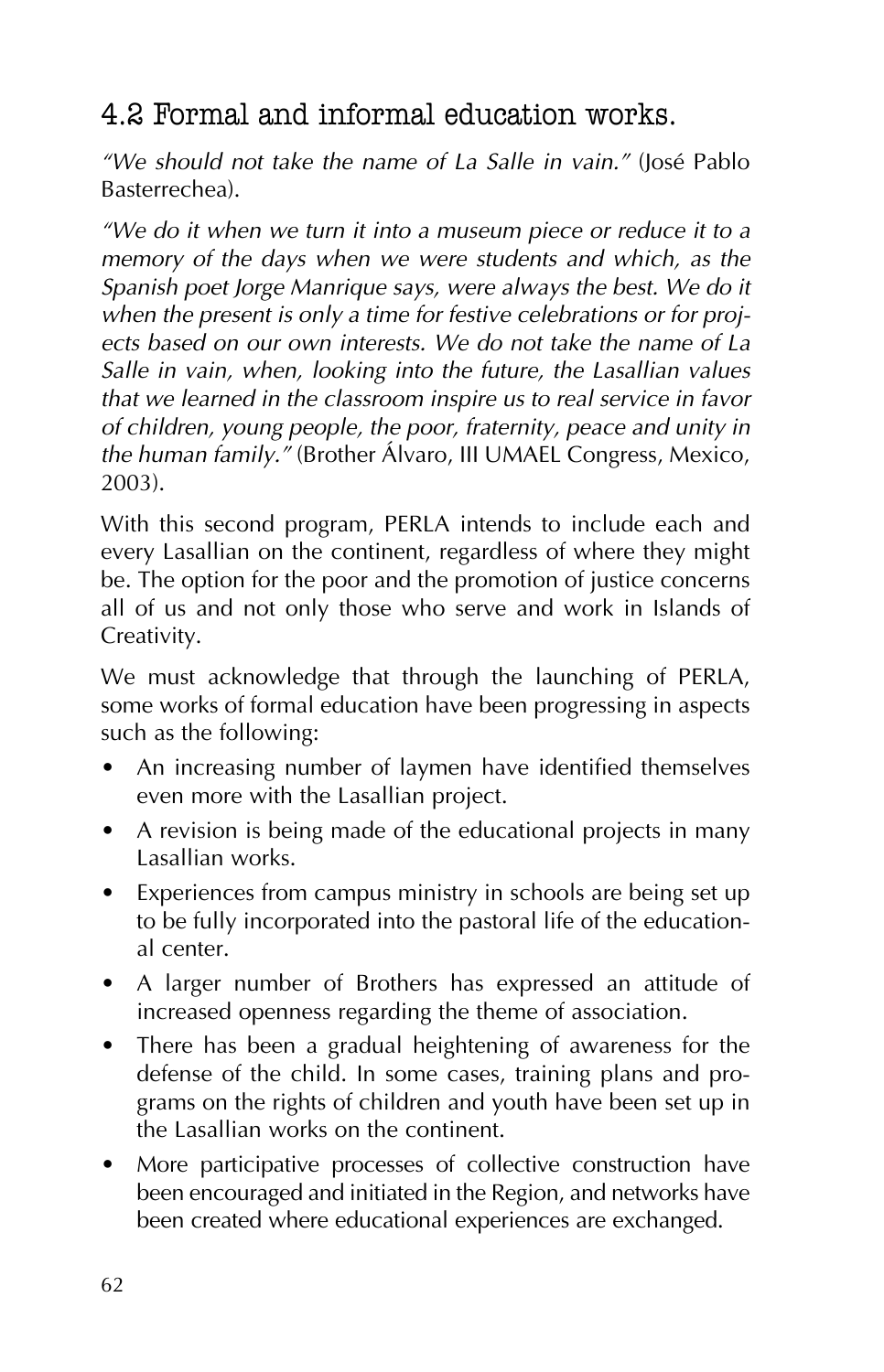- New technologies have been incorporated, together with a reflection on their ethical use.
- Formation programs for teachers have been initiated, and some of these programs have university recognition.

Some of the limitations of the formal and informal education works are the following:

- In some formal and informal educational works, there is still some resistance to change. There are structures that are difficult to update and put into the perspective indicated by PERLA.
- More work is needed concerning urgent topics: Human Rights, Sustainable Development, etc.
- The Christian commitment and experience of solidarity of young people are not fully achieved.

This program will help us make Brother Alvaro's insightful idea a reality. This idea consists of considering that "The best way to honor and be faithful to De La Salle's spirit is not so much by maintaining the educational works we have inherited, but responding creatively and courageously to the educational needs that today's world presents to us." (IALU, Barcelona, 2004).

#### **In order to continue developing this program, PERLA proposes:**

- The establishment of formation programs directed to administrators and teachers- to delve deeply into the ethical and political dimensions of education tending to the transformation of the works.
- The evaluation of the pastoral ministry in each District and its works in order to respond to the needs of the evangelization of today's children and youth, and the promotion of pastoral ministry in schools.
- The continued reflection upon educational urgencies, working on one per year: the democratization of knowledge, new technologies, quality education, education about and for human rights and sustainable development; having as a transversal axis the explicit announcement of the Gospel and culture as the place where the announcement will be received.
- The contribution to the construction of the Lasallian pastoral pedagogical vision.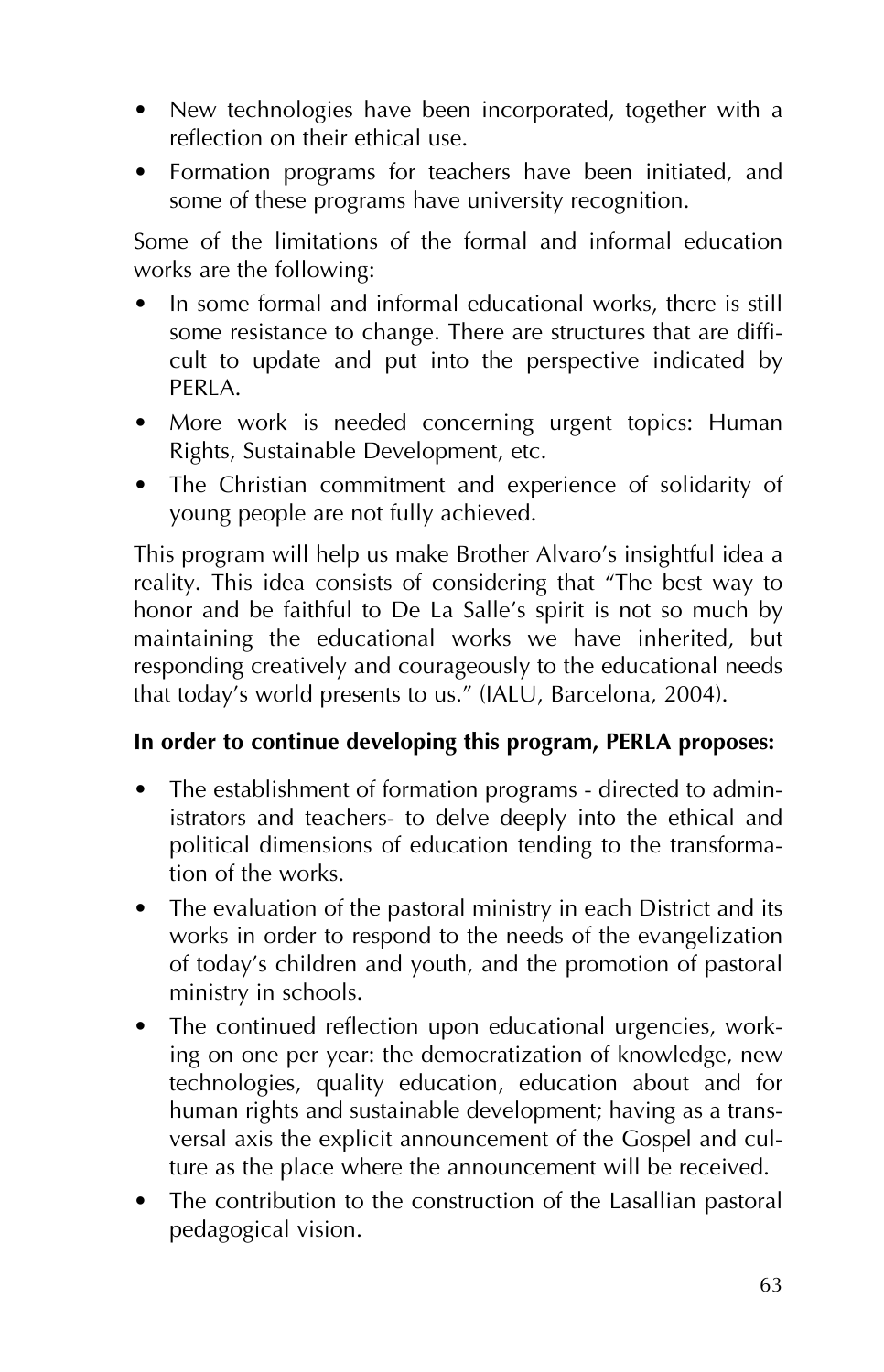The support of the persons in charge of education of each of the Districts is essential in this program.

### 4.3 Universities, colleges and centers of higher education.

*"The growth of Lasallian universities in almost all the Regions in the world, unprecedented in the history of the Institute, is a sign of the times that we cannot ignore... I would like to invite you to live looking forward, without forgetting your roots, in order to imagine new ways to respond to today's problems, being creators in your initiatives and offering to those who are not benefited by the globalization we live today, new roads, exciting initiatives and alternatives that can give meaning to their lives."* Brother Álvaro, IALU, Barcelona 2004.

The meeting of the Brother Visitors with the Institutions of Higher Education in the Region was very important in the construction process of PERLA. This was probably the moment in the history of the region when the connections and responsibility of the universities and centers of higher education with the Latin American Lasallian Regional Educational Project -PERLA- were most strongly felt.

At this meeting, a clear understanding was achieved of the need to create a Lasallian view about higher education in the service of the poor and for the promotion of justice, as well as the certainty that research in Lasallian universities can and should contribute to the improvement of the quality of Lasallian education on the continent, and the construction of the Lasallian pastoral pedagogical vision.

In recent years, we can verify that:

- **1.** There has been an unprecedented growth of universities and centers of higher education in Latin America.
- **2.** There are higher education institutions that have shown themselves open to participating in the proposals of RELAL and PERLA. It has been here that the reflection on the Regional Educational Project and its implications has developed with more depth.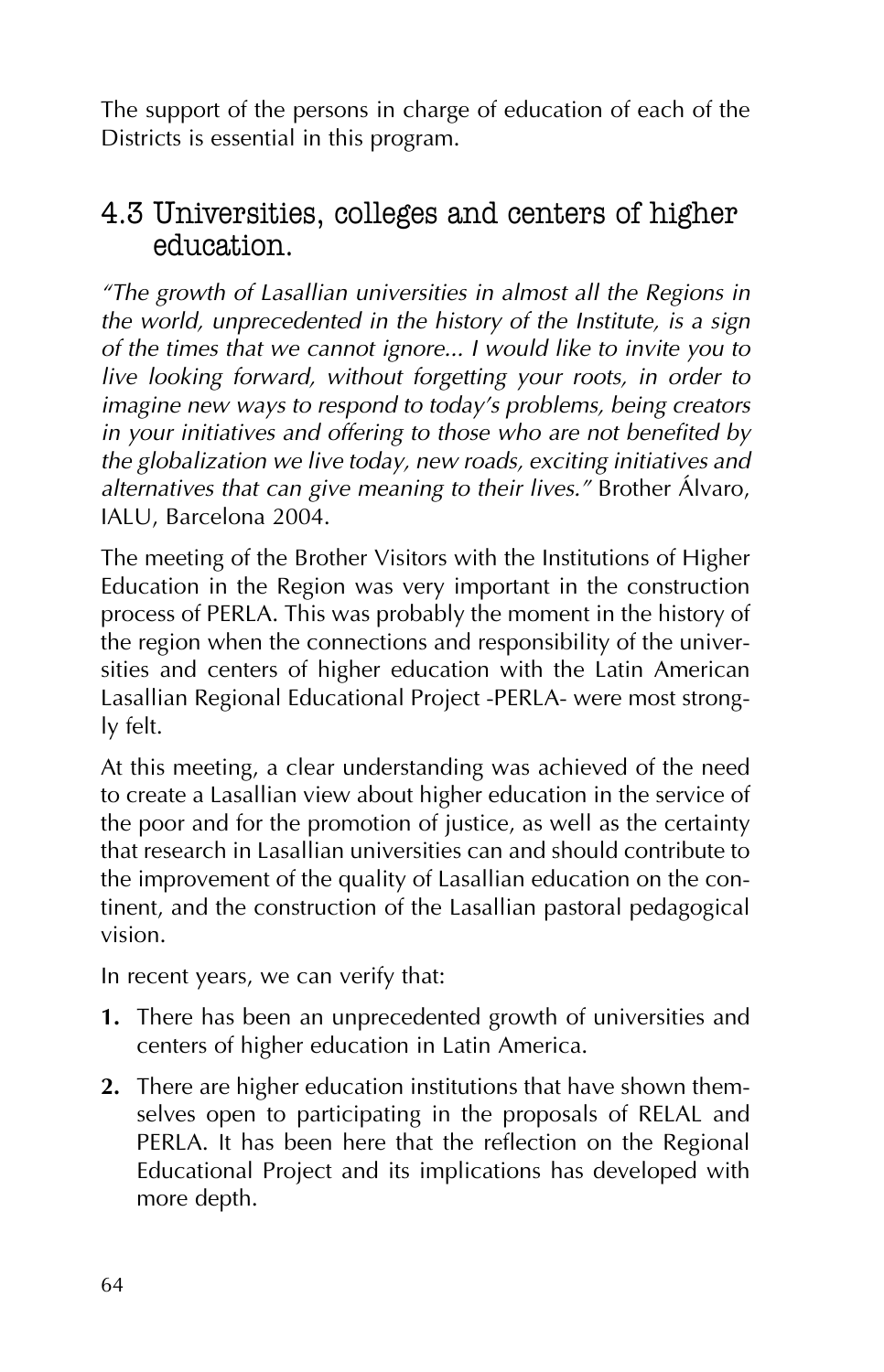- **3.** There is an ambivalent reality between lay persons-administrators and laypersons participating in the revitalization of university life using the format of association.
	- Even though there is an academic structure and physical resources which guarantee that human and Christian themes will be dealt with orderly and systematically, by fostering insertion activities and work for people in need, these processes do not always cause an impact on the student's life. And neither do they always impact the development of the university community, whose job it is to promote commitments of solidarity with the real needs of the poor.
	- The pastoral ministry of the university has often become just the administrator of sacramental rituals.
	- In many cases, the Lasallian University goes on carrying out the task of teaching the Faith and not a real evangelization of the Culture.

PERLA is based on the idea that the Lasallian university proposal should not take refuge in dispassionate academia, in science that serves nobody, but which ends up serving only those who pay for it, or in teaching activities that ignore the world that breathes and suffers beyond the classroom. And that what matters is that the Lasallian university be aware of reality and of its service to the poorest and that it foster an alternative to an exclusive way of thinking.

#### **Due to this, the program proposes to promote the following:**

- The continuation of the conferences with the personnel of universities and higher education centers to foster the knowledge of PERLA.
- The design of a quality Lasallian accreditation system which starts from a critical revision of the accreditation systems currently promoted in Latin America and the Caribbean.
- The design and promotion of a virtual diploma program on Lasallian studies.
- A comparative research project on youth cultures in the region.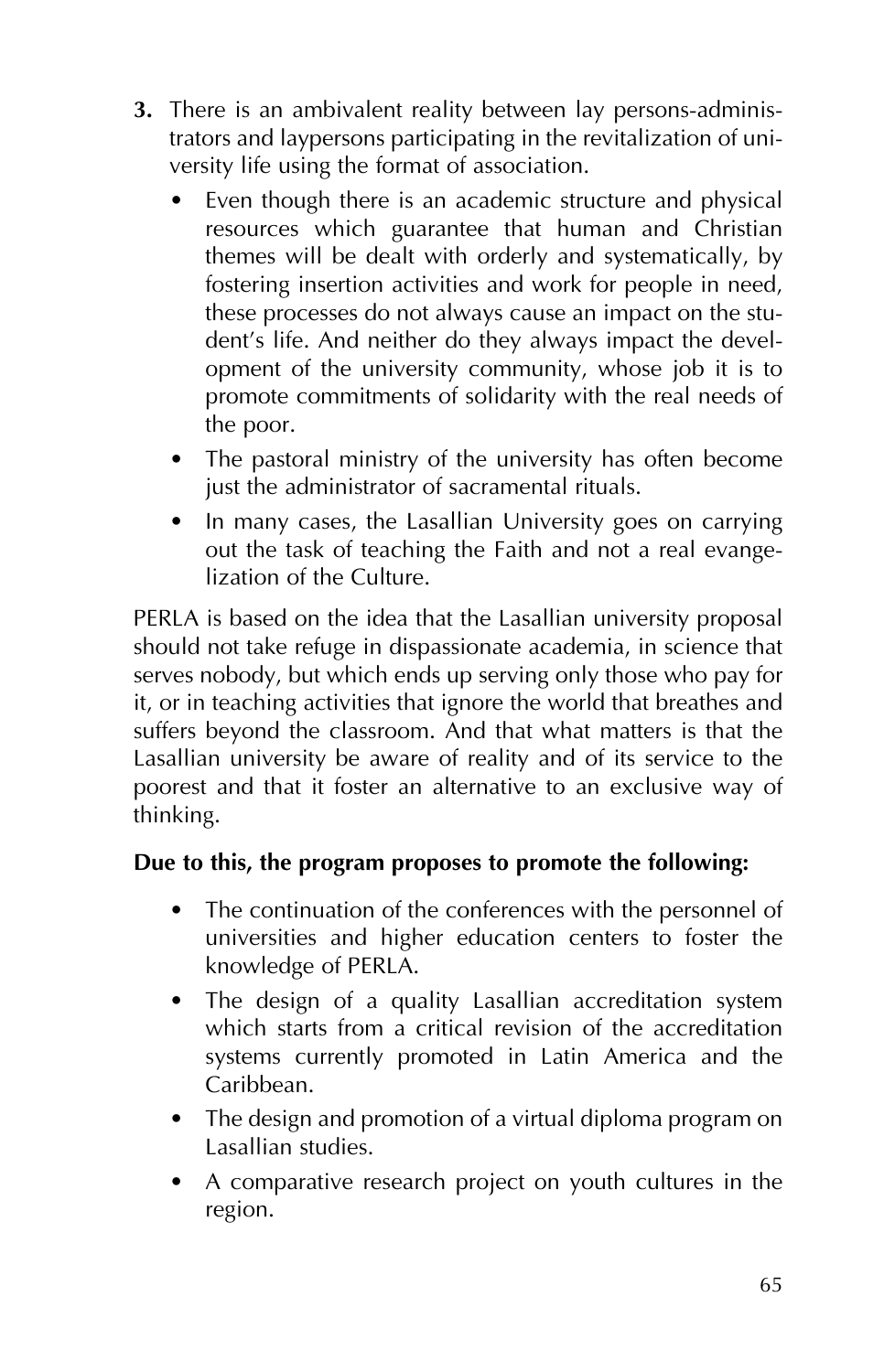- A research project on the situation of the rights of the child in the region.
- A catechistic and evangelizing proposal in the light of the results of the above-mentioned research, establishing a relationship of dialogue between faith and culture.

## 4.4 Attention to children and youth in at risk situations.

*"The capability of these children to go on always caused me curiosity and today it causes me admiration, because I love life... I know dozens of children aged seven or eight, who take wonderful care of their younger brothers and/or sisters, they bring them up, educate them, and it is amazing to see how skillfully they hold them on their hips from one place to another. At nine years old, they are able to overcome their family's terrible financial situation by selling handkerchiefs at traffic lights... Hopefully the day will come when people's moral conscience makes them raise up monuments to the people who sell handkerchiefs at traffic lights, to the quick and hard-working teenage delivery boys, to the those handing out advertising leaflets, to the collectors of used cardboard and paper that, with their economy submerged as underground currents of water, breathe life into the most humble gardens, preventing the voracity of the few from draining everything."* Martínez Reguera<sup>26</sup>.

The situation of children and youth in Latin America has changed little. Poverty continues to have the face of a little boy or girl. Children in at risk situations are not only the ones that wander the streets, but also the millions of children that are victims of fragmented societies, of broken families, of unfair or disproportionate jobs, of bad educational systems and dehumanizing media.

The Institute has never forgotten its fundamental link with the poor, especially children and young people. Somehow, this concern should become the core of the reflection of the Region in as much as it constitutes a painful and shameful social phenomenon.

We could say that the defense of the Rights of the Child has always been present in our history, and this is true if we under-

<sup>&</sup>lt;sup>26</sup> Cachorros de nadie, Madrid, Ed. Popular, 179 y 180.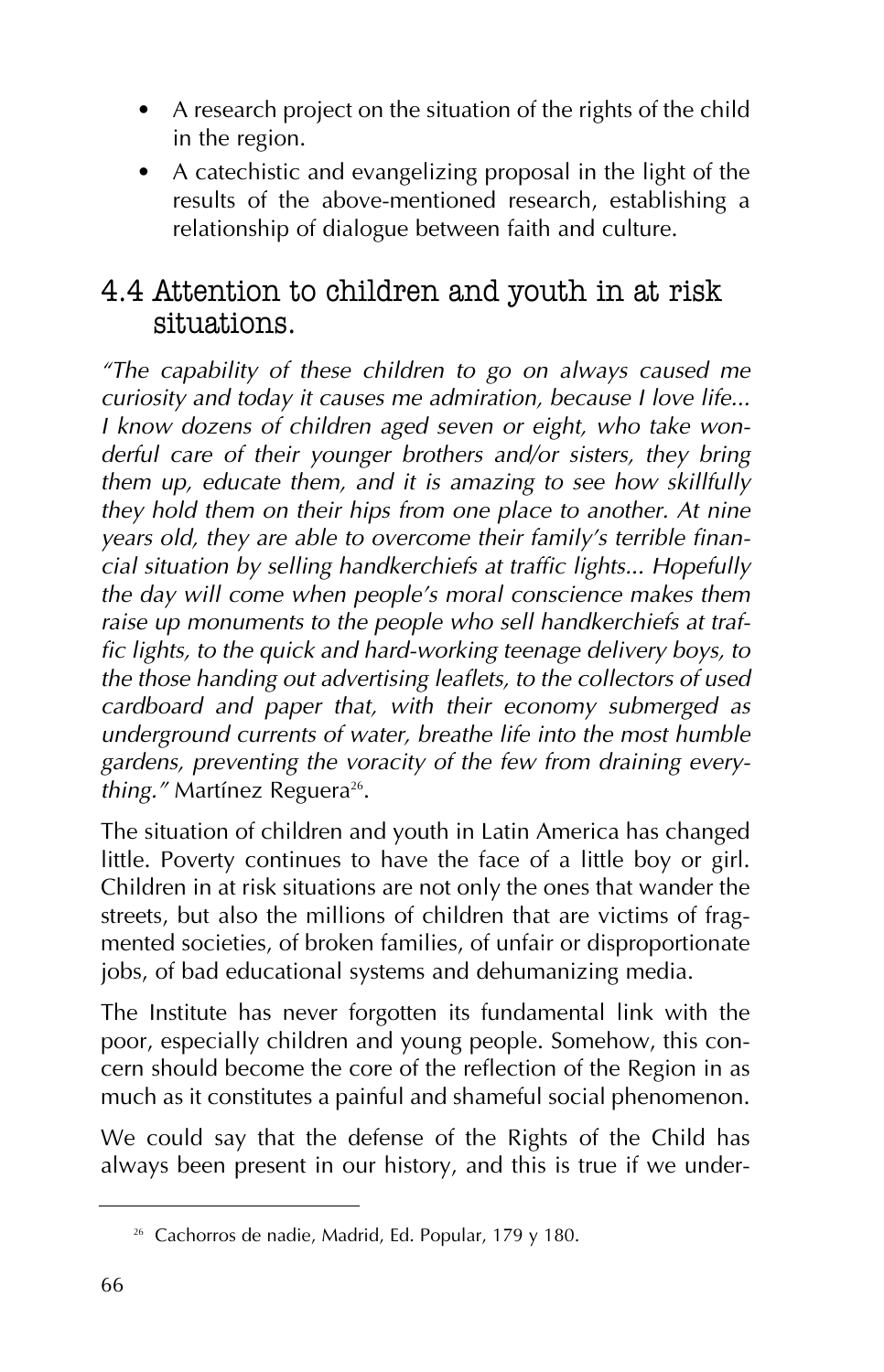stand defense of rights as having always had schools for poor children. But, when Brother John Johnston surprised the Institute with this theme, deep down he was expressing the need to take it on with new interpretations, in the light of the current situation of childhood, in the contexts of the different countries in the world, and with a new charismatic inspiration, so much so that it can be a theme that makes us see and carry out in a different way the educational charisma of the Lasallian educational ministry. In his letter dated January of 1999, Brother John expressed that:

*"...the situation of poor children in the world today is an inexplicable scandal and our Lasallian charisma invites us to support the defenseless, abandoned, marginalized and exploited and that it should constitute a special moral commitment of our Mission."*

The 43<sup>rd</sup> General Chapter, in Proposal 14, reinstated the transcendence of the theme and requested its inclusion as a priority in its action plans for the next seven years. In other words, the theme has been established today in the privileged space reserved for the personal experience of the Lasallian ministry and we could even say that all our educational institutions and works must include it as an essential part.

Although there have been new experiences, mostly in isolated cases, they are still the exception to the rule in our Region.

#### **That is why the PERLA project proposes the following:**

- To carry out a diagnosis of the situation of children and youth in the Region with the support of our universities and centers of higher education.
- To analyze and define actions, experiences and projects of educational services at the District level, along the lines of popular education, so that young people, both boys and girls in at risk social situations, who are being attended to, can have, once again, the expectation of living and the capacity to dream. This will require the formation of teachers in special competencies.
- To seek contacts and alliances with other institutions and organizations that have decided to serve children and youth in at risk situations.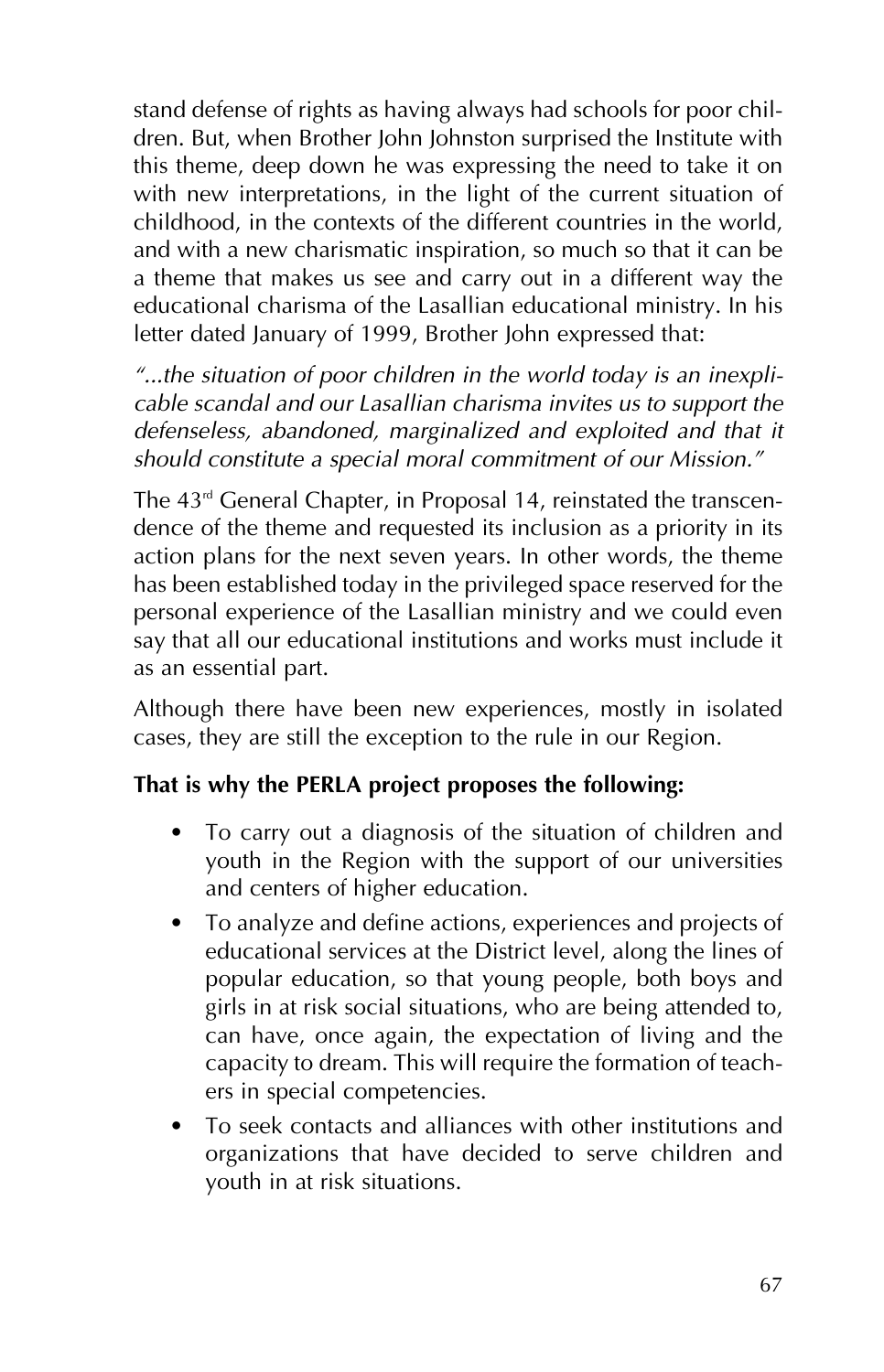## 4.5 Construction of the Lasallian pedagogicalpastoral vision.

The Regional Meeting perceived the importance of jointly constructing the Pedagogical-Pastoral Vision of the Lasallians on the continent. This Vision will allow us to have common points of view, establish guidelines for reflection and action, and clarify intentions. Nevertheless, as a vision, it will always be an ideal in evolution, which is being modified in the process of evolving.

We propose to turn the Pedagogical-Pastoral Vision into the great frame of reference that will give meaning and light the way of the other projects of PERLA. That is to say, to turn it into the philosophical, theological and pedagogical basis on which the Lasallian educational dynamics in Latin America is derived.

This is not to make it a straightjacket for the Region. On the contrary, the freedom for initiatives in each District will have a uniting element that will give orientation and meaning to its construction.

The Vision will be a result of a collective production and not the reflection of the thought of three or four specialists. It will have the stamp and the mark of this Latin American moment, but it will collect the history and reflection of Lasallians who have committed themselves in the past and have been pioneers in mercifully embracing reality exactly where it hurts the most: the poor.

This Vision proposes to "recover that search for meaning in the daily things that have characterized La Salle's works, that capacity to be open to question oneself and to look for alternative answers derived from the evolution of educational life, where tension will always exist between that which remains invariable and that which changes, between the peremptory and the innovative, between ignorance and knowledge...<sup>27"</sup>

The Vision $28$ 

- Will not try to establish uniformity, but unity.
- Will not seek separation, but the interaction with other institutional and/or District efforts and texts.

<sup>27</sup> Horizonte Pedagógico de Argentina-Paraguay.

 $28$  Idem.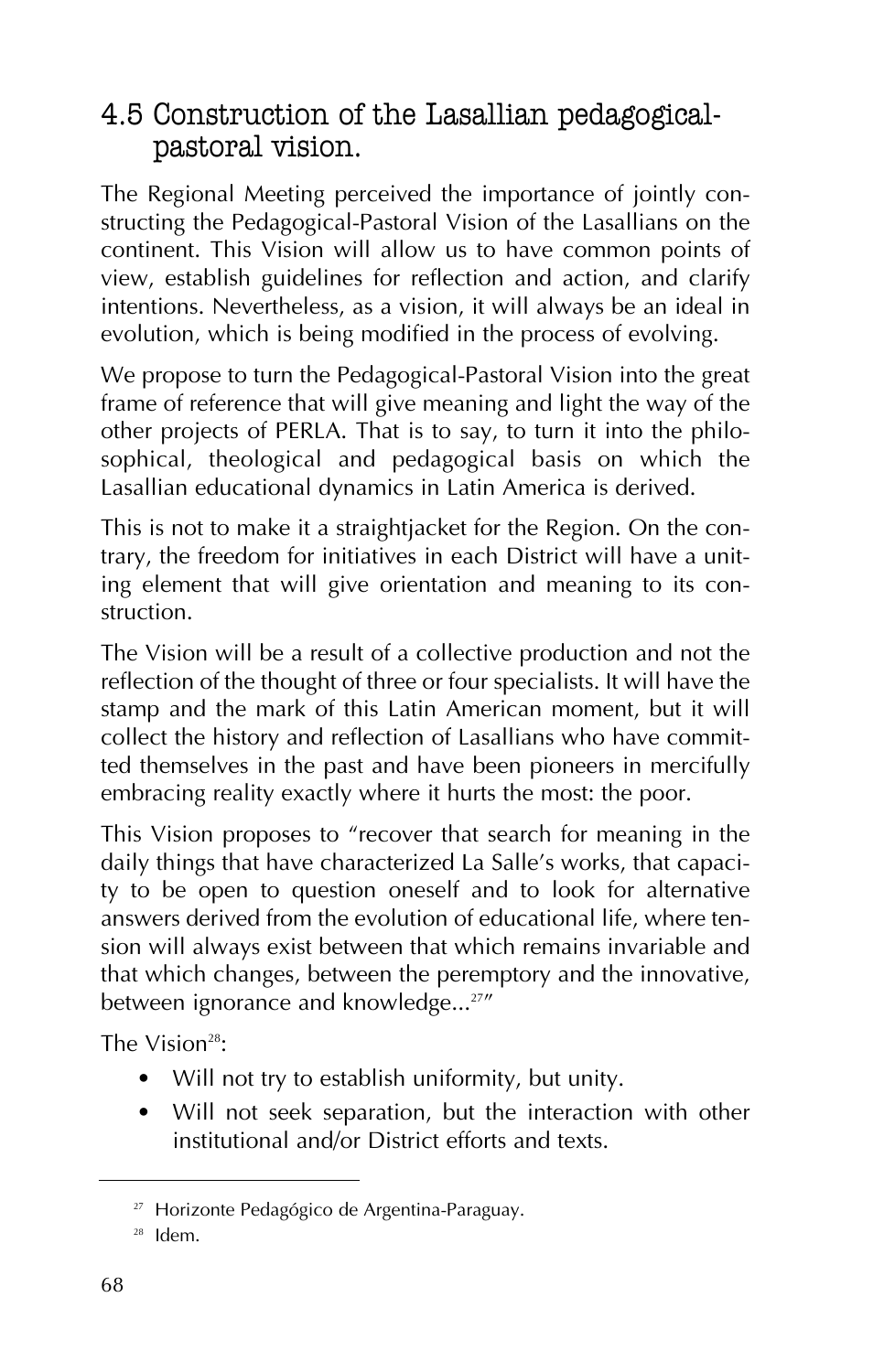- Will not declare null and void singular experiences, but it will recover and name them.
- Will not refer to what "should be", but what "we plan".
- Will not elaborate regulations, but a general framework that will serve as a mechanism that gives new meaning to what has already been done, what is being done, and what will be done along the lines of an integrated pastoral pedagogical, much like a synthesis that does not admit work in parallel.
- Will not be a proposal that will be thought of by others, but "with" others.
- Will not decide, with a critical eye, what is and what is not authorized, but will secure a view that reads and facilitates the search for new angles and perspectives to approach the complexity of a field and the difficulty of its permanent challenges.

Finally, this Vision will not only refer to the group of shared meanings in the Latin American region, but also to tensions, debates, rituals and patterns which operate within it, and among the actors who spend a great part of the day together, five or six days a week and many weeks a year, and how this results in practices and experiences in classrooms, halls, recesses, meetings, courses...

Its intention is to become **a guide** to help Lasallians in the Region with their duties in order to direct the institution in its own project and to make it possible for the educational community to evaluate their Lasallian membership.

## 4.6 Dignification of the teaching profession for social transformation.

*It is a fact that the Founder devoted himself more to the formation of teachers than to the direct education of children... the education of the Brothers themselves as teachers and the education of teachers for the countryside. Both initiatives express a response to a specific need to the educational problems of its days. They express our Founder's spiritual attitude, always aware and allowing himself to be impressed by reality as a theological place of God's presence and call. The Founder understood before long that the Brothers' spiritual education required an attention to their*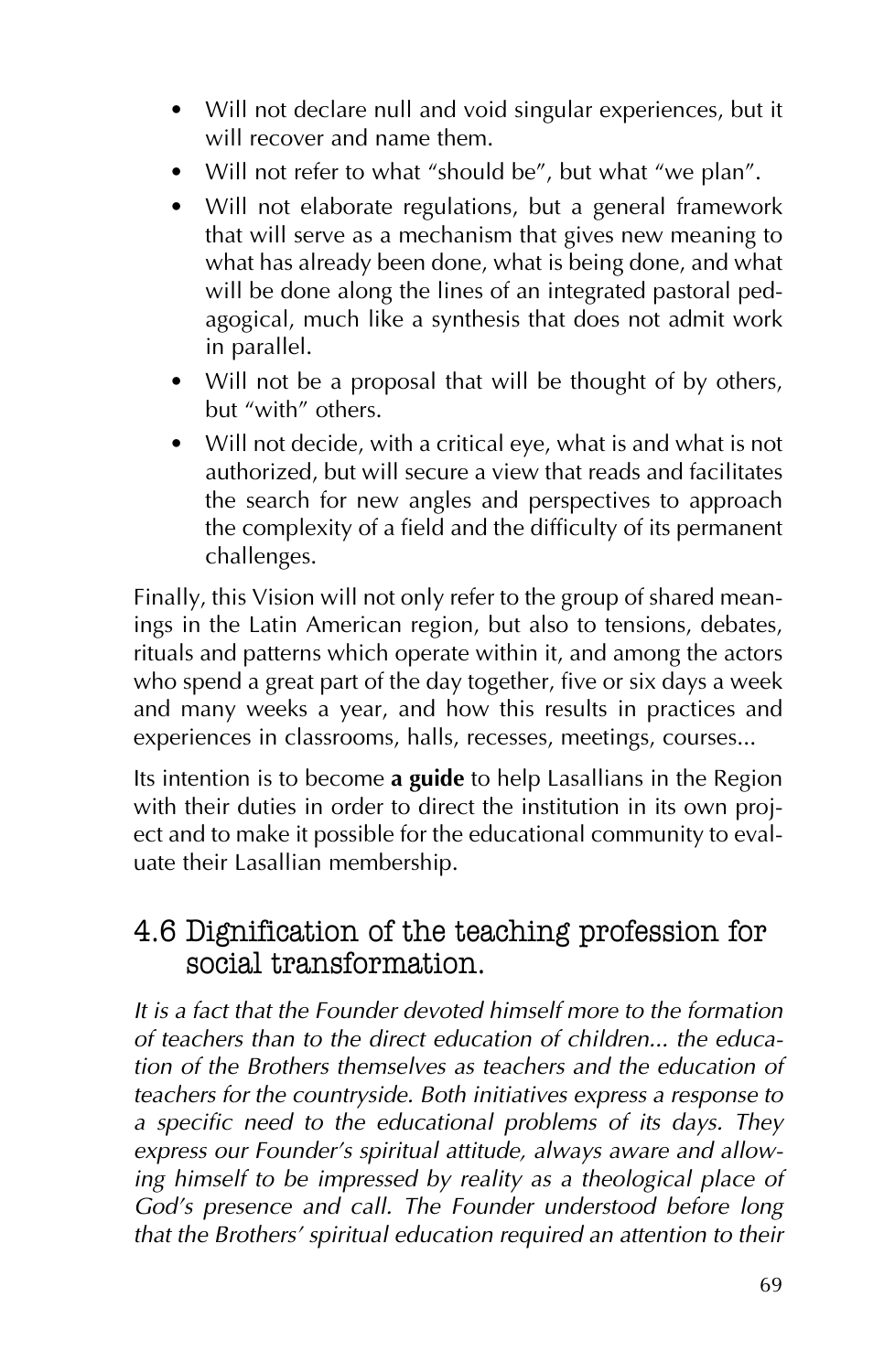*professional formation as well. They would not be able to "evangelize" through the practice of their teaching profession unless they were competent and qualified teachers. Thus, Founder became concerned about their technical education.* (Sauvage y Campos, Anunciar el Evangelio a los pobres, p. 226).

Few professions have been valued so little: teachers are accused of perpetuating the system, of having remained anchored to obsolete methodology, but at the same time, their profession is one of the worst paid and least acknowledged. In many cases, the teacher, more than one who serves society, is considered as an employee of the students' parents, and many see in this profession a solution to the inability to find better social and economic opportunities.

In reality, teachers are victims of this burden, which weighs on the their shoulders, diminishing their vocation and weakening their best intentions. "Teachers have the honor of being, simultaneously, the worst problem and the best solution in education", says Michael Fullan.

Latin American Lasallians acknowledge teachers as important persons playing the leading role for change, because they represent the curriculum and the pedagogy: their beliefs, knowledge, values, competences and performance are more defining about how and what is taught (and learned) and how in the classroom and in the academic institution, than the prescribed curriculum (the written curriculum, the mission statement).

And we are convinced that the need to form teachers was a priority to De La Salle and that this seemed to be his fundamental pedagogical objective, as Brother Pedro Chico states.

The task for the dignification of the teaching profession involves a long road and it will require a lot of imagination.

Based on the idea that the formation of teachers is an essential part of the Institute's establishment, and that the option for the educational service to the poor will be more coherent if teachers are involved, **PERLA purposes in this program**:

• To initiate a Latin American Lasallian movement which will identify us in the next ten years. One that is in favor of education as a public good and in favor of the dignification of the Latin American teaching profession.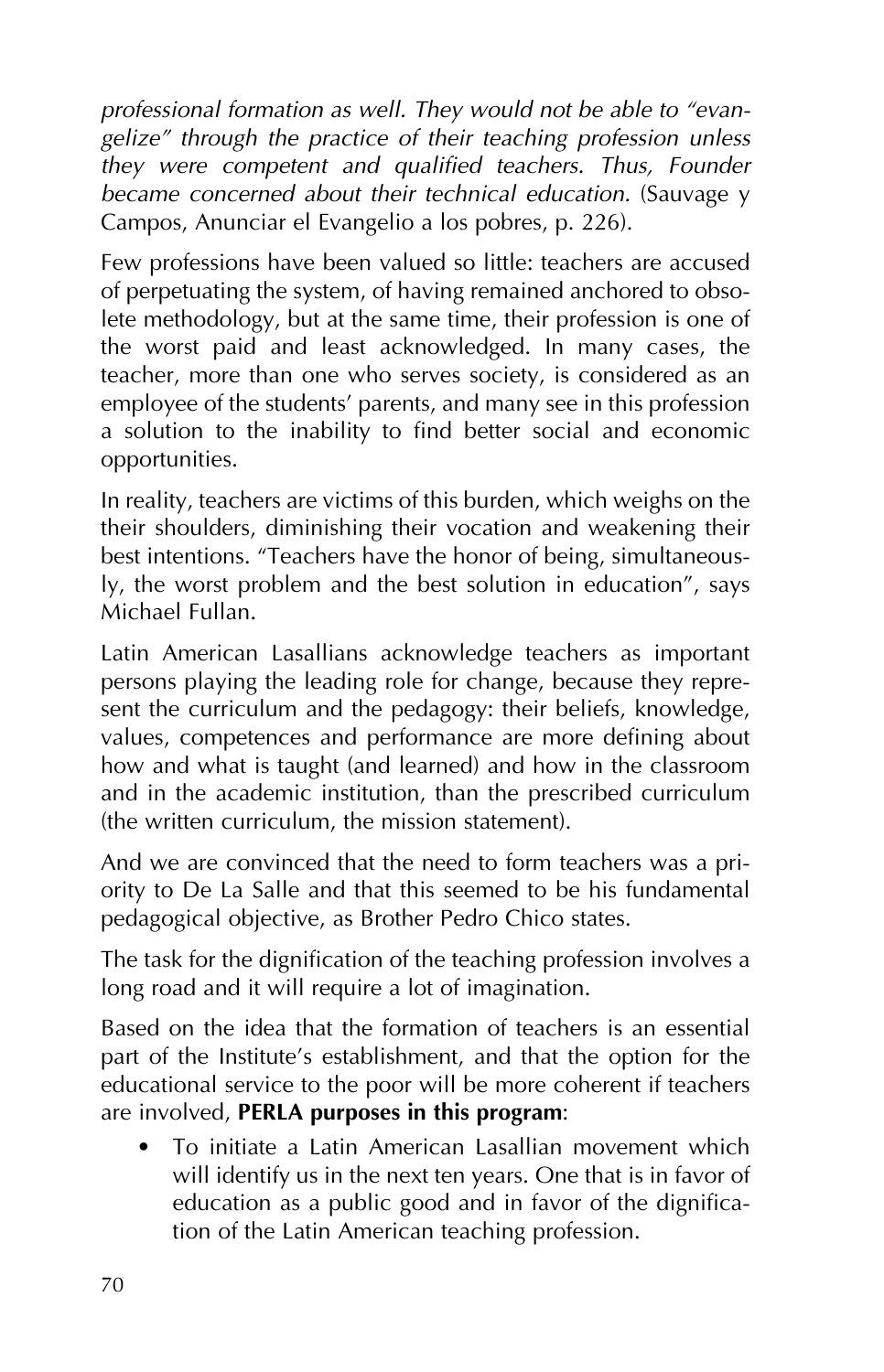- To diagnose the social, cultural and economic aspects that will accurately report the condition of public education and of the teaching profession in our countries.
- To make a comparative analysis of the status of public education as well as the teaching profession in the Region.
- To dignify the teaching profession through increased awareness in public opinion and in education policies of the importance of valuing this vocation and, as a consequence, improve its pedagogical and labor conditions.
- To look for ways that lead to the fulfillment of this unavoidable and essential pillar of PERLA. Sensitizing and raising public awareness, publications and alliances with institutions that fight alongside the teaching profession for public education and the recognition of teachers, are a part of these mechanisms.

PERLA offers us the opportunity to be recognized on the continent for the defense of public education and, together with many men and women of goodwill in Latin America and the Caribbean, to promote the dignification of the teaching profession.

#### **To carry out these six programs, PERLA has the support of two projects:**

#### **a) Communication at the service of PERLA.**

In an educational project such as PERLA, communication is of great importance to achieve the exchange that encourages the attainment of these programs and to contribute to the strengthening of the Latin American Lasallian family.

PERLA has the objective, among other actions, of creating a communicative platform which allows for two-way exchange between brothers, laymen and the different teams, communities and works.

#### **b) SECOLA at the service of PERLA**

The Latin American Educational Cooperation Service Foundation (Fundación Servicio de Cooperación Educativa Latinoamericana - SÉCOLA) has the mission of providing the financial support that PERLA requires. This will be accomplished through the solidarity of Lasallians and of other persons and institutions.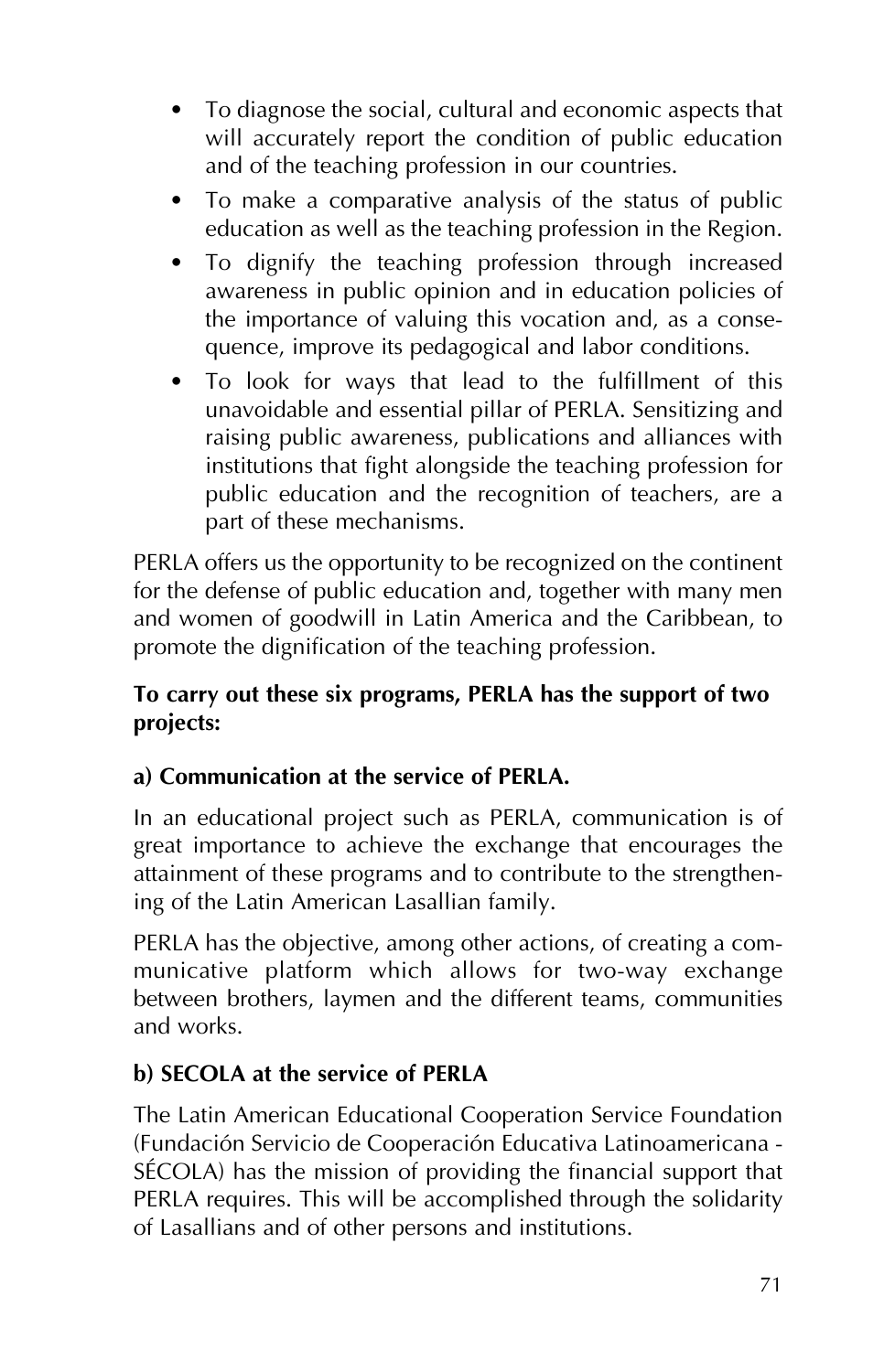SÉCOLA proposes to launch solidarity campaigns and implement an observatory of justice and peace centered around the right to quality education for children and young people in the Region.

#### **PERLA's programs point to a new paradigm...**

This new paradigm will be designed on the Pastoral Pedagogical Vision, a new paradigm where education will focus on **learning experiences**<sup>29</sup>. These experiences:

- **1. Are part of life**, and hopefully, of everyday life. The outstanding performance of the participants is an essential pedagogical requirement.
- **2. Enter through the senses**, and hopefully, through all of the senses. They are experiences that are felt. The development of the capacity to feel is another essential requirement of learning.
- **3. Are joyfully experienced** and in an pleasant atmosphere.
- **4. Stimulate interest and appeal**. They involve students.
- **5. Gestate, create and recreate relations with the context**, which is one of the starting points.
- **6. Accommodate personal, community and social implications**.
- **7. Help transform reality**.
- **8. Connect with the learner through meditation and the connecting guidelines**.
- **9. Are exposed through interaction metaphors**, which is the only language capable of accessing to complexity, because, as Bateson says: "The metaphor is life itself."
- **10. Make good use of technological resources for the development of the being**.
- **11. Contribute pedagogical spaces that channel learning experiences starting from the notion of territory**. Territory is defined as a "spatial unit consisting of a social fabric of its own (with its own history and culture), established upon a base with particular natural resources, which presents certain ways of pro-

<sup>29</sup> Cf. Gutiérrez y Prado, Conferencia, Guatemala, 2005.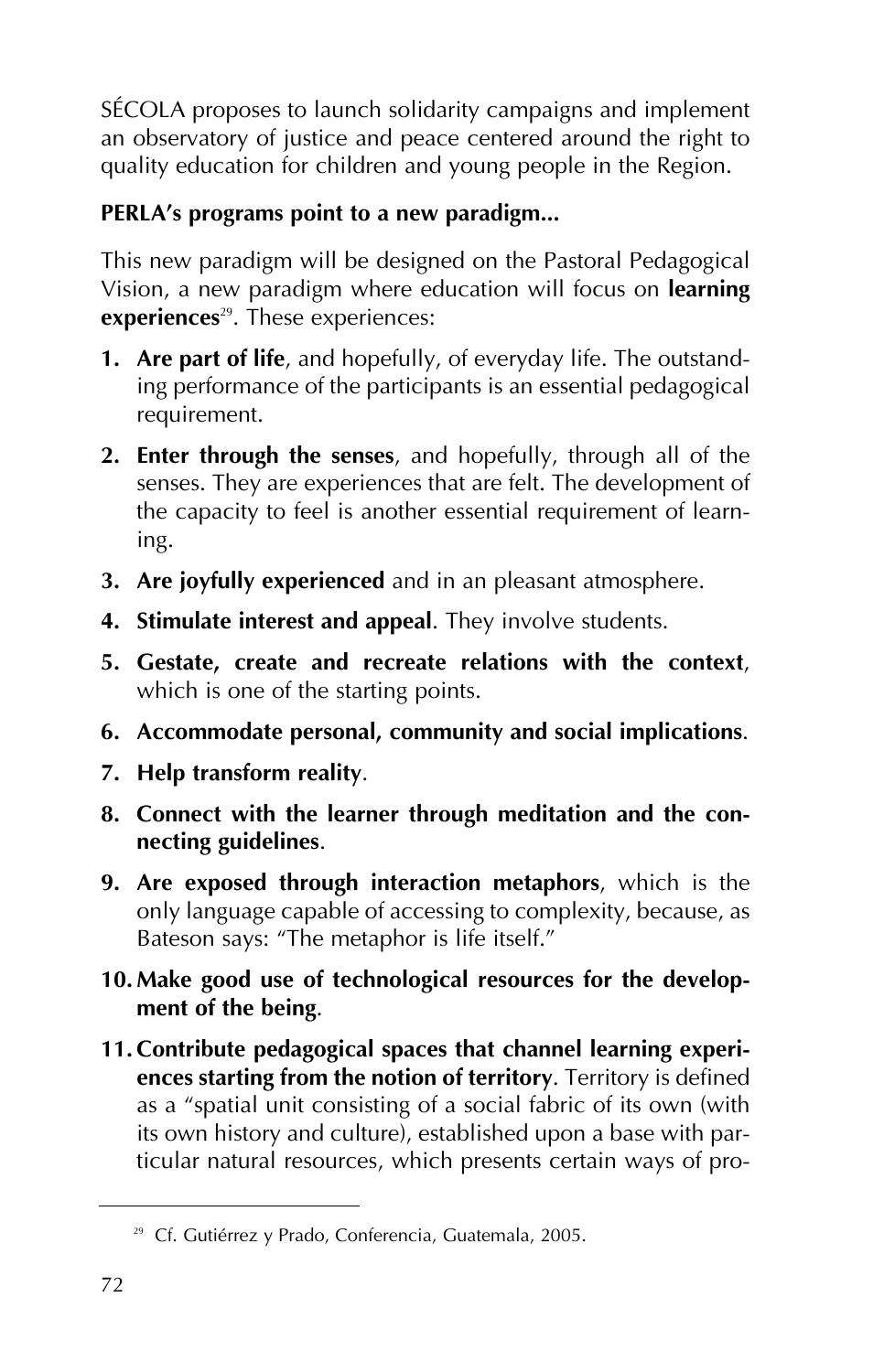duction, consumption and exchange, and which is governed also by particular institutions and ways of organization." (IICA 2002).

#### **PERLA's Programs are a call to the new establishment...**

If we carry out the aforementioned programs, we will be more important and less innocuous in the sociopolitical context we inhabit. As Brother Álvaro Rodríguez said "We cannot go on having such faded political positions if the fate of the poor depends on a world where few persons are interested in their fate." Given the fact that "our Institute was established on the frontier of dehumanization" and that today we stand by perplexed at another process of dehumanization with similar nuances, but in contexts and realities that are very different from the ones that originated the Institute's establishment, this will surely make PERLA the scenario where we will be able to bring about the **new establishment**30.

### Conclusion.

Without a doubt, PERLA is the most coherent and productive RELAL project with far-reaching implications in time and extension.

PERLA demands from us an attitude of change, because, as Espriu has written: "Without human tension, there is no mutation. Without passion... or compassion, there will not be enough persistence in rebelliousness. Those who once were committed to change are now docile. And the indispensable "civil conspiracy", as Pedro Duran Farell likes to call it, ends prematurely and is satisfied with things as they are, giving up trying to achieve that they be as they should be $31.$ "

Although it is true that it may seem that there is a void of ideologies, it is also true that there is not, there should not be, there cannot be a void of ideas and ideals. Let us return to De La Salle's collective fire and let us commit ourselves to the formation of better

<sup>&</sup>lt;sup>30</sup> Gómez, Carlos, Reflexiones en torno al Proyecto Educativo Regional, Bogotá, 2001.

<sup>&</sup>lt;sup>31</sup> Conferencia de Federico Mayor, Barcelona, 2003.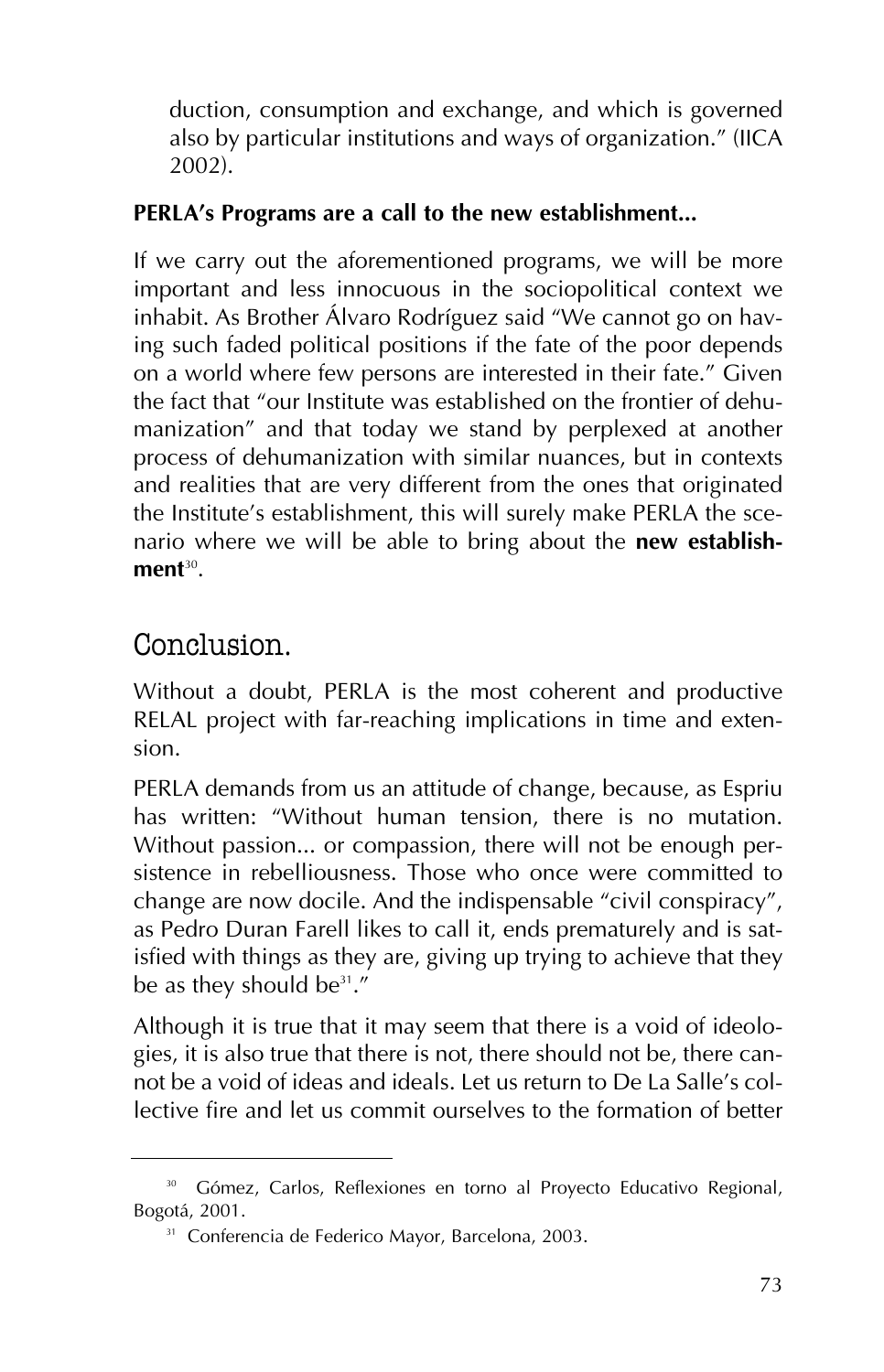persons and of a more equitable and inclusive new society, and to the construction of an education that acts as a critical conscience which constantly stirs our actions to respond to the "new sons and daughters of the poor and the artisans" in our Latin American society.

PERLA wants to be one more call of the Spirit for the transformation not only of our hearts, but of our educational relations, structures and dynamics. A strong call to build the new face of the Institute in Latin America.

PERLA has a long way ahead, but so is the road of life. This is not a disadvantage, it is another sign of the vitality of the Lasallian Institute in the Region. The future reveals itself to Lasallians in Latin America as an opportunity for imagination and creativity. Among these are hidden many opportunities for the devotion to the project that the Spirit once entrusted to John Baptist De La Salle.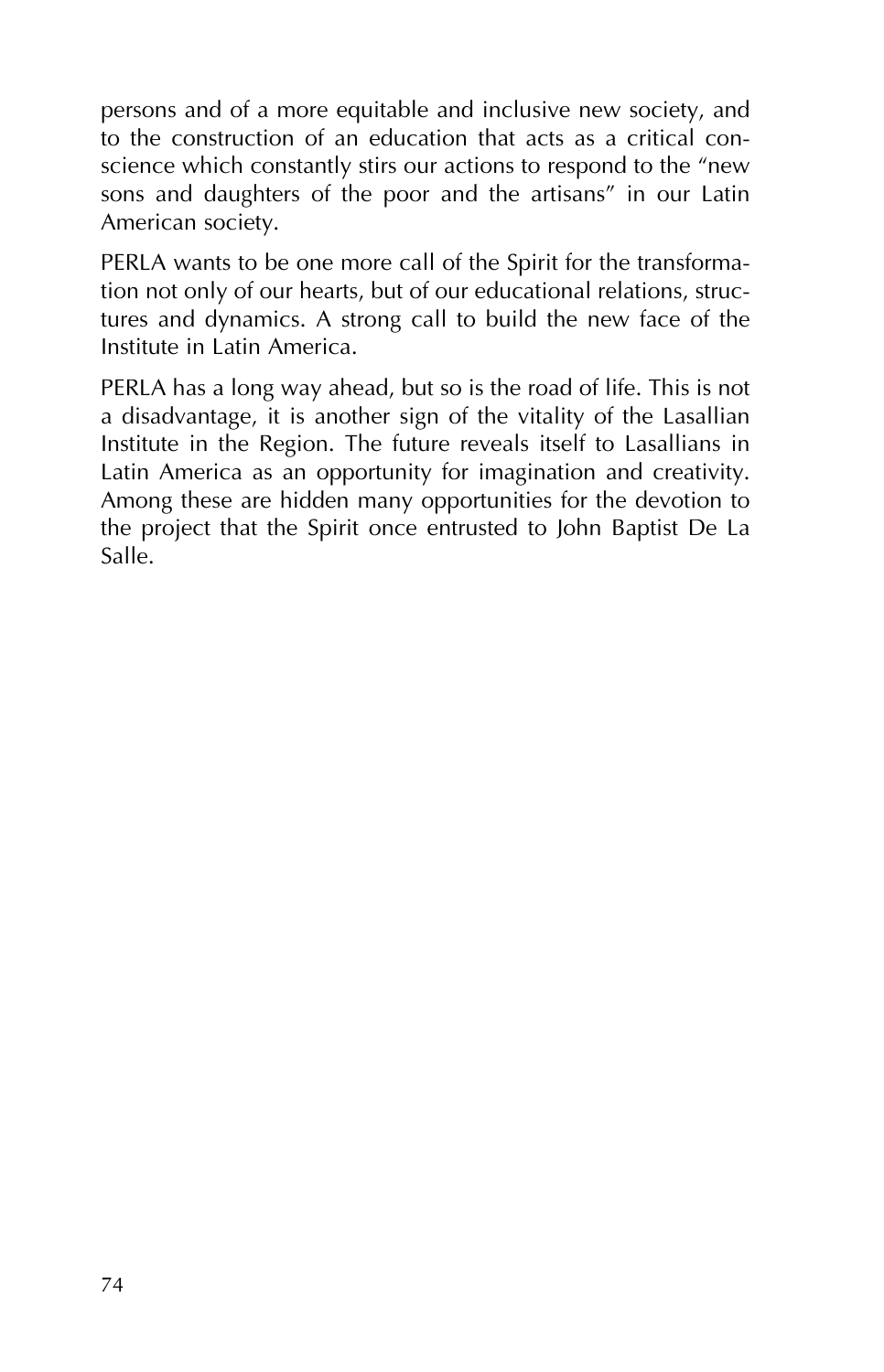## Final Questions.

#### **For reflection and sharing**

- 1. Which elements of the first two parts ('The Scene' and 'Urgent Educational Needs'), have opened your eyes? Is there any reality which you were unaware of and which raises questions for you? Do you find that the proposals for responding to urgent needs are viable and likely to succeed?
- 2. In Section 4 the six PERLA programmes are described. Based on the way they are set out and explained beforehand, which ones would you favour most?
- 3. What would you incorporate into your situation (your education centre, the mission or apostolate with which you are entrusted) from what has been set out in this booklet? Would it be worth the trouble exploring some line of action?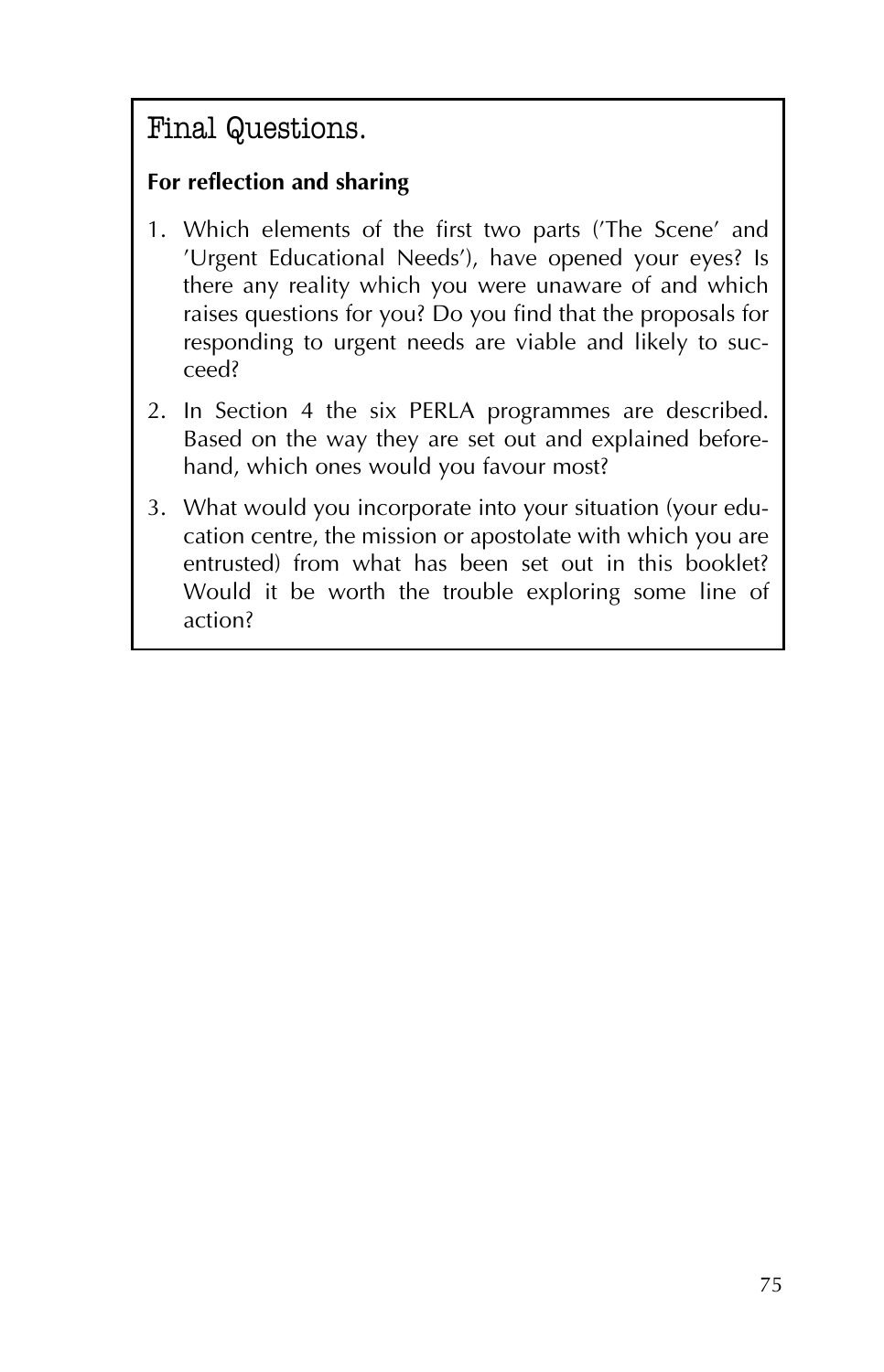## Bibliography

- 1. ALOP, *Declaración de Principios*, Bogotá, 2005.
- 2. Assmann, Hugo. *Placer y Ternura en la Educación*, Madrid, 2002.
- 3. Azmitia, O., *Urgencias Educativas en el Contexto del PERLA*, México 2004.
- 4. Azmitia, O., *Nuevas Tecnologías y Juventud*, conferencia en Managua, 2004.
- 5. Ballón y Valderrama, *América Latina, Balance de los últimos 10 años*, ALOP, Lima, 2005.
- 6. Betto, Frei, Revista ALAI, 2002.
- 7. Distrito de Argentina-Paraguay, *Horizonte Pedagógico Pastoral*.
- 8. Fleury, Sonia: *Política social, exclusión y equidad en América Latina en los 90*, Nueva Sociedad, No.156, Caracas, 1998.
- 9. Galeano, E., *Las Venas Abiertas de América Latina*.
- 10. Galeano, E., *El libro de los abrazos*.
- 11. García Márquez, G., Discurso de Premio Nóbel en Estocolmo.
- 12. Gómez, Carlos, *Reflexiones en torno al Proyecto Educativo Regional*, Bogotá, Colombia, 2001.
- 13. Gutiérrez, F, *Educación como praxis política*, Siglo XXI, Madrid, España.
- 14. Gutiérrez y Prieto, *Mediación Pedagógica*, Guatemala, 2004.
- 15. Gutiérrez y Prado, Conferencia, Guatemala, 2005.
- 16. Martínez Reguera, *Cachorros de nadie*, Ed. Popular, Madrid, España.
- 17. Mayor, Federico, Conferencia, Barcelona, 2003.
- 18. Mejía, Marco Raúl, Conferencia, Santa Fe de Bogotá, Colombia, 2003.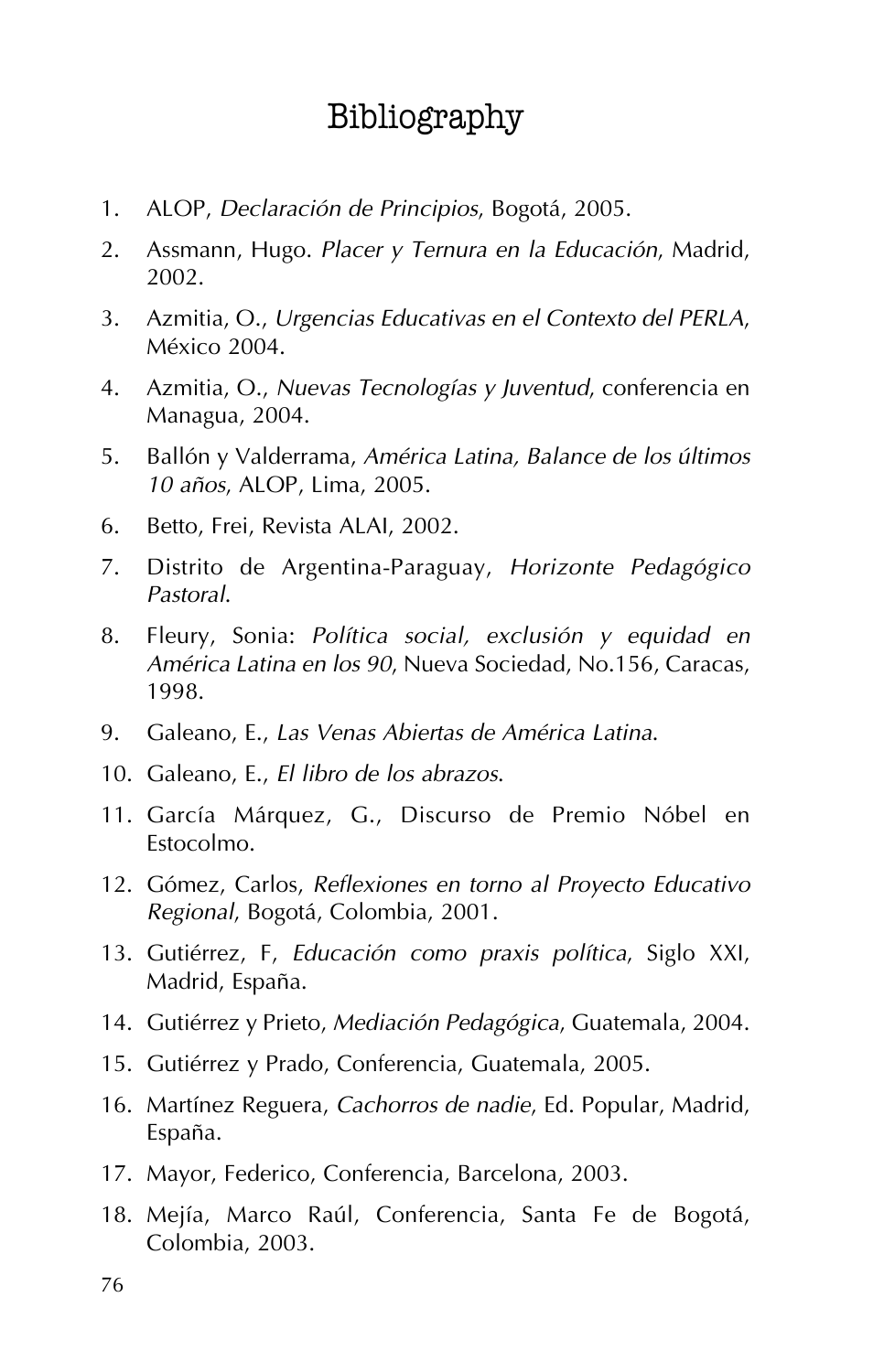- 19. Pellegrini Filho, A., *La BVS y la democratización del conocimiento y de la información en la salud*, conferencia OPS, 1999.
- 20. RELAL, *Proyecto Educativo Regional Lasallista Latino-americano*, Bogotá, Colombia, 2002.
- 21. RELAL, *Memorias de la VIII Asamblea*, 2001.
- 22. RELAL, *Memorias de la IX Asamblea*, Fusagasuga, Colombia, 2004.
- 23. Rodríguez, Álvaro., *El compromiso educativo internacional de los lasalianos*.
- 24. Rodríguez, Álvaro., III Congreso UMAEL, *México*, 2003.
- 25. Rodríguez, Álvaro., AIUL, Barcelona 2004.
- 26. Santos, Boaventura da Sousa: *A contrucão multicultural da igualdade e da diferenca*, VII Congreso Brasileño de Sociología, Río de Janeiro, 1995.
- 27. Sauvage, Michael, Lasalliana 41-3.
- 28. Sauvage, M. y Campos, M., *Anunciar el Evangelio a los pobres*.
- 29. Sonntag, Heinz y H.Valecillos: *El Estado en el capitalismo contemporáneo*, Siglo XXI editores, México 1977.
- 30. Torres, Rosa Maria, Conferencia, Quito, Ecuador, 2002.
- 31. UNICEF, *Calidad Educativa*.
- 32. Wodon Quentin T (editor): *Poverty and policy in Latin America and the Caribbean*, draft World Bank, Washington, 2000.
- 33. World Bank, *Education for All: From Jomtien to Dakar and Beyond*. Paper prepared by the World Bank for the World Education Forum in Dakar, Senegal Washington, D.C., 2000.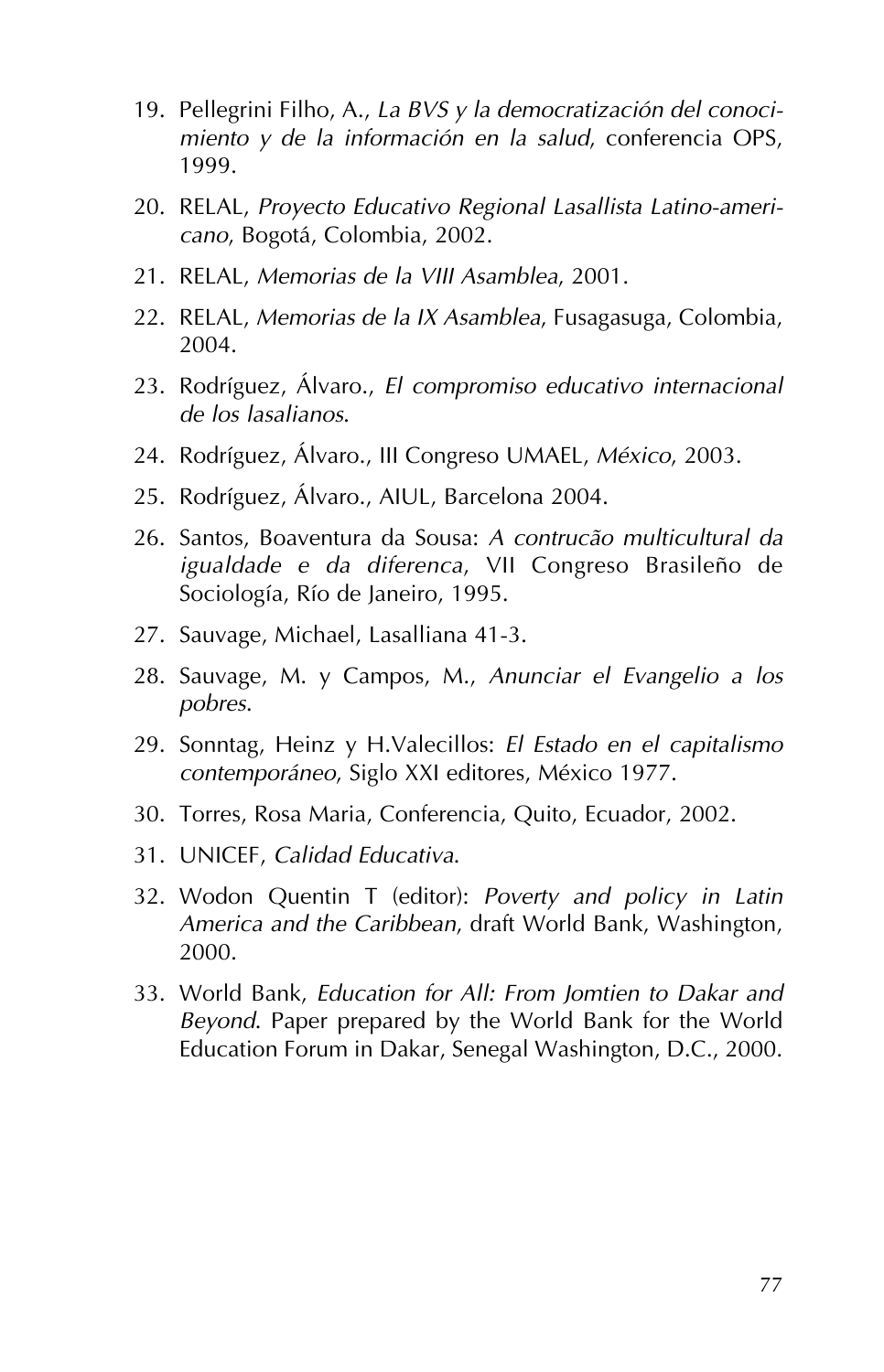# Summary

| Foreword<br>5 |                                                                                   |    |
|---------------|-----------------------------------------------------------------------------------|----|
| 1.            | Latin America and the Caribbean, the stage for PERLA.                             | 7  |
|               | - Latin America, a multicultural textile                                          | 9  |
|               | - Latin America and the Caribbean in the New<br>Context of Globalization.         | 9  |
|               | Latin America, an impoverished continent                                          | 11 |
|               | - A Region with Problems of Employment                                            | 11 |
|               | - The most unequal region on the planet.                                          | 12 |
|               | - Some are more equal than others                                                 | 15 |
|               | - Nations in Crisis                                                               | 16 |
|               | - A civil society not fully articulated.                                          | 18 |
|               | - So close to the United States and so far from God.                              | 18 |
|               | An increasingly marginal region for international<br>cooperation.                 | 19 |
|               | The next Latin American agenda.                                                   | 20 |
|               | The challenge of a new model of development and<br>democracy.                     | 20 |
|               | - Last words of hope                                                              | 23 |
| 2.            | <b>Educational urgencies in the Lasallian Latin American</b><br>reflection.       | 27 |
|               | - 2.1 Democratization of knowledge.                                               | 29 |
|               | - 2.2 Access to new information and communication<br>technologies.                | 33 |
|               | - 2.3 A Quality education.                                                        | 36 |
|               | 2.4 An education in and from the promotion of sus-<br>tainable human development. | 40 |
|               | 2.5 An education in and from respect for human<br>rights.                         | 43 |
| 3.            | The Latin American Lasallian Regional Education<br><b>Project -PERLA-</b>         | 47 |